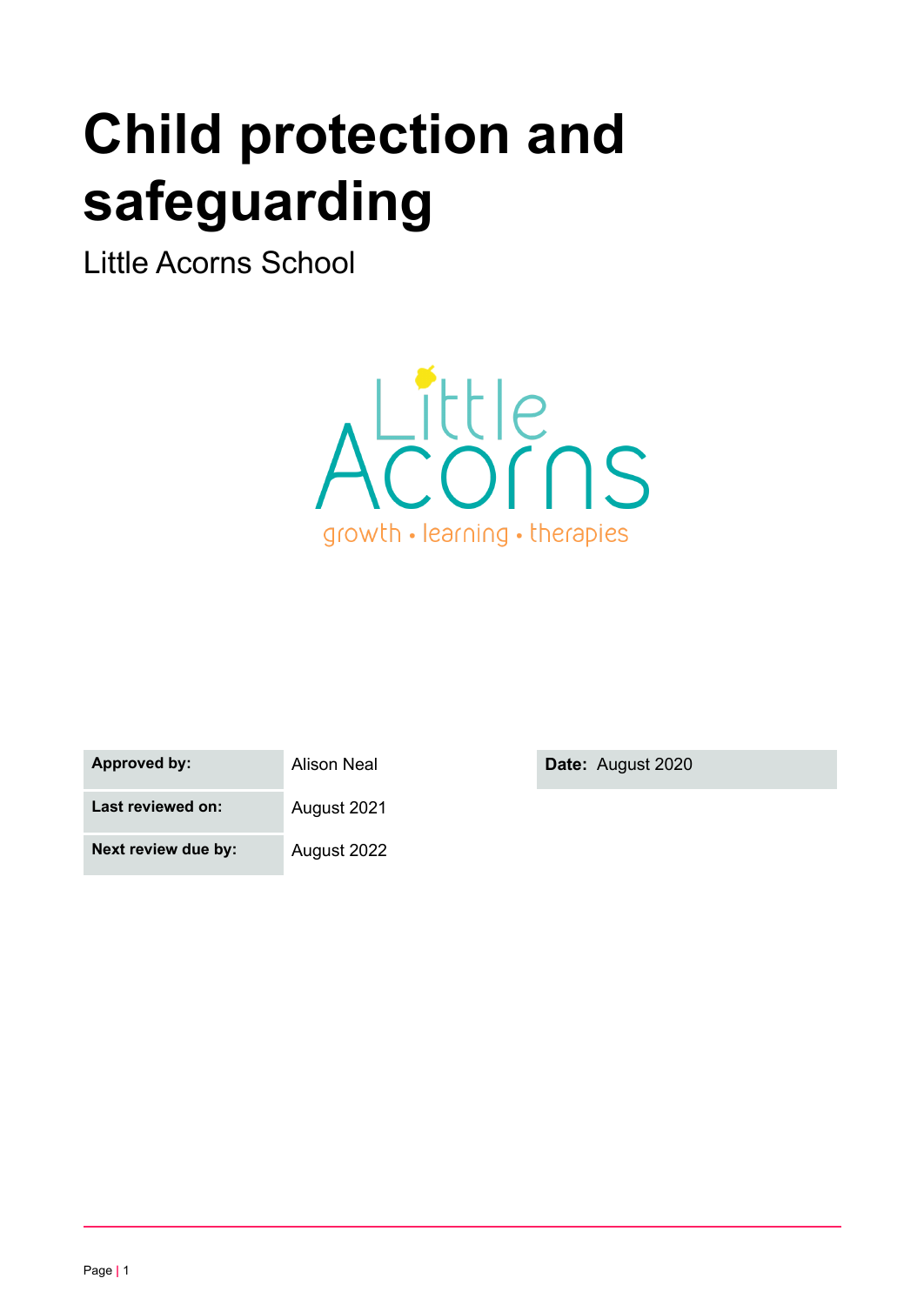# **Contents**

| Important contacts                                                   |                |
|----------------------------------------------------------------------|----------------|
| 1. Aims                                                              | 4              |
| 2. Legislation and statutory guidance                                | 4              |
| 3. Definitions                                                       | 5              |
| 4. Equality statement                                                | 5              |
| 5. Roles and responsibilities                                        | 6              |
| 6. Confidentiality                                                   | $\overline{7}$ |
| 7. Recognising abuse and taking action                               | 8              |
| 8. Notifying parents                                                 | 15             |
| 9. Pupils with special educational needs and disabilities            | 15             |
| 10. Pupils with a social worker                                      | 15             |
| 11. Looked-after and previously looked-after children                | 15             |
| 12. Mobile phones and cameras                                        | 16             |
| 13. Complaints and concerns about school safeguarding policies       | 16             |
| 14. Record-keeping                                                   | 17             |
| 15. Training                                                         | 18             |
| 16. Monitoring arrangements                                          | 18             |
| 17. Links with other policies                                        | 18             |
| Appendix 1: types of abuse                                           | 20             |
| Appendix 2: safer recruitment and DBS checks – policy and procedures | 21             |
| Appendix 3: allegations of abuse made against staff                  | 25             |
| Appendix 4: specific safeguarding issues                             | 30             |
|                                                                      |                |

# <span id="page-1-0"></span>**Important contacts**

| ROLE/ORGANISATION                            | <b>NAMF</b>        | <b>CONTACT DETAILS</b>            |
|----------------------------------------------|--------------------|-----------------------------------|
| Designated safeguarding lead<br>(DSL)        | <b>Alison Neal</b> | alison.neal@littleacornstc.com    |
| Deputy DSL                                   | Joanna Curley      | joanna.curley@choicelifestyles.ne |
| Local authority designated<br>officer (LADO) |                    | 03000410808                       |
| Chair of governors                           | Barbara Dansey     | bmdconsultancy@btinternet.com     |
| Channel helpline                             |                    | 020 7340 7264                     |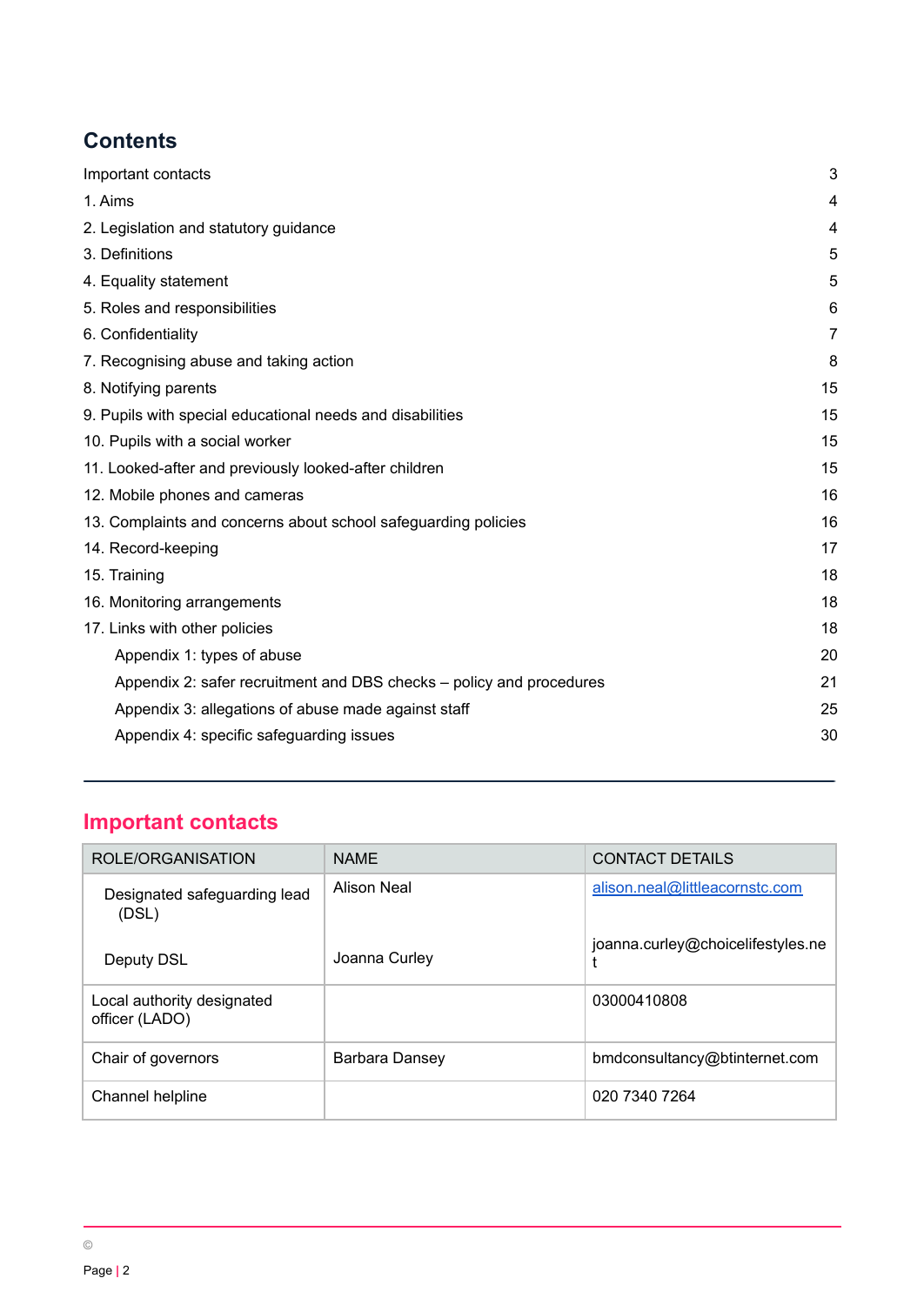# <span id="page-2-0"></span>**1. Aims**

The school aims to ensure that:

Appropriate action is taken in a timely manner to safeguard and promote children's welfare All staff are aware of their statutory responsibilities with respect to safeguarding Staff are properly training in recognising and reporting safeguarding issues

# <span id="page-2-1"></span>**2. Legislation and statutory guidance**

This policy is based on the Department for Education's statutory guidance Keeping Children Safe in [Education](https://www.gov.uk/government/publications/keeping-children-safe-in-education--2) [\(2021\)](https://www.gov.uk/government/publications/keeping-children-safe-in-education--2) and Working Together to [Safeguard](https://www.gov.uk/government/publications/working-together-to-safeguard-children--2) Children (2018), and the [Governance](https://www.gov.uk/government/publications/governance-handbook) Handbook. We comply with this guidance and the arrangements agreed and published by our 3 local safeguarding partners.

This policy is also based on the following legislation:

Part 3 of the schedule to the Education [\(Independent](http://www.legislation.gov.uk/uksi/2014/3283/schedule/part/3/made) School Standards) Regulations 2014, which places a duty on academies and independent schools to safeguard and promote the welfare of pupils at the school

The [Children](http://www.legislation.gov.uk/ukpga/1989/41) Act 1989 (and 2004 [amendment\)](http://www.legislation.gov.uk/ukpga/2004/31/contents), which provides a framework for the care and protection of children

Section 5B(11) of the Female Genital Mutilation Act 2003, as inserted by section 74 of the [Serious](http://www.legislation.gov.uk/ukpga/2015/9/part/5/crossheading/female-genital-mutilation) Crime Act [2015](http://www.legislation.gov.uk/ukpga/2015/9/part/5/crossheading/female-genital-mutilation), which places a statutory duty on teachers to report to the police where they discover that female genital mutilation (FGM) appears to have been carried out on a girl under 18

Statutory [guidance](https://www.gov.uk/government/publications/multi-agency-statutory-guidance-on-female-genital-mutilation) on FGM, which sets out responsibilities with regards to safeguarding and supporting girls affected by FGM

The [Rehabilitation](http://www.legislation.gov.uk/ukpga/1974/53) of Offenders Act 1974, which outlines when people with criminal convictions can work with children

Schedule 4 of the [Safeguarding](http://www.legislation.gov.uk/ukpga/2006/47/schedule/4) Vulnerable Groups Act 2006, which defines what 'regulated activity' is in relation to children

Statutory [guidance](https://www.gov.uk/government/publications/prevent-duty-guidance) on the Prevent duty, which explains schools' duties under the Counter-Terrorism and Security Act 2015 with respect to protecting people from the risk of radicalisation and extremism

# <span id="page-2-2"></span>**3. Definitions**

#### **Safeguarding and promoting the welfare of children** means:

Protecting children from maltreatment

Preventing impairment of children's mental and physical health or development

Ensuring that children grow up in circumstances consistent with the provision of safe and effective care

Taking action to enable all children to have the best outcomes

**Child protection** is part of this definition and refers to activities undertaken to prevent children suffering, or being likely to suffer, significant harm.

**Abuse** is a form of maltreatment of a child, and may involve inflicting harm or failing to act to prevent harm. Appendix 1 explains the different types of abuse.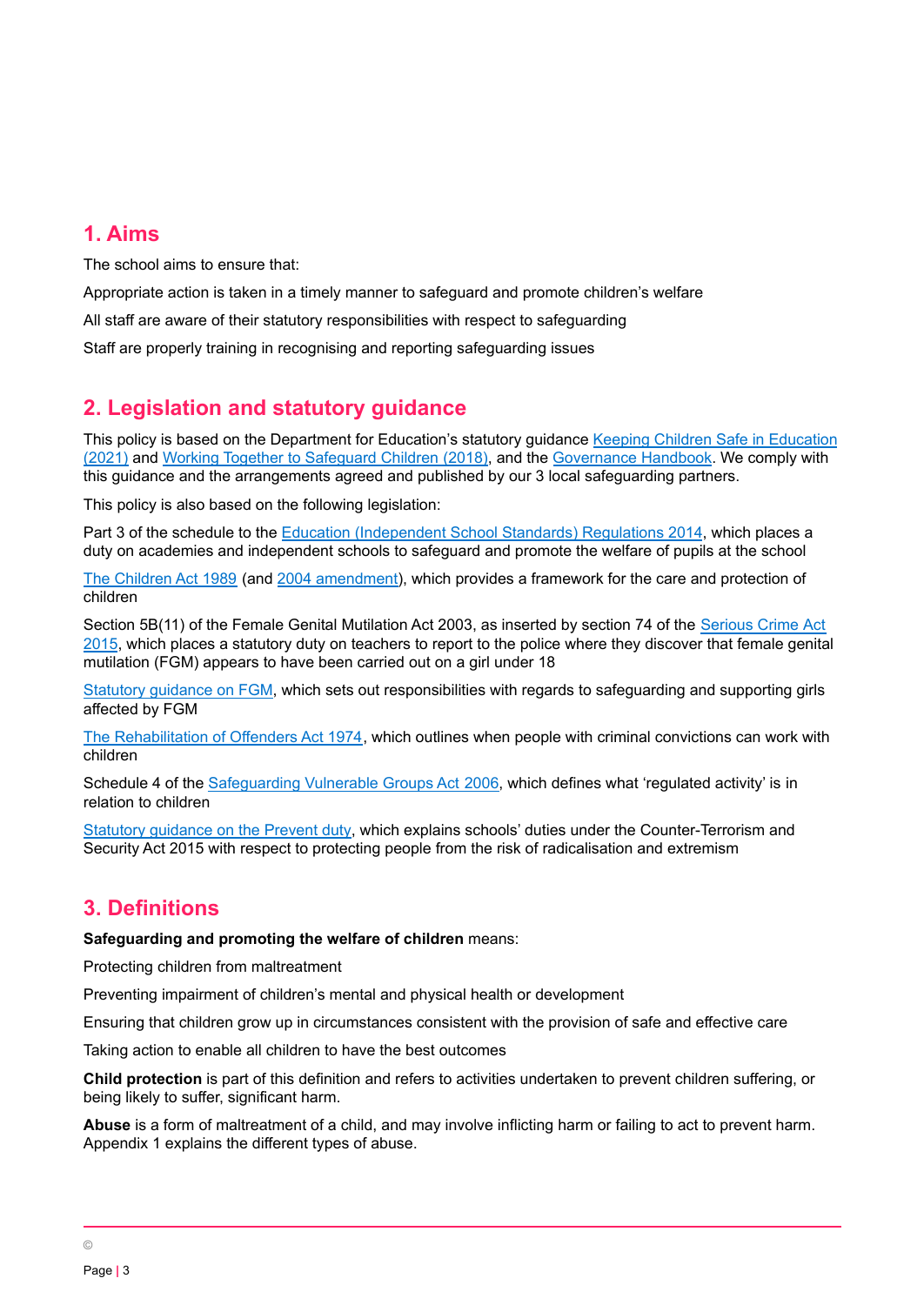**Neglect** is a form of abuse and is the persistent failure to meet a child's basic physical and/or psychological needs, likely to result in the serious impairment of the child's health or development. Appendix 1 defines neglect in more detail.

**Sexting** (also known as youth produced sexual imagery) is the sharing of sexual imagery (photos or videos) by children

**Children** includes everyone under the age of 18.

The following 3 **safeguarding partners** are identified in Keeping Children Safe in Education (and defined in the Children Act 2004, as amended by chapter 2 of the Children and Social Work Act 2017). They will make arrangements to work together to safeguard and promote the welfare of local children, including identifying and responding to their needs:

The local authority (LA)

A clinical commissioning group for an area within the LA

The chief officer of police for a police area in the LA area

## **Scope and responsibilities**

Little Acorns is committed to Safeguarding the welfare of Children. We offer a range of services to Children which we recognise may have a powerful and positive influence on them. It is our aim to aid the development of self-esteem and social awareness and to provide opportunities for enjoyment with personal achievement and positive experiences.

It is important for that improving sense of self that the Children in our care are aware that there is strategy and procedure for their protection and that all adults in their environment are able to protect them adequately. Appropriate to age and stage it is also important that Children are able to have a knowledge themselves of the procedures and have a forum to make suggestions so that they may help shape our Service.

The wide ranging nature of the Little Acorns work gives many staff substantial one-to-one access to Children in order to build the high quality relationships that these Children require. However it is not only these staff who are addressed in this Policy. This Policy applies to all staff that may come in to contact with Children in the course of their work, whether in School, Home or anywhere else on our Services premises or in the wider community.

As many staff are in regular contact with Children they are in a position to observe outward signs of abuse and can and should alert others when such signs are observed. Little Acorns and all of its staff have a responsibility to be proactive, and to refer suspected cases of abuse to Kent Safeguarding Children Multi Agency Partnership (KSCMP).

All staff and volunteers, and any contractors who visit the site more frequently than once per month on a regular basis will have an enhanced DBS disclosure. Any professionals offering additional services to the Children in our care such as sports clubs, brownies etc. will have their own Safeguarding Policy to abide by and an enhanced DBS disclosure. Little Acorns must be familiar with the service or club and satisfied that the individual has these relevant documents before a Child can be left unattended in their care.

Those who work with Children have a responsibility to safeguard and promote their welfare. This is an important responsibility and requires vigilance. You will need to be able to recognise when a Child may not be achieving their developmental potential or their health may be impaired, and be able to identify appropriate sources of help for them.

The responsibility for decision making over issues of child protection lies with Kent County Council, the local authority for the area we are based. Little Acorns has developed links with the KSCMP and will ensure that our Safeguarding and Child Protection procedures are in accordance with both Kent Safeguarding Children procedures and the children's responsible/placing authority procedures. These will be available on site. See contact details below.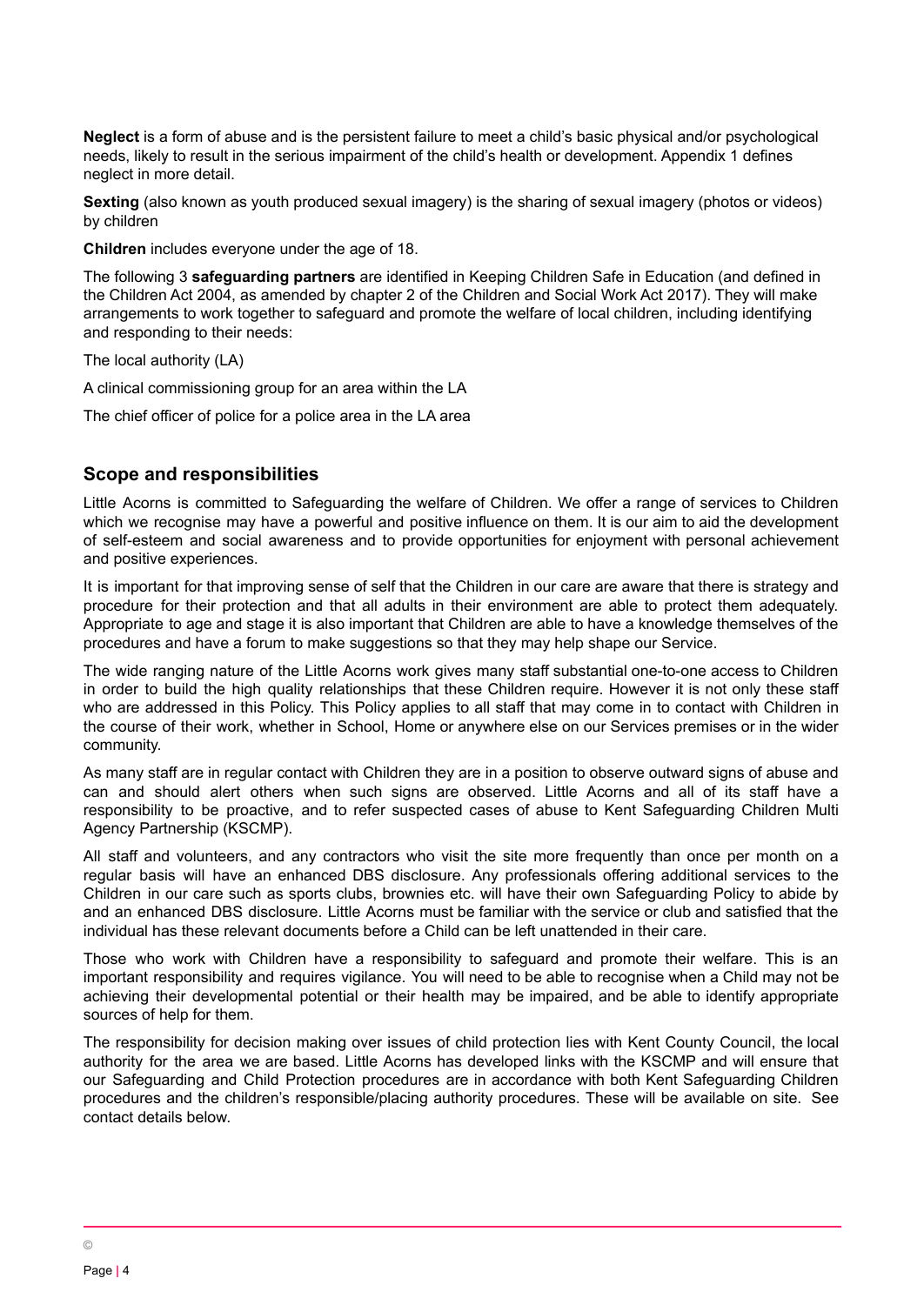For children placed outside of their 'home' authority, the local authority in which they are placed may choose to liaise with the child's responsible authority over aspects of child protection investigations.

It is not Little Acorns responsibility to determine who does what externally, but staff do have a role in supporting investigations e.g. through providing timely and accurate information.

# <span id="page-4-0"></span>**4. Equality statement**

Some children have an increased risk of abuse, and additional barriers can exist for some children with respect to recognising or disclosing it. We are committed to anti-discriminatory practice and recognise children's diverse circumstances. We ensure that all children have the same protection, regardless of any barriers they may face.

We give special consideration to children who:

Have special educational needs (SEN) or disabilities (see section 9)

Are already LAC children and are cared for at Little Acorns Therapeutic Community.

Have experienced high levels of trauma from sexual, physical and emotional abuse and/or neglect.

May experience discrimination due to their race, ethnicity, religion, gender identification or sexuality

Have English as an additional language

Are at risk of FGM, sexual exploitation, forced marriage, radicalization or honour based abuse

Are asylum seekers

Are at risk due to either their own or a family member's mental health needs

Are looked after children. (see section 11)

Pupils with health conditions

Pupil with mental health needs

Pupils with a family member in prison or are affecting by parental offending

Pupils who are persistently absent from school, including persistent absences for part of the school day

# <span id="page-4-1"></span>**5. Roles and responsibilities**

Safeguarding and child protection is **everyone's** responsibility. This policy applies to all staff, volunteers and governors in the school and is consistent with the procedures of the 3 safeguarding partners. Our policy and procedures also apply to extended school and off-site activities.

#### **5.1 All staff**

All staff will read and understand part 1 and Annex A of the Department for Education's statutory safeguarding guidance, Keeping Children Safe in [Education,](https://www.gov.uk/government/publications/keeping-children-safe-in-education--2) and review this guidance at least annually.

All staff will be aware of: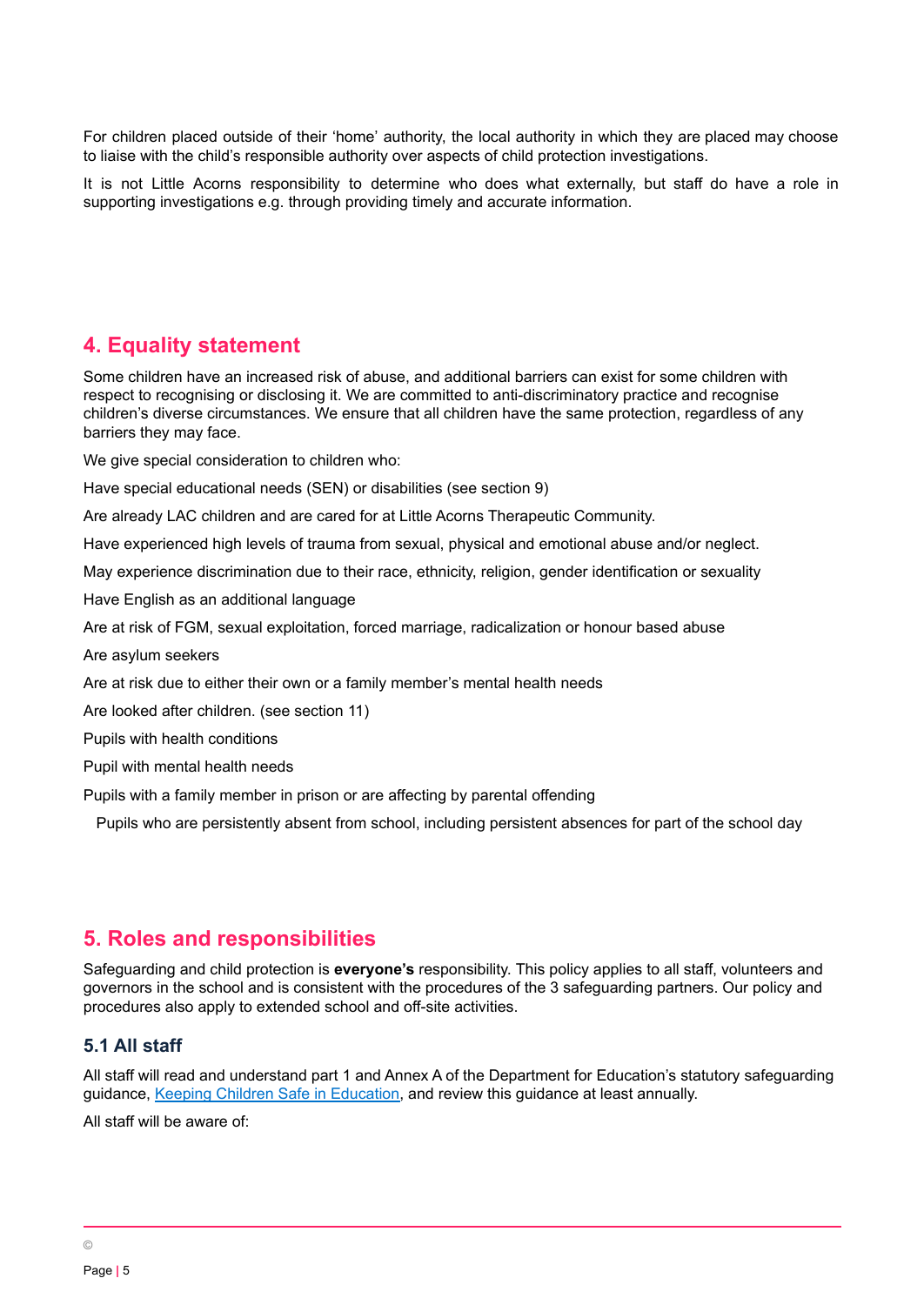Our systems which support safeguarding, including this child protection and safeguarding policy, the staff behaviour policy, the role and identity of the designated safeguarding lead (DSL) and the behaviour policy.

The process of reporting to the DSL so as she can inform Social Workers of any new information the children may disclose.

The process for making referrals to local authority children's social care and for statutory assessments that may follow a referral, including the role they might be expected to play.

What to do if they identify a safeguarding issue or a child tells them they are being abused or neglected, including specific issues such as FGM, and how to maintain an appropriate level of confidentiality while liaising with relevant professionals

The signs of different types of abuse and neglect, as well as specific safeguarding issues, such as child sexual exploitation (CSE), indicators of being at risk from or involved with serious violent crime, FGM and radicalisation

Section 15 and appendix 4 of this policy outline in more detail how staff are supported to do this.

#### **5.2 The designated safeguarding lead (DSL)**

The DSL is a member of the senior leadership team. Our DSL is Alison Neal. The DSL takes lead responsibility for child protection and wider safeguarding. Our Deputy DSL is Class Teacher, Joanna Curley. In the unlikely event of both the DSL's being off site Charlotte Bateman, house DSL is available to support scool with any immediate concerns.

During term time, the DSL will be available during school hours for staff to discuss any safeguarding concerns.

Alison can be contacted by email [alison.neal@littleacornstc.com](mailto:alison.neal@littleacornstc.com) or by phone 01233850422 if she is not in the classroom or in the office.

Joanna Curley can be contacted on [joanna.curley@choicelifestyles.net](mailto:joanna.curley@choicelifestyles.net) and/or the same phone number as Alison Neal.

When the DSL is absent, the House DSL Natasha Scotford ([natasha.scotford@choicelifestyles.net](mailto:natasha.scotford@choicelifestyles.net)) will act as cover.

The DSL will be given the time, funding, training, resources and support to:

Provide advice and support to other staff on child welfare and child protection matters

Take part in strategy discussions and inter-agency meetings and/or support other staff to do so

Contribute to the assessment of children

Refer suspected cases, as appropriate, to the relevant body (local authority children's social care, Channel programme, Disclosure and Barring Service, and/or police), and support staff who make such referrals directly

The DSL will liase with the assigned Social Worker for each child and parents were appropriate.

The full responsibilities of the DSL are set out in their job description.

The responsibility for decision making over issues of child protection lies with Kent County Council, the local authority for the area we are based. Little Acorns has developed links with the KSCMP and will ensure that our Safeguarding and Child Protection procedures are in accordance with both Kent Safeguarding Children procedures and the children's responsible/placing authority procedures. These will be available on site. See contact details below.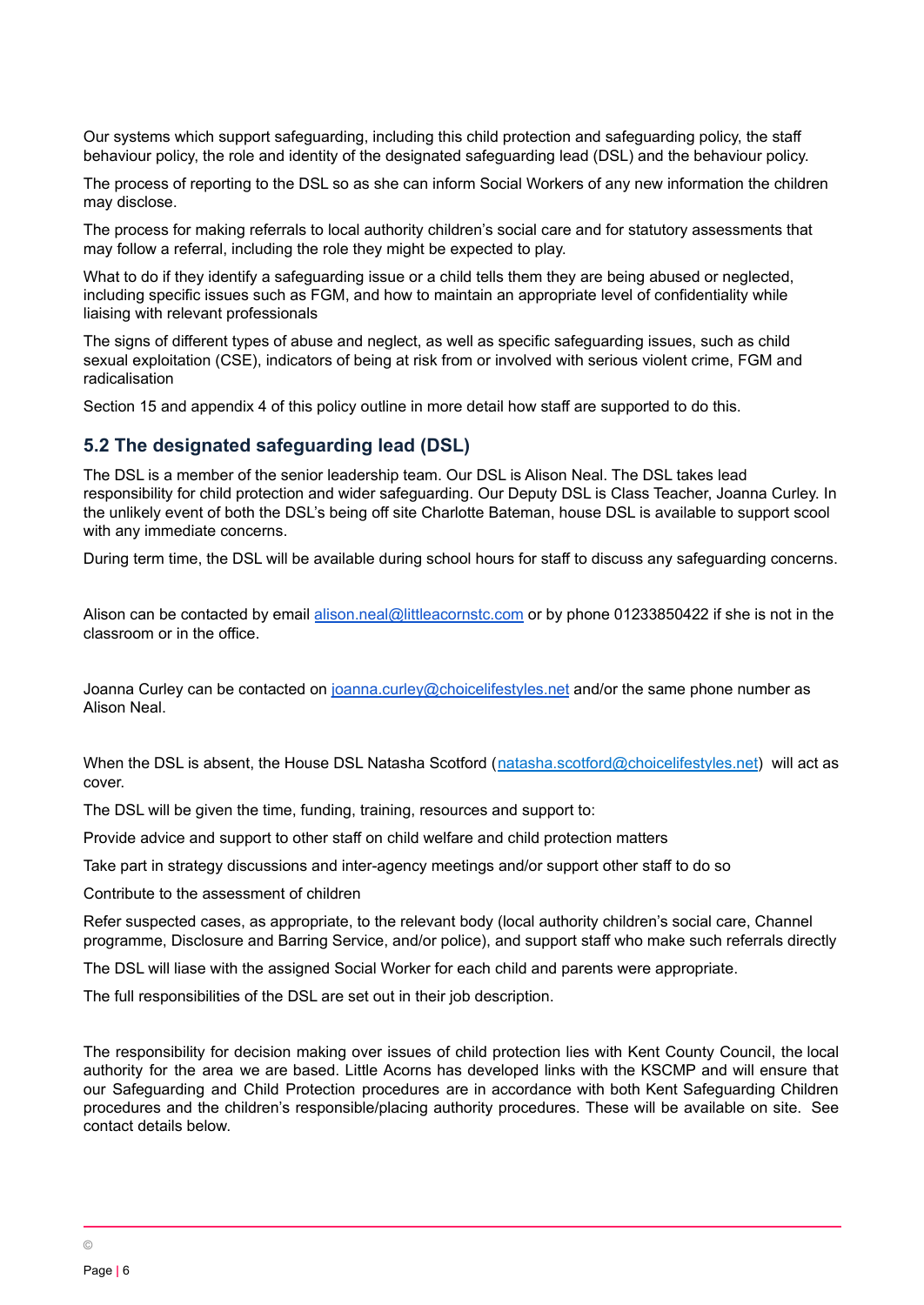# **5.3 The governing board**

The governing board will approve this policy at each review, ensure it complies with the law and hold the headteacher to account for its implementation.

The chair of governors will act as the 'case manager' in the event that an allegation of abuse is made against the headteacher, where appropriate (see appendix 3).

All governors will read Keeping Children Safe in Education.

Section 15 of this policy has information on how governors are supported to fulfil their role.

## **5.4 The headteacher**

The headteacher is responsible for the implementation of this policy, including:

Ensuring that staff (including temporary staff) and volunteers are informed of our systems which support safeguarding, including this policy, as part of their induction

Communicating this policy to parents when their child joins the school and via the school website

Ensuring that all staff undertake appropriate safeguarding and child protection training and update this regularly

Acting as the 'case manager' in the event of an allegation of abuse made against another member of staff or volunteer, where appropriate (see appendix 3)

# <span id="page-6-0"></span>**6. Confidentiality**

Confidentiality and Information Sharing Information sharing is vital to safeguarding and promoting the welfare of children and young people. A key factor identified in many serious case reviews (SCRs) has been a failure by practitioners to record information, to share it to understand its significance and then take appropriate action. Everyone who comes into contact with children and carers/families has a role to play in identifying concerns, sharing information and taking prompt action. All matters relating to Safeguarding are confidential and every effort should be made to maintain confidentiality. However staff must be aware that they have a professional responsibility to share concerns and information with the Designated Lead for Safeguarding (DSL) and other professionals investigating a concern. All staff must be aware that they cannot promise a child or young person that they can keep secrets or promise confidentiality to staff or parents where a child or young person's safety is at risk. All staff have an overriding duty to report to the Designated Lead for Safeguarding any incident in which they judge the safety or wellbeing of a child or young person to have been at risk.

In summary:

∙ Timely information sharing is essential to effective safeguarding

∙ Information must be shared on a 'need-to-know' basis, but you do not need consent to share information if a child is suffering, or at risk of, serious harm

∙ Staff should never promise a child that they will not tell anyone about an allegation, as this may not be in the child's best interests

∙ The DSL or Head Teacher will only disclose personal information about a student to other members of staff on a need to know basis only

∙ All staff have a professional responsibility to share information with other agencies to safeguard children ∙ Via the DSL we will always undertake to share our intention to refer a child to the Safeguarding Partnership with their parents/carers, unless to do so could put the child at greater risk of harm, or impede a criminal investigation. If in doubt, we will consult with the Multi-Agency Referral Unit.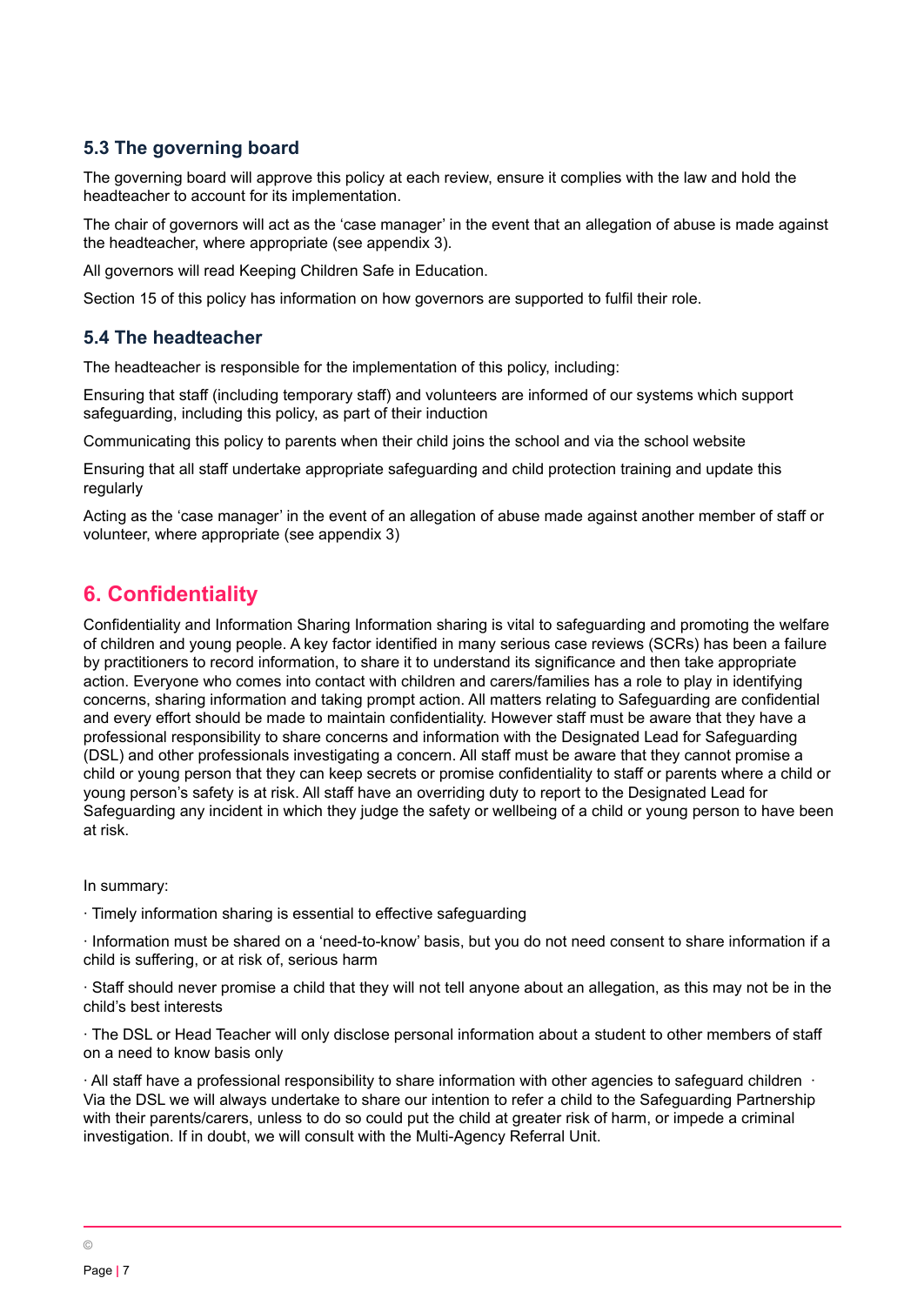# <span id="page-7-0"></span>**7. Recognising abuse and taking action**

Staff, volunteers and governors must follow the procedures set out below in the event of a safeguarding issue.

Please note – in this and subsequent sections, you should take any references to the DSL to mean "the DSL (or deputy DSL)".

# **7.1 If a child is suffering or likely to suffer harm, or in immediate danger**

Make a referral to children's social care and/or the police **immediately** if you believe a child is suffering or likely to suffer from harm, or in immediate danger. **Anyone can make a referral.**

If the designated persons are not available, establish the facts and details as above and contact the relevant Services.

- Phone both the Kent Safeguarding Children Multi Agency Partnership LADO (Local Authority Designated Officer), details of which can be found in the Handling Allegations and Suspicions of Harm Policy, and they will advise you to also contact the Child's Social Worker or EDT team.
- Once in contact with the Kent Safeguarding Children's Multi Agency Partnership (KSCMP) ask for the LADO.
- Discuss the situation and ask for advice.
- A Social Worker from the KSCMP may ask to come to the Service and talk to the Child.
- Establish who will be responsible for notifying the parents of significant others.
- The KSCMP will themselves contact, or advise you to contact, the Police as necessary.
- If the KSCMP may wish to take action follow up the telephone conversation with a referral form, ask the Duty Worker to direct you to the online form or request one to be e-mailed to you.
- For details of procedures once a case is in action with the KSCMP, please see the Handling Allegations and Suspicions of Harm Policy.

Tell the DSL (see section 5.2) as soon as possible if you make a referral directly.

- In the event of suspected or alleged abuse whilst the young person was resident at Little Acorns, the KSCMP & LADO services and Placing Authority Social Worker (or if absent, their manager or Duty Social worker) should be contacted.
- In the event of historic abuse alleged and reported to have occurred prior to the child/ Young person's placement at Little Acorns, the Placing Authority Social worker (or their Emergency Duty Teams outside office hours) should be informed, and consulted, in the first instance.
- In the event of suspected or alleged abuse whilst the young person is or was staying somewhere other than their current placement, and in another Local Authority (e.g. on home contact, other contact, with other professional carers), the Placing Authority and the Social Services Assessment Team for the area where the child is staying (or their EDT teams outside office hours), must be contacted.

#### **Allegations regarding person(s) working in or on behalf of the Home/School**

Where an allegation is made against any person working in or on behalf of the Home/School that he or she has:

- a. Behaved in a way that has harmed a child or may have harmed a child
- b. Possibly committed a criminal offence against or related to a child or
- c. Has behaved towards a child or children in a way that indicates s/he is unsuitable to work with children.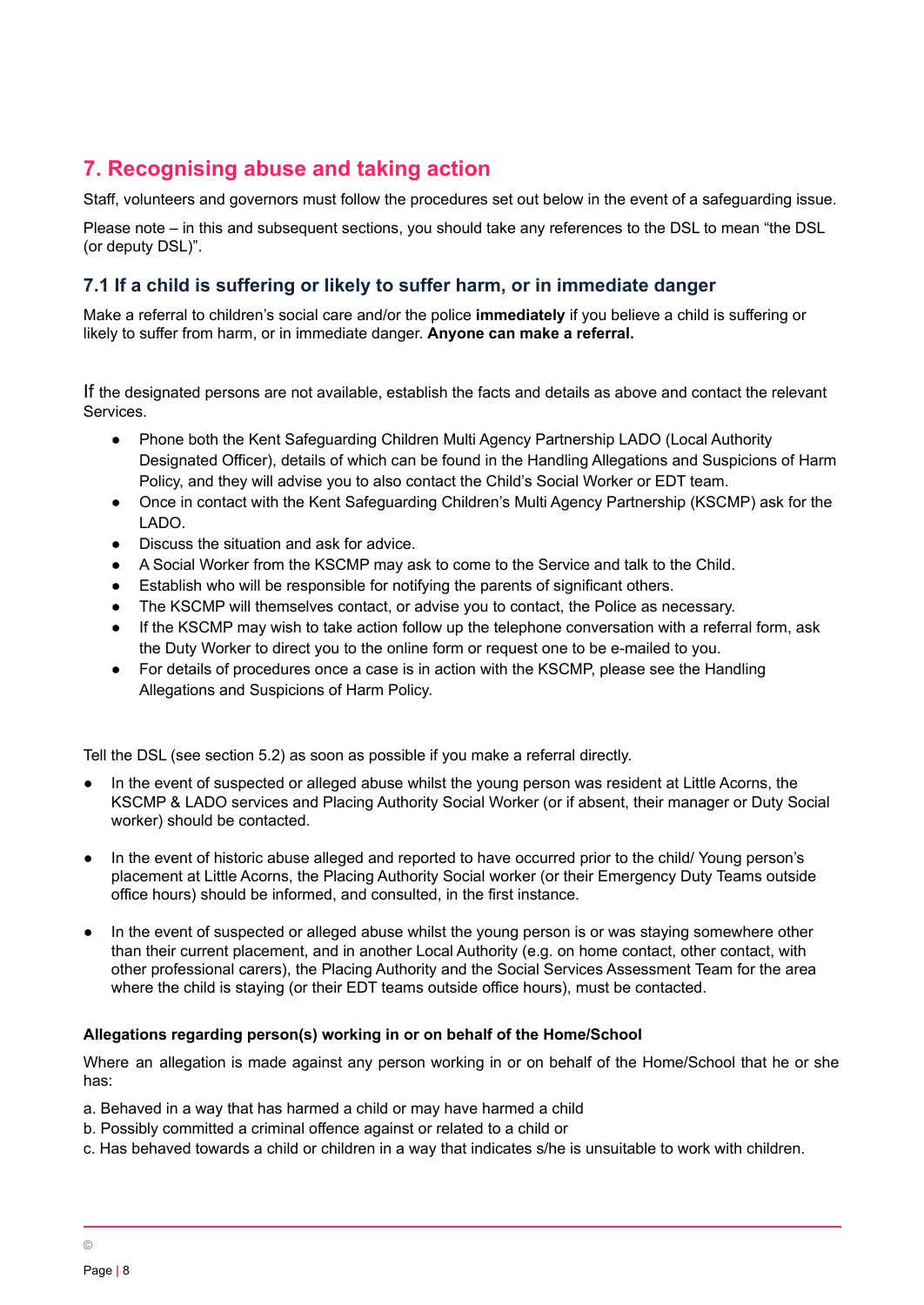We will apply the same principles as in the rest of this document and we will always follow the KSCMP procedures evidenced in the Kent guidelines available online. Detailed records will be made to include decisions, actions taken, and reasons for these. All records will be retained by the Registered Manager/Headteachers.

Whilst we acknowledge such allegations, (as all others), may be false, malicious or misplaced, we also acknowledge they may be founded. It is, therefore, essential that all allegations are investigated properly and in line with agreed procedures.

#### **Initial Action**

- The person who has received an allegation or witnessed an event will immediately inform the Designated Safeguarding Lead and make a record.
- In the event that an allegation is made against the DSL's the matter will be reported to the Responsible Individual.
- The DSL will take steps, where necessary, to secure the immediate safety of children and any urgent medical needs
- The member of staff will not be approached at this stage unless it is necessary to address the immediate safety of children
- The DSL may need to clarify any information regarding the allegation, however no person will be interviewed at this stage
- The DSL will consult with the Local Authority Designated Officer in order to determine if it is appropriate for the allegation to be dealt with by Home/School or if there needs to be a referral to social care and/or the police for investigation.

The following link to the GOV.UK webpage for reporting child abuse to your local council:

<https://www.gov.uk/report-child-abuse-to-local-council>

#### **7.2 If a child makes a disclosure to you**

Always stop and listen straight away to someone who wants to tell you about incidents of, or suspicion of, abuse.

Be alert to the fact that, when a child discloses information about abuse to a member of staff, it may be done obliquely, rather than directly, and may be limited in detail.

Children and young people often tell other young people, rather than staff or other adults, about abuse and these young people may then pass this information to staff.

An abused child is likely to be under severe emotional stress and the staff member may be the adult with whom the child feels safe to talk.

When the child discloses in confidence, the member of staff will need to display tact and sensitivity in responding.

The member of staff will need to reassure the child, and retain his/her trust, whilst explaining the need to inform other professionals.

1. Allow the Child to talk – ask only open questions such as "Can you tell me more about…" or summarise and reflect what the child has said. You are not questioning the child, you could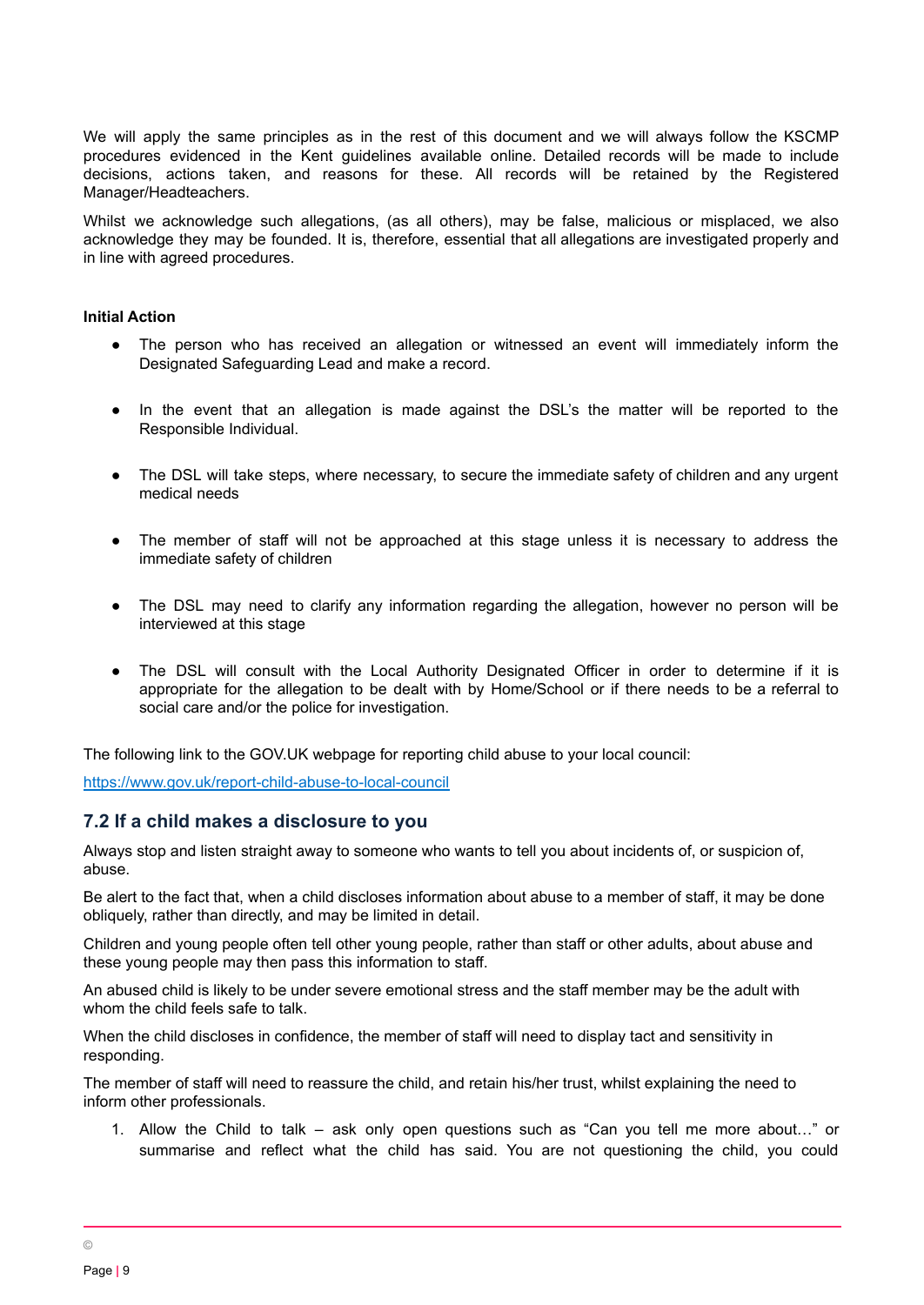compromise evidence by asking for details. Do not press for detail, do not put forward your own ideas or use words that the Child has not used themselves. Do not compromise possible evidence by direct questioning or asking any leading questions such as why, where, when, who.

- 2. Stay calm and reassuring.
- 3. Do not make promises that cannot be kept regarding confidentiality tell the Child that you will have to tell someone else who will be able to help.
- 4. Believe the Child but do not apportion any blame to the perpetrator (it may be someone the Child loves or is close to).
- 5. Reassure the Child that they were not to blame and that they were right to talk to you.
- 6. Ask the Child if they have told anybody else.
- 7. Keep an open mind.
- 8. Record the conversation and facts verbatim in writing immediately afterward on a concern form (writing notes during the conversation may put undue pressure on the Child). Sign and date the report (it may be required as evidence).
- 9. Report to the designated safeguarding lead, deputy or school DSL team who will contact the Social Services Department as necessary as well as the Kent Safeguarding Children Multi Agency Partnership if they are on site/present.

In any discussion with the child:

DO

- Be accessible and receptive
- Listen carefully
- Take it seriously
- Reassure the child that she is right to tell
- Negotiate getting help
- Find help quickly
- Make careful records of all that was said, using the child's own words, as soon as is practicable following the disclosure. Date, time and sign the record. This record may be used in subsequent legal proceedings.

#### DO NOT

- Jump to conclusions
- Directly question the child
- Try to get the child to disclose all of the details
- Speculate or accuse anybody
- Make promises you cannot keep
- Ask leading questions that could give your own idea of what may have happened. Do not prompt words to use (e.g., "Did he do X to you?"). Instead ask, "What do you want to tell me?" or, "Is there anything else you want to say?"
- Give a quarantee that whatever has been said will be kept confidential. If you are told about abuse you have a responsibility to report it (see below). If asked, explain that, if you are going to be told something very important that involves the young woman's safety and it needs to be sorted out, you will need to tell the people who can do this, but that you will only tell people who have to know.
- Discuss with the DSL whether any steps need to be taken to protect the person who has told you about the abuse. (This may need to be discussed with the person who told you).

# **7.3 If you discover that FGM has taken place or a pupil is at risk of FGM**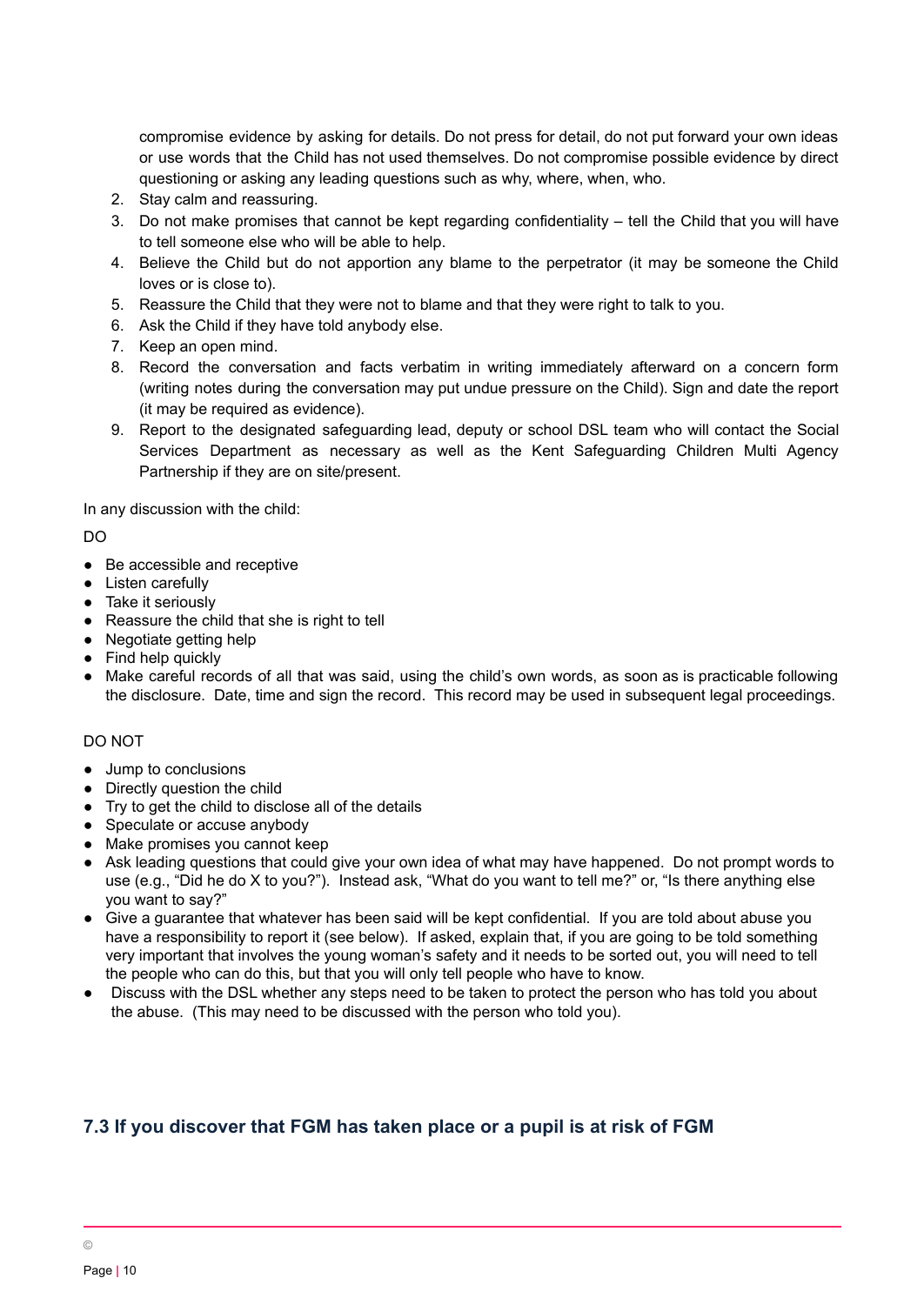The Department for Education's Keeping Children Safe in Education explains that FGM comprises "all procedures involving partial or total removal of the external female genitalia, or other injury to the female genital organs".

FGM is illegal in the UK and a form of child abuse with long-lasting, harmful consequences. It is also known as 'female genital cutting', 'circumcision' or 'initiation'.

Possible indicators that a pupil has already been subjected to FGM, and factors that suggest a pupil may be at risk, are set out in appendix 4.

**Any staff member** who discovers (either through disclosure by the victim or visual evidence) that an act of FGM appears to have been carried out on a **pupil under 18** must immediately report this to the police, personally. This is a statutory duty, and teachers will face disciplinary sanctions for failing to meet it.

Unless they have been specifically told not to disclose, they should also discuss the case with the DSL and involve children's social care as appropriate.

**Any other member of staff** who discovers that an act of FGM appears to have been carried out on a **pupil under 18** must speak to the DSL and follow our local safeguarding procedures.

The duty for staff members mentioned above does not apply in cases where a pupil is *at risk* of FGM or FGM is suspected but is not known to have been carried out. Staff should not examine pupils.

**Any member of staff** who suspects a pupil is *at risk* of FGM or suspects that FGM has been carried out must speak to the DSL and follow our local safeguarding procedures.

In response to the Mandatory Reporting Duty which came into force on 31st October 2015, the following requirements;

- Where a professional, who is subject to the mandatory reporting duty, has either been told by a girl that she has had FGM or has observed a physical sign appearing to show that a girl has had FGM s/he should personally report the matter to the police by calling 101.
- In all other cases, professionals should follow normal safequarding processes. This is in line with guidance produced by NHS England and the Metropolitan Police Service.

For further information please refer to the recently published Home Office statutory guidance

# **7.4 If you have concerns about a child (as opposed to believing a child is suffering or likely to suffer from harm, or is in immediate danger)**

Figure 1 on page 11 illustrates the procedure to follow if you have any concerns about a child's welfare.

Where possible, speak to the DSL first to agree a course of action.

If in exceptional circumstances the DSL is not available, this should not delay appropriate action being taken. Speak to a member of the senior leadership team and/or take advice from local authority children's social care. You can also seek advice at any time from the NSPCC helpline on 0808 800 5000. Share details of any actions you take with the DSL as soon as practically possible.

Make a referral to local authority children's social care directly, if appropriate (see 'Referral' below). Share any action taken with the DSL as soon as possible. Children at Little Acorns School already have assigned Social Workers and so they will be contacted.

#### **Early help**

If early help is appropriate, the DSL will generally lead on liaising with other agencies and setting up an inter-agency assessment as appropriate. Staff may be required to support other agencies and professionals in an early help assessment, in some cases acting as the lead practitioner.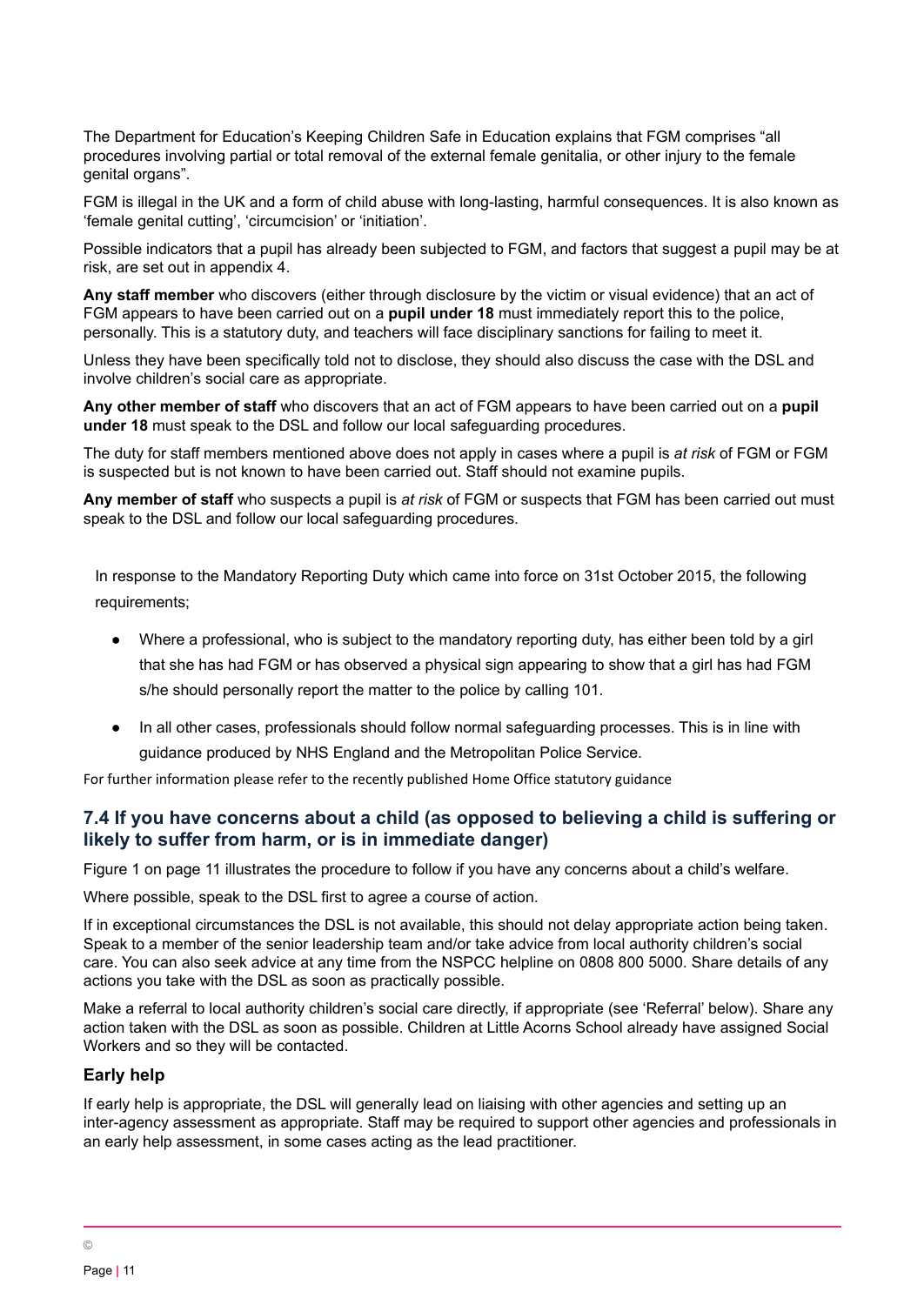The DSL will keep the case under constant review and the school will consider a referral to local authority children's social care if the situation does not seem to be improving. Timelines of interventions will be monitored and reviewed.

#### **Referral**

If it is appropriate to refer the case to local authority children's social care or the police, the DSL will make the referral or support you to do so.

If you make a referral directly (see section 7.1), you must tell the DSL as soon as possible.

The local authority will make a decision within 1 working day of a referral about what course of action to take and will let the person who made the referral know the outcome. The DSL or person who made the referral must follow up with the local authority if this information is not made available, and ensure outcomes are properly recorded.

If the child's situation does not seem to be improving after the referral, the DSL or person who made the referral must follow local escalation procedures to ensure their concerns have been addressed and that the child's situation improves.

#### **7.5 If you have concerns about extremism**

If a child is not suffering or likely to suffer from harm, or in immediate danger, where possible speak to the DSL first to agree a course of action.

If in exceptional circumstances the DSL is not available, this should not delay appropriate action being taken. Speak to a member of the management team and/or seek advice from local authority children's social care. Make a referral to local authority children's social care directly, if appropriate (see 'Referral' above). Inform the DSL or deputy as soon as practically possible after the referral.

Where there is a concern, the DSL will consider the level of risk and decide which agency to make a referral to. This could include [Channel,](https://www.gov.uk/government/publications/channel-guidance) the government's programme for identifying and supporting individuals at risk of being drawn into terrorism, or the local authority children's social care team.

The Department for Education also has a dedicated telephone helpline, 020 7340 7264, which school staff and governors can call to raise concerns about extremism with respect to a pupil. You can also email [counter.extremism@education.gov.uk](mailto:counter.extremism@education.gov.uk). Note that this is not for use in emergency situations.

In an emergency, call 999 or the confidential anti-terrorist hotline on 0800 789 321 if you:

Think someone is in immediate danger

Think someone may be planning to travel to join an extremist group

See or hear something that may be terrorist-related

#### **7.6 If you have a mental health concern**

Mental health problems can, in some cases, be an indicator that a child has suffered or is at risk of suffering abuse, neglect or exploitation.

Staff will be alert to behavioural signs that suggest a child may be experiencing a mental health problem or be at risk of developing one.

If you have a mental health concern about a child that is also a safeguarding concern, take immediate action by following the steps in section 7.4.

If you have a mental health concern that is **not** also a safeguarding concern, speak to the DSL to agree a course of action.

In the case of children under CAHMS they may be contacted to help with support.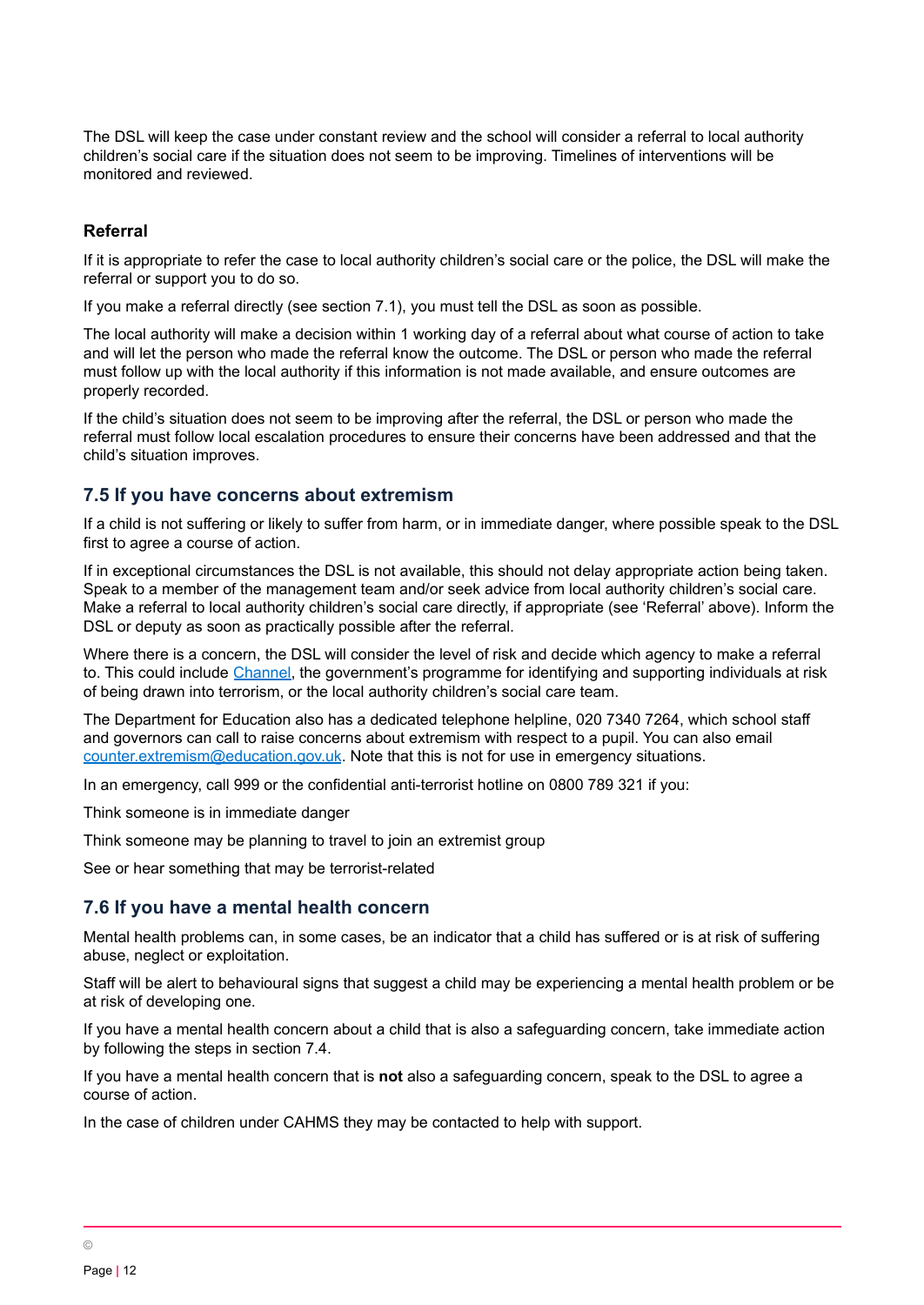## **Figure 1: procedure if you have concerns about a child's welfare (as opposed to believing a child is suffering or likely to suffer from harm, or in immediate danger)**



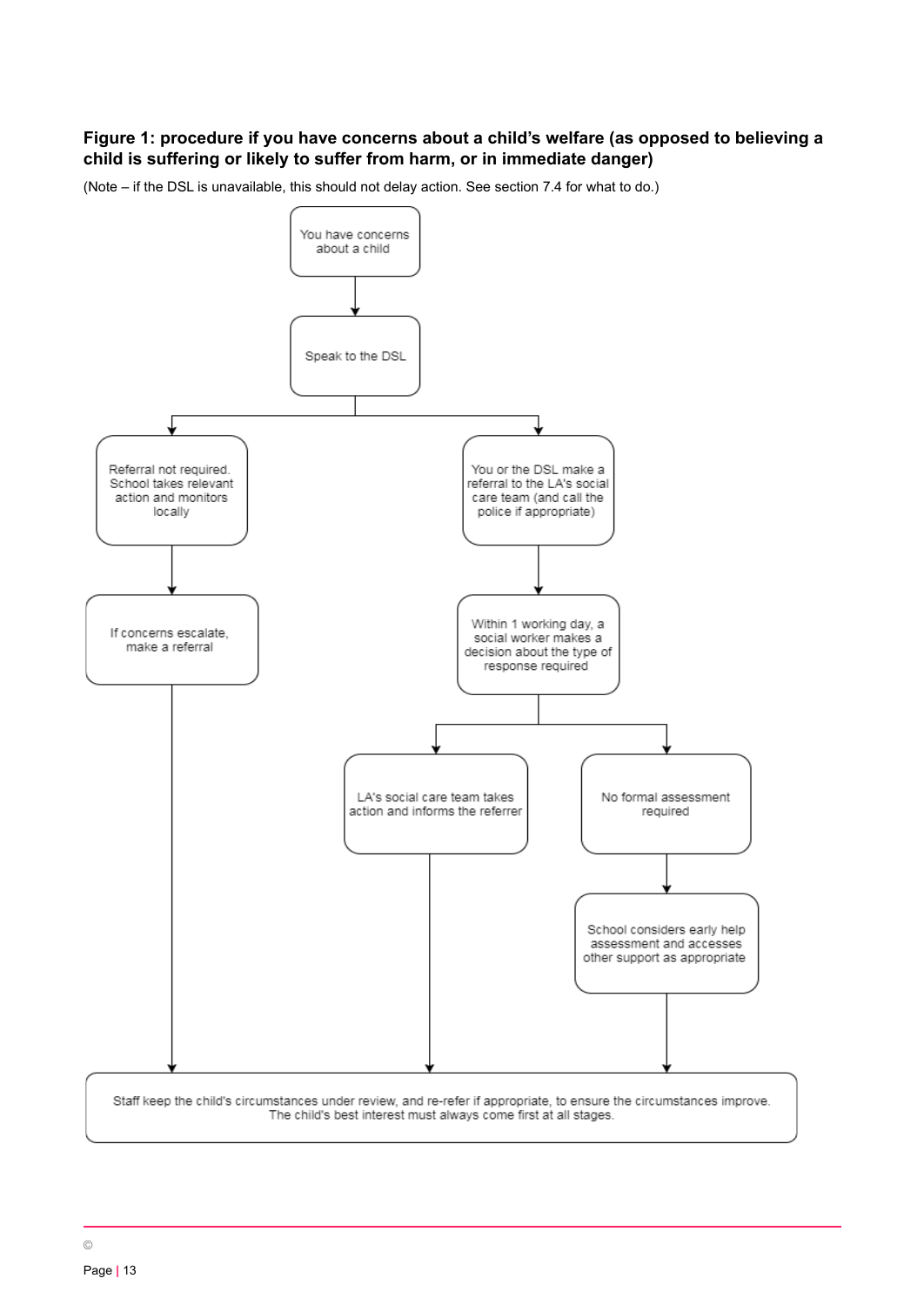## **7.7 Concerns about a staff member, supply teacher or volunteer**

If you have concerns about a member of staff (including a supply teacher or volunteer), or an allegation is made about a member of staff (including a supply teacher or volunteer) posing a risk of harm to children, speak to the headteacher. If the concerns/allegations are about the headteacher, speak to the chair of governors.

The headteacher/chair of governors will then follow the procedures set out in appendix 3, if appropriate.

If you have concerns about a member of staff (including a supply teacher or volunteer), or an allegation is made about a member of staff (including a supply teacher or volunteer) posing a risk of harm to children, speak to the headteacher. If the concerns/allegations are about the headteacher, s

peak to Simon Bayliss who acts on behalf of the proprietor.

The headteacher/proprietor will then follow the procedures set out in appendix 3, if appropriate.

## **7.8 Allegations of abuse made against other pupils**

Children can abuse other children, it is not always adults. This is generally referred to as peer on peer abuse and can take many forms. Some children/young people physically, sexually and/or emotionally abuse other children. This also includes, but is not exhaustive to, causing someone to engage in sexual activity without their consent eg forcing them to strip, touch themselves sexually or to engage in sexual activity with a third party. Risk assessments are undertaken, in relation to all young people referred to Little Acorns, in order to ensure, as far as possible, that children are not placed if they present a risk to others. The possibility cannot be ruled out altogether, however, and staff members need to be alert to this by treating very seriously any allegation or suspicion of abuse.

We recognise that children are capable of abusing their peers. We also recognise that past experiences prior to the children starting at Little Acorns may make the children higher risk to this. Abuse will never be tolerated or passed off as "banter", "just having a laugh" or "part of growing up". It is important that all staff recognise that there can be abuse within intimate relationships between pupils too.

We also recognise the gendered nature of peer-on-peer abuse. However, all peer-on-peer abuse is unacceptable and will be taken seriously.

Most cases of pupils hurting other pupils will be dealt with under our school's behaviour policy and inline with the Therapeutic Care Homes policies, but this child protection and safeguarding policy will apply to any allegations that raise safeguarding concerns. This might include where the alleged behaviour:

- Is serious, and potentially a criminal offence
- Could put pupils in the school at risk
- Is violent
- Involves pupils being forced to use drugs or alcohol
- Involves sexual exploitation, sexual abuse or sexual harassment, such as indecent exposure, sexual assault, upskirting or sexually inappropriate pictures or videos (including sexting)

If a pupil makes an allegation of abuse against another pupil:

- You must record the allegation and tell the DSL, but do not investigate it
- The DSL will contact the local authority children's social care team and follow its advice, as well as the police if the allegation involves a potential criminal offence
- The DSL will put a risk assessment and support plan into place for all children involved (including the victim(s), the child(ren) against whom the allegation has been made and any others affected) with a named person they can talk to if needed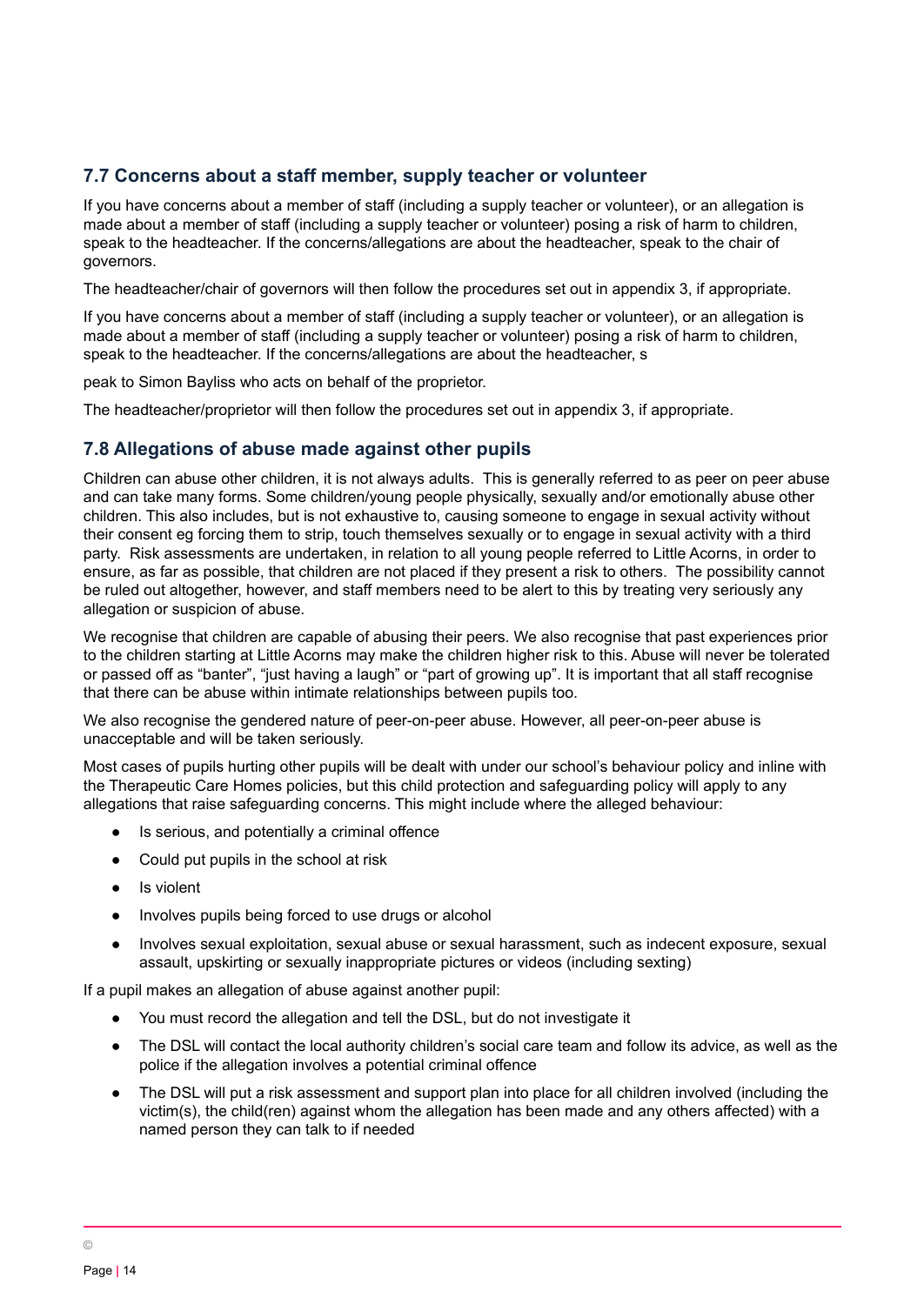- The DSL will contact the children and adolescent mental health services (CAMHS), if appropriate
- The social workers of all children involved will be notified.

We will minimise the risk of peer-on-peer abuse by:

- Challenging any form of derogatory or sexualised language or behaviour, including requesting or sending sexual images
- Being vigilant to issues that particularly affect different genders for example, sexualised or aggressive touching or grabbing towards female pupils, and initiation or hazing type violence with respect to boys
- Ensuring our curriculum helps to educate pupils about appropriate behaviour and consent
- Ensuring staff are trained to understand that a pupil harming a peer could be a sign that the child is being abused themselves, and that this would fall under the scope of this policy

# **7.9 Sexting**

What is 'sexting'? In the latest advice for schools and colleges (UKCCIS, 2016), sexting is defined as the production and/or sharing of sexual photos and videos of and by young people who are under the age of 18. It includes nude or nearly nude images and/or sexual acts. It is also referred to as 'youth produced sexual imagery'. 'Sexting' does not include the sharing of sexual photos and videos of under-18 year olds with or by adults. This is a form of child sexual abuse and must be referred to the police. What to do if an incident involving 'sexting' comes to your attention. Report it to your Designated Safeguarding Lead (DSL) immediately.

- Never view, download or share the imagery yourself, or ask a child to share or download this is illegal.
- If you have already viewed the imagery by accident (e.g. if a young person has showed it to you before you could ask them not to), report this to the DSL.
- Do not delete the imagery or ask the young person to delete it.
- Do not ask the young person(s) who are involved in the incident to disclose information regarding the imagery. This is the responsibility of the DSL.
- Do not share information about the incident to other members of staff, the young person(s) it involves or their, or other, parents and/or carers.
- Do not say or do anything to blame or shame any young people involved.
- Do explain to them that you need to report it and reassure them that they will receive support and help from the DSL. If a 'sexting' incident comes to your attention, report it to your DSL. Your school's safeguarding policies should outline codes of practice to be followed.

#### **Initial review meeting**

Following a report of an incident, the DSL will hold an initial review meeting with appropriate school staff. This meeting will consider the initial evidence and aim to determine:

Whether there is an immediate risk to pupil(s)

If a referral needs to be made to the police and/or children's social care

If it is necessary to view the imagery in order to safeguard the young person (in most cases, imagery should not be viewed)

What further information is required to decide on the best response

Whether the imagery has been shared widely and via what services and/or platforms (this may be unknown)

Whether immediate action should be taken to delete or remove images from devices or online services

Any relevant facts about the pupils involved which would influence risk assessment

If there is a need to contact another school, college, setting or individual

Whether to contact parents or carers of the pupils involved (in most cases parents should be involved)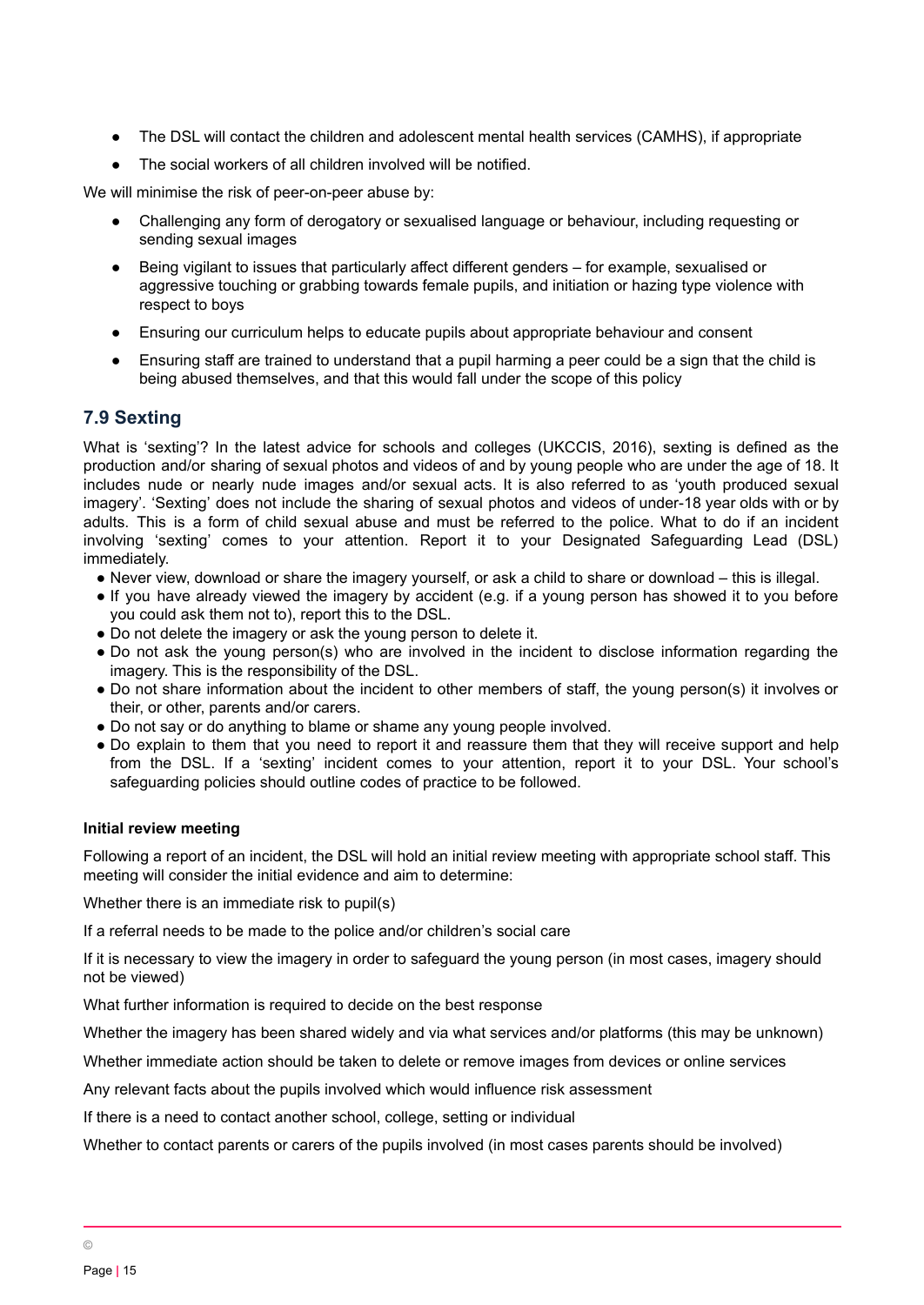The DSL will make an immediate referral to police and/or children's social care if:

The incident involves an adult

There is reason to believe that a young person has been coerced, blackmailed or groomed, or if there are concerns about their capacity to consent (for example owing to special educational needs)

What the DSL knows about the imagery suggests the content depicts sexual acts which are unusual for the young person's developmental stage, or are violent

The imagery involves sexual acts and any pupil in the imagery is under 13

The DSL has reason to believe a pupil is at immediate risk of harm owing to the sharing of the imagery (for example, the young person is presenting as suicidal or self-harming)

If none of the above apply then the DSL, in consultation with the headteacher and other members of staff as appropriate, may decide to respond to the incident without involving the police or children's social care.

#### **Further review by the DSL**

If at the initial review stage a decision has been made not to refer to police and/or children's social care, the DSL will conduct a further review.

They will hold interviews with the pupils involved (if appropriate) to establish the facts and assess the risks.

If at any point in the process there is a concern that a pupil has been harmed or is at risk of harm, a referral will be made to children's social care and/or the police immediately.

#### **Informing parents**

The DSL will inform parents at an early stage and keep them involved in the process, unless there is a good reason to believe that involving them would put the pupil at risk of harm.

#### **Referring to the police**

If it is necessary to refer an incident to the police, this will be done through Alison Neal (DSL), if she is not available this will be done through Charlotte Darby.

#### **Recording incidents**

All sexting incidents and the decisions made in responding to them will be recorded. The record-keeping arrangements set out in section 14 of this policy also apply to recording incidents of sexting.

#### **Curriculum coverage**

Pupils are taught about the issues surrounding sexting as part of our PSHE education and computing programmes. Teaching covers the following in relation to sexting:

What it is

How it is most likely to be encountered

The consequences of requesting, forwarding or providing such images, including when it is and is not abusive

Issues of legality

The risk of damage to people's feelings and reputation

Pupils also learn the strategies and skills needed to manage:

Specific requests or pressure to provide (or forward) such images

The receipt of such images

<span id="page-15-0"></span>This policy on sexting is also shared with pupils so they are aware of the processes the school will follow in the event of an incident.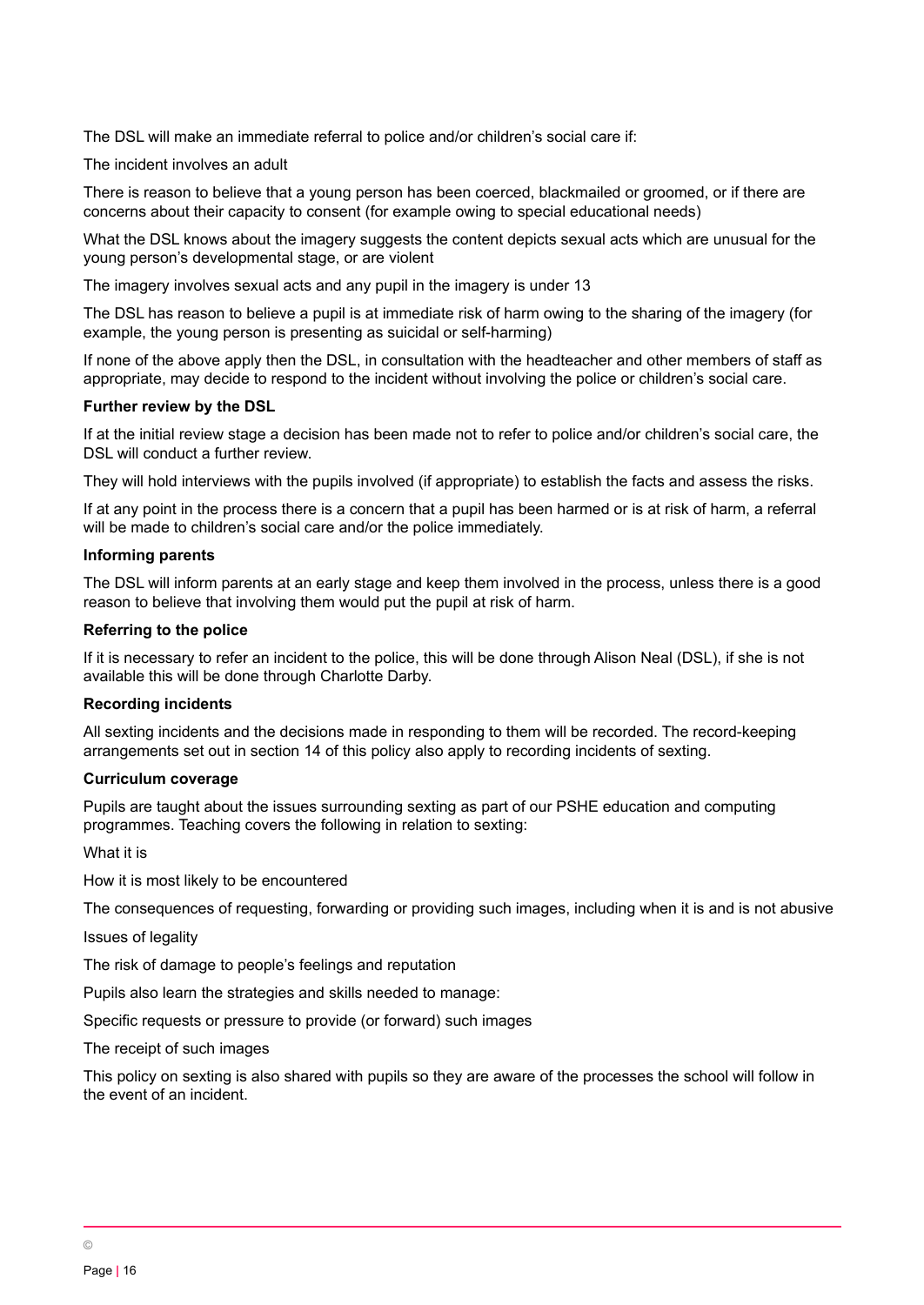# **8. Notifying parents**

Where appropriate, and for children who have suitable levels of contact with their parents we will discuss any concerns about a child with the child's parents. The DSL will normally do this in the event of a suspicion or disclosure. In the absence of the childrens parents the allocated Social Worker will be informed along with the House DSL / Managament.

Other staff will only talk to parents/social workers about any such concerns following consultation with the DSL.

If we believe that notifying the parents would increase the risk to the child, we will discuss this with the local authority children's social care team before doing so.

In the case of allegations of abuse made against other children, we will normally notify the parents/social workers of all the children involved.

# <span id="page-16-0"></span>**9. Pupils with special educational needs and disabilities**

We recognise that pupils with special educational needs (SEN) and disabilities can face additional safeguarding challenges. Additional barriers can exist when recognising abuse and neglect in this group, including:

Assumptions that indicators of possible abuse such as behaviour, mood and injury relate to the child's disability without further exploration

Pupils being more prone to peer group isolation than other pupils

The potential for pupils with SEN and disabilities being disproportionally impacted by behaviours such as bullying, without outwardly showing any signs

<span id="page-16-1"></span>Communication barriers and difficulties in overcoming these barriers

# **10. Pupils with a social worker**

Many pupils at Little Acorns School have an allocated Social Worker and all children are looked after in Little Acorns Therapeutic Care Home. We recognise that a child's experiences of adversity and trauma can leave them vulnerable to further harm as well as potentially creating barriers to attendance, learning, behaviour and mental health.

The DSL and all members of staff will work with and support social workers to help protect vulnerable children.

The DSL will always consider the fact all children have social workers to ensure any decisions are made in the best interests of the pupil's safety, welfare and educational outcomes. For example, it will inform decisions about:

Responding to unauthorised absence or missing education where there are known safeguarding risks

The provision of pastoral and/or academic support

Childrens social workers will be notified of any new safeguarding concerns and nay new disclosures the children may make about the trauma they suffered before coming to Little Acorns.

<span id="page-16-2"></span>*As with all children at Little Acorns School, whether it be peer-on-peer, allegations against staff, disclosures about things happening at home all children will be taken seriously, supported and kept safe; they must never be made to feel they are causing problems by reporting abuse, sexual violence or sexual harassment.*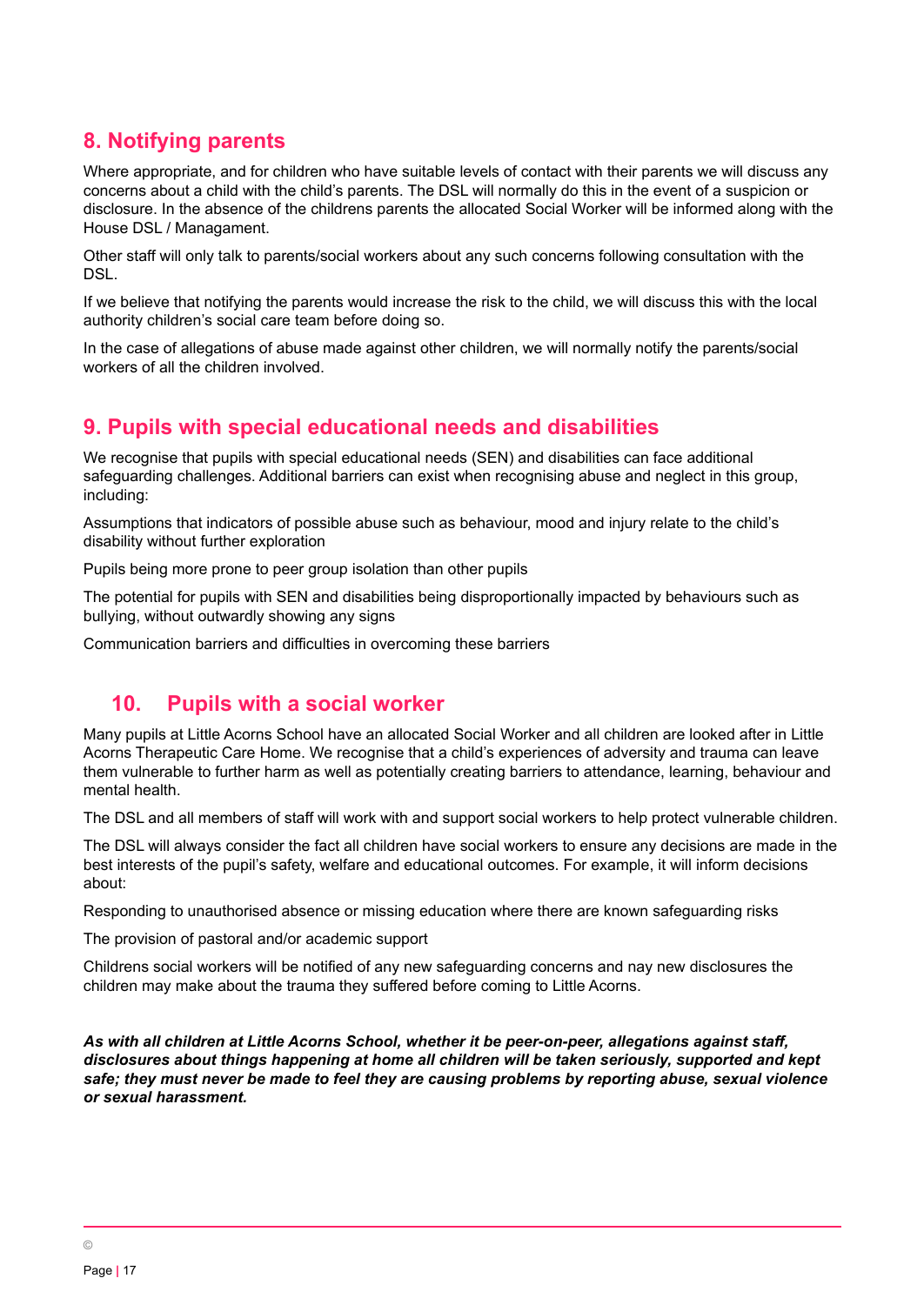# **11. Looked-after and previously looked-after children**

Many children at Little Acorns are looked-after therefore it is important that:

- staff have the skills, knowledge and understanding to keep looked-after children and previously looked-after children safe. In particular, we will ensure that:
- Appropriate staff have relevant information about children's looked after legal status, contact arrangements with birth parents or those with parental responsibility, and care arrangements
- The DSL has details of children's social workers and relevant virtual school heads

# <span id="page-17-0"></span>**12. Mobile phones and cameras**

Staff may bring mobile phones into school but should be aware that they are responsible for their own behaviour regarding the use of mobile phones and should avoid putting themselves into compromising situations, which could be misinterpreted and lead to potential allegations. Mobile phones should be kept out of reach of children. Personal use of mobile phones is limited to lunch and/or tea breaks. Should staff need to take a call on their mobile they should do so in a room away from any children. Under no circumstances should mobile phones be used in the classrooms, outdoor area or toilets when with the children. Recording, taking and sharing of images, videos and audio on any mobile phone is not permitted.

#### CLASS CAMERA

Photographs, video and audio recordings of the children should be taken on a school-designated camera which has been sanctioned for use by the Head Teacher. Downloading of the photographed images and any printing of photographs must be carried out on school premises.

# <span id="page-17-1"></span>**13. Complaints and concerns about school safeguarding policies**

#### **13.1 Complaints against staff**

Complaints against staff that are likely to require a child protection investigation will be handled in accordance with our procedures for dealing with allegations of abuse made against staff (see appendix 3).

Allegations regarding person(s) working in or on behalf of school

Where an allegation is made against any person working in or on behalf of the school that he or she has:

- a. Behaved in a way that has harmed a child or may have harmed a child
- b. Possibly committed a criminal offence against or related to a child or
- c. Has behaved towards a child or children in a way that indicates s/he is unsuitable to work with children.

We will apply the same principles as in the rest of this document and we will always follow the Kent Safeguarding Children Board procedures evidenced in the Kent guidelines available online. Detailed records will be made to include decisions, actions taken, and reasons for these. All records will be retained by the Headteachers.

Whilst we acknowledge such allegations, (as all others), may be false, malicious or misplaced, we also acknowledge they may be founded. It is, therefore, essential that all allegations are investigated properly and in line with agreed procedures.

Initial Action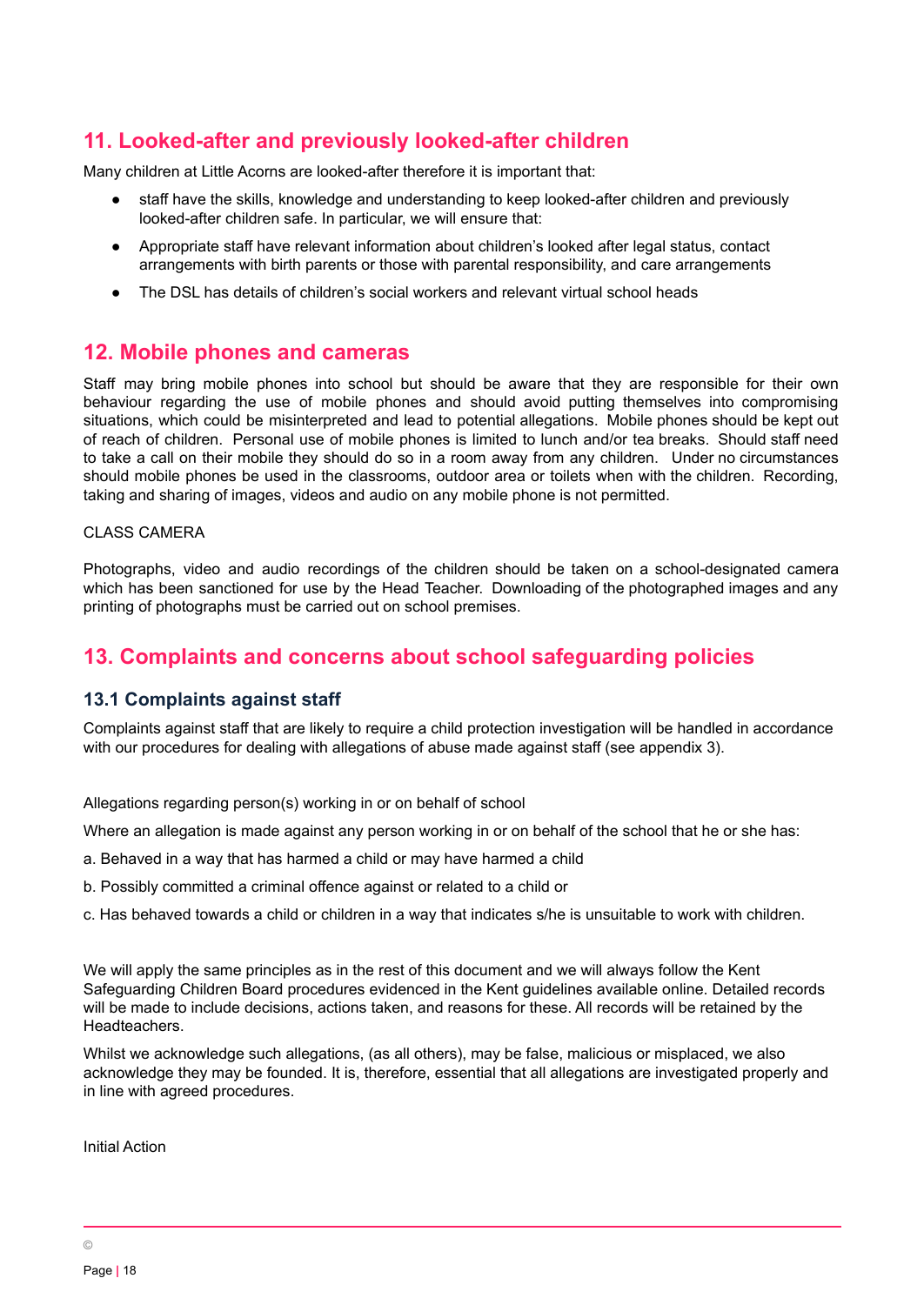The person who has received an allegation or witnessed an event will immediately complete a concern using the CPOMS Safegurading programme.

In the event that an allegation is made against the DSL the matter will be reported to the House DSL Natasha Scotford.

The DSL will take steps, where necessary, to secure the immediate safety of children and any urgent medical needs

The member of staff will not be approached at this stage unless it is necessary to address the immediate safety of children

The DSL may need to clarify any information regarding the allegation, however no person will be interviewed at this stage

The DSL will consult with the Local Authority Designated Officer in order to determine if it is appropriate for the allegation to be dealt with by school or if there needs to be a referral to social care and/or the police for investigation

Consideration will be given throughout to the support and information needs of pupils, parents and staff

The DSL will inform the Proprietors of any allegation.

#### **13.3 Whistle-blowing**

<span id="page-18-0"></span>See separate Whistle-Blowing policy.

# **14. Record-keeping**

All safeguarding concerns, discussions, decisions made and the reasons for those decisions, must be recorded using CPOMS Safeguarding program. If the internet is not working, or you are not able to access this for any reason Green Concerns can be found on the Safeguarding Board in the staff room, both need to be alerted to ANeal.

Non-confidential records will be easily accessible and available. Confidential information and records will be held securely and only available to those who have a right or professional need to see them. Alison Neal holds the key to the locked Safeguarding filing cabinet which is in the staff room (key coded room) for historical concerns (pre Jan 2021) and she holds administration for the CPOMS online records.

Safeguarding records relating to individual children will be retained for a reasonable period of time after they have left the school.

If a child for whom the school has, or has had, safeguarding concerns moves to another school, the DSL will ensure that their child protection file is forwarded promptly and securely, and separately from the main pupil file. In addition, if the concerns are significant or complex, and/or social services are involved, the DSL will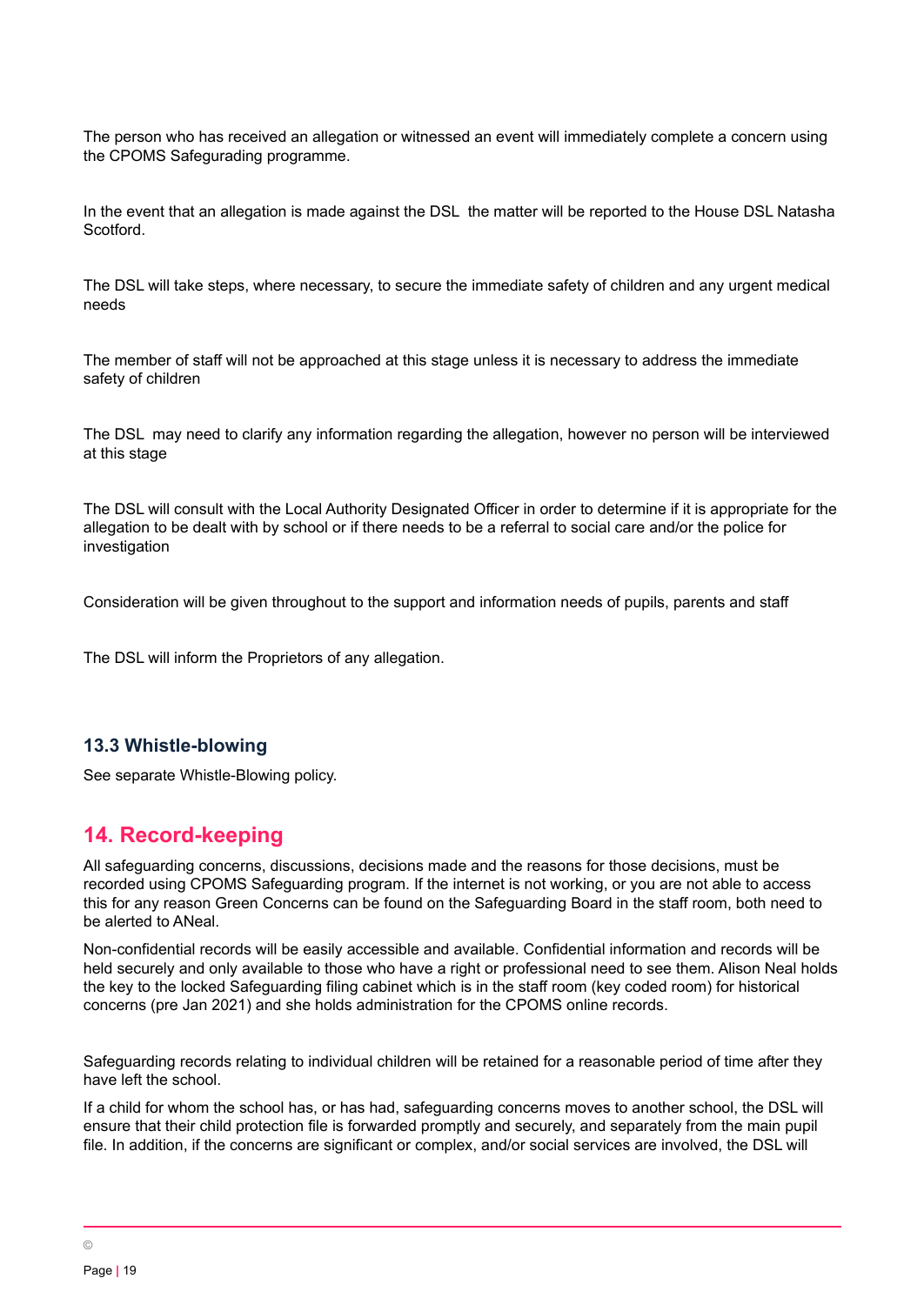speak to the DSL of the receiving school and provide information to enable them to have time to make any necessary preparations to ensure the safety of the child.

Green paper 'Concern Foms' can be found in the staff room on the Safeguarding Board, however these are only to be used when the internet is not working. They will then be transferred onto the CPOMS programme and the green forms shredded and disposed off safely. These will be retained until the child moves onto their next educational setting, whereby theses will be securely and safely forwarded to the child's new educational provision. AN offers training to all staff members to ensure these are completed correctly. Where appropriate and necessary these may forwarded via secure email to the child's social worker. Alison Neal and Natasha Scotford are able to access all safeguarding records and actions.

#### In addition:

Appendix 2 sets out our policy on record-keeping specifically with respect to recruitment and pre-employment checks

<span id="page-19-0"></span>Appendix 3 sets out our policy on record-keeping with respect to allegations of abuse made against staff

# **15. Training**

#### **15.1 All staff**

All staff members will undertake safeguarding and child protection training at induction, including on whistle-blowing procedures, to ensure they understand the school's safeguarding systems and their responsibilities, and can identify signs of possible abuse or neglect. All staff members receive electronic copies of the policies and these re updated as and when the policies are updated. This training will be regularly updated via staff meetings/ inset days/ formal training events and will be in line with advice from the 3 safeguarding partners.

All staff will have training on the government's anti-radicalisation strategy, Prevent, to enable them to identify children at risk of being drawn into terrorism and to challenge extremist ideas. All staff memers at Little acorns School will complete a e-learning course as part of their induction.

Staff will also complete online training for online safety, FGM, CSE and other necessary safeguarding issue as they rise either nationally or locally.

Staff will also receive regular safeguarding and child protection updates (for example, through emails, e-bulletins and staff meetings) as required, but at least annually.

Volunteers will receive appropriate training, if applicable.

#### **15.2 The DSL**

The DSL will undertake child protection and safeguarding training at least every 2 years.

In addition, they will update their knowledge and skills at regular intervals and at least annually (for example, through e-bulletins, meeting other DSLs, or taking time to read and digest safeguarding developments).

They will also undertake Prevent awareness training.

#### **15.3 Governors**

All governors receive training about safeguarding, to make sure they have the knowledge and information needed to perform their functions and understand their responsibilities.

As the chair of governors may be required to act as the 'case manager' in the event that an allegation of abuse is made against the headteacher, they receive training in managing allegations for this purpose.

#### **15.4 Recruitment – interview panels**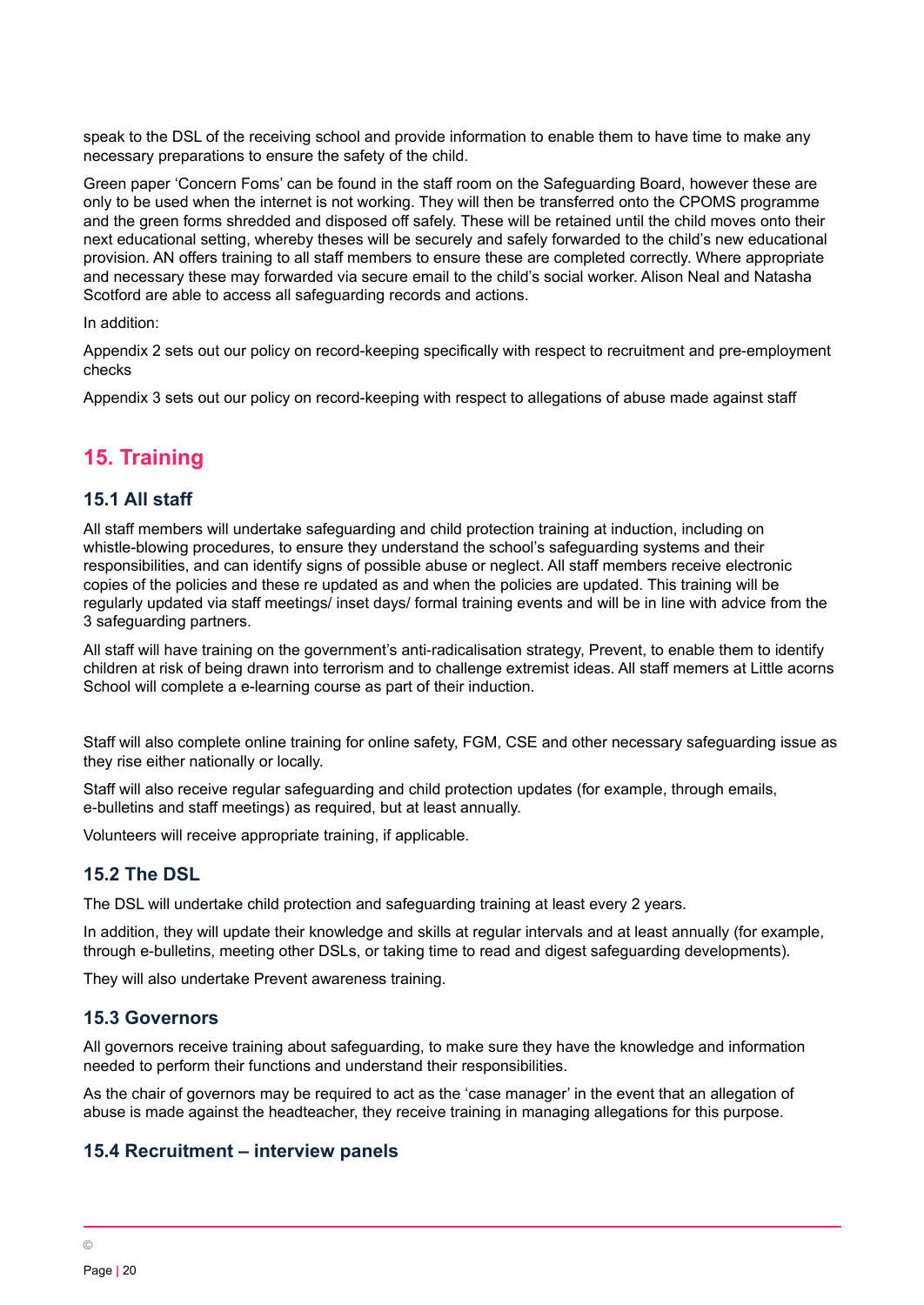Little Acorns School adopts a culture of safe recruitment in our best attempt to deter, reject or identify people who may abuse children. The school pays full regard to current Dfe guidance 'Safeguarding Children and Safer Recruitment in Education' September 2016 and 'Keeping Children Safe in Education 2019). We ensure that all appropriate measures are applied in relation to everyone who works in the school who is likely to be perceived by the children as a safe and trustworthy adult including e.g. volunteers and staff employed by contractors. Safer recruitment practice includes scrutinising applicants, verifying identity and academic or vocational qualifications, obtaining professional references, checking previous employment history and ensuring that a candidate has the health and physical capacity for the job. It also includes undertaking interviews and, where appropriate, undertaking List 99 and Criminal Records Bureau checks. In line with statutory changes, underpinned by regulations, the following will apply:

- a DBS Enhanced Disclosure is obtained for all new appointments to our school's workforce through staffing personnel and payroll including (but not exclusive to) ID checks, prohibition from teaching check and a section 128 check where applicable.
- this school is committed to keep an up to date single central record detailing a range of checks carried out on our staff – a copy is also held at Kent County Council
- all new appointments to our school workforce who have lived outside the UK will be subject to additional checks as appropriate
- our school ensures that supply staff have undergone the necessary checks and will be made aware of this policy
- identity checks must be carried out on all appointments to our school workforce before the appointment is made, in partnership with the LA
- additionally teaching staff appointed will need extra checks to ensure they are not prohibited from teaching.

# <span id="page-20-0"></span>**16. Monitoring arrangements**

This policy will be reviewed **annually** by Alison Neal (DSL/Head Teacher) At every review, it will be approved by the full governing board.

# <span id="page-20-1"></span>**17. Links with other policies**

This policy links to the following policies and procedures:

Behaviour

Staff behaviour

**Complaints** 

Health and safety

Attendance

Online safety

**Equality** 

First aid

Curriculum

Privacy notices

Whistle blowing policy

<span id="page-20-2"></span>RSE Policy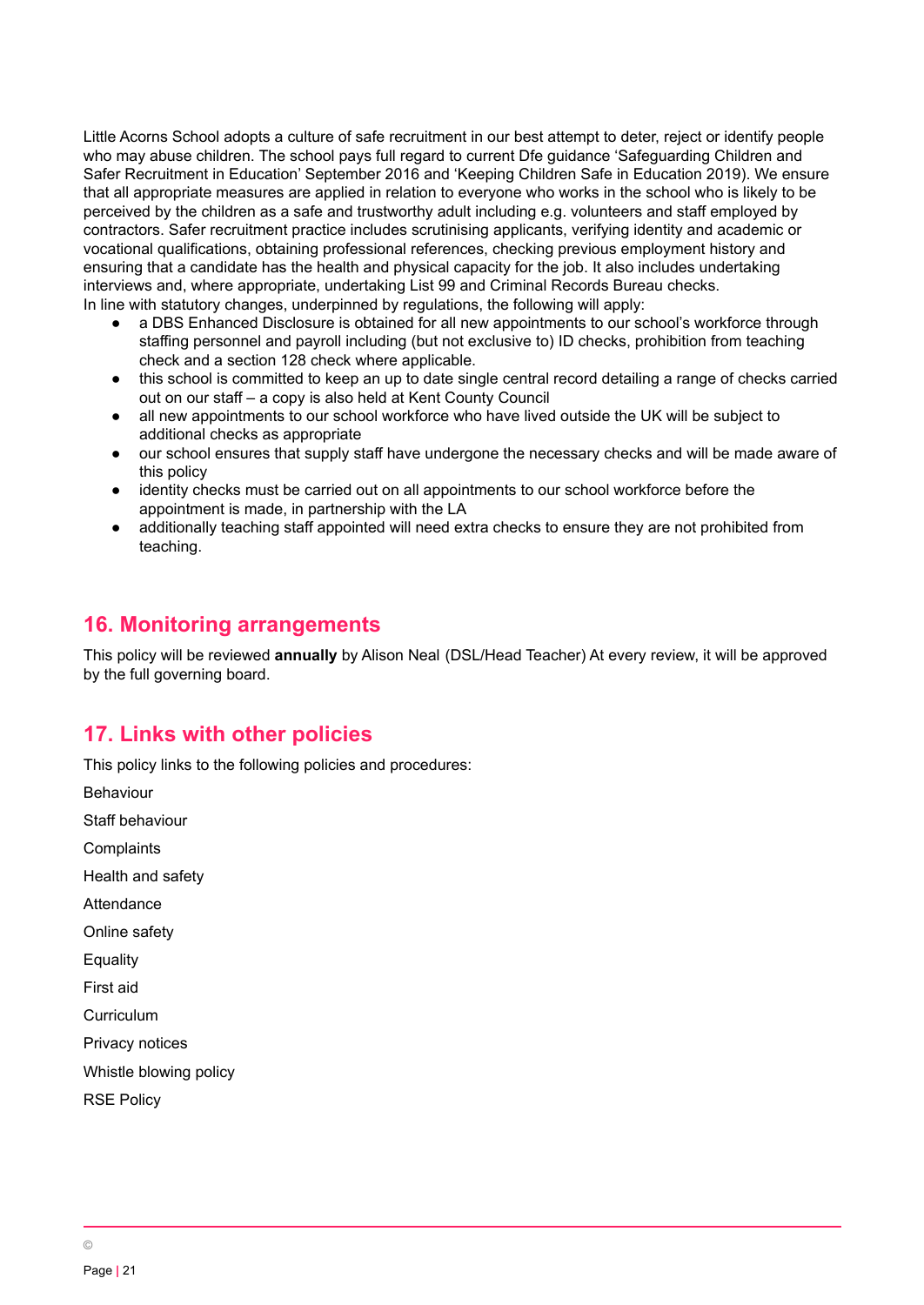#### **Appendix 1: recognition of and types of abuse**

As in the Children Acts 1989 and 2004, a child is anyone who has not yet reached his/her 18th birthday. Harm means ill-treatment or impairment of health and development, including, for example, impairment suffered from seeing or hearing the ill-treatment of another; Development means physical, intellectual, emotional, social or behavioural development; Health includes physical and mental health; Ill-treatment includes sexual abuse and other forms of ill-treatment which are not physical.

Abuse and Neglect are forms of maltreatment. Somebody may abuse or neglect a child by inflicting harm or failing to act to prevent harm. Children may be abused in a family or in an institutional or community setting; by those known to them, or, more rarely, by a stranger. They may be abused by an adult or adults or another child or children.

#### **Recognition of possible abuse:**

It is extremely difficult to determine if abuse has occurred. Teachers and Care Staff within the Home and School at Little Acorns should look carefully at the behaviour of the Children and be alert for significant changes. All staff should be aware that Children may exhibit any of the following without abuse having occurred:

- Disclosure.
- Non-accidental injury, bruising or marks.
- Explanation inconsistent with injury.
- Several different explanations for an injury.
- Reluctance to give information about an injury.
- A sudden change in behaviour aggression, extroversion, depression, withdrawn.
- Attention seeking.
- Hyperactivity.
- Poor attention.
- Appear frightened of specific people.
- Abnormal attachment between the Child and specific person(s).
- Indiscriminate attachment.
- Hyper alertness.
- Reduced response.
- Frozen watchfulness.
- Nightmares.
- Anxiety / Irritability.
- Abdominal pain / Headaches.
- Poor Self Esteem.
- Poor peer relationships.
- Act in an inappropriate way for their age.
- Over sexualised play, talk or drawings.
- Excessive or inappropriate masturbation.
- Self-harm / Eating disorder.
- Reluctance to get changed or wash / bathe.

(Recognition–Risk Indicators)

Please see the Kent Child Protection Procedures for further information and guidance.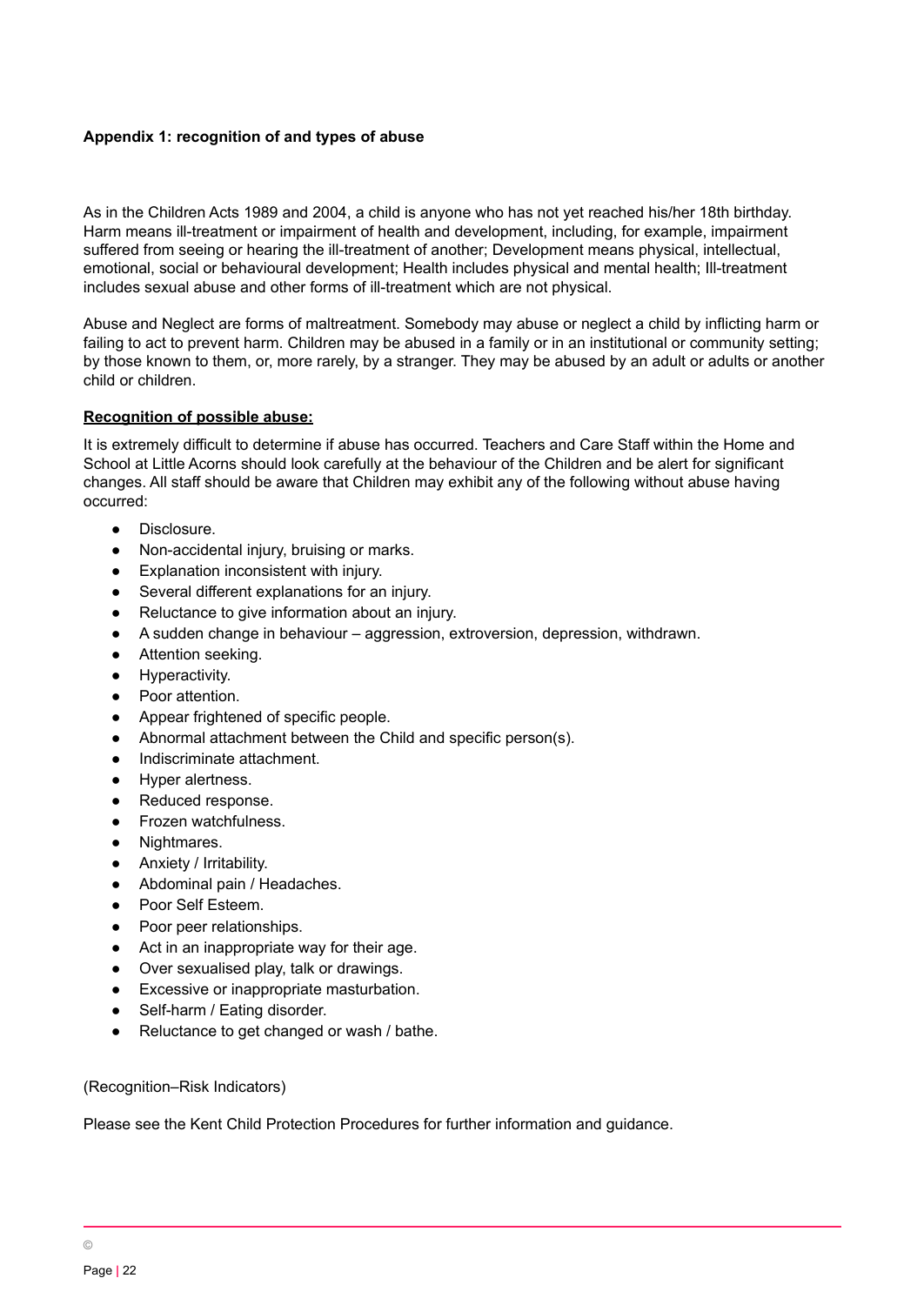There are a number of ways in which staff may become aware that a child is either being abused or is at risk of being abused:

- o Observation: Through direct observation of symptoms and signs of abuse and neglect, and also changes in behaviour.
- Allegations: As a consequence of allegations or a report being made by a child or another person.
- $\circ$  Disclosure: Either directly from a child or by someone who says they are harming a child.

It is not the responsibility of Little Acorns staff to determine whether or not abuse has taken place. It is their responsibility to be alert to possible signs and symptoms of abuse and to report any concerns about the welfare of a child, whether arising from abuse or from poor/unsafe care practices within the home.

In considering the behaviour, attitudes and practices of their colleagues, the guiding principle for all staff must be to discuss immediately with the manager or one of the directors anything that causes them to feel uncomfortable.

Working Together 2018 places an emphasis on early identification and intervention of vulnerable children. It is the responsibility of Little Acorns employees to be aware of potential risk factors and safeguarding concerns and to report and mediate accordingly.

The sustained abuse or neglect of children and young people, physically, emotionally or sexually can have a major and long-term effect on all aspects of the child/young person's health, development and well-being. Any suspected or potential abusive incident has to be viewed in context to assess the extent of harm to each young person and explore the appropriate intervention. Often, it is the interaction between a number of factors which serves to increase the likelihood or level of actual significant harm

#### **Types of Abuse**

Physical Abuse may involve hitting, shaking, throwing, poisoning, burning or scalding, drowning, suffocating or otherwise causing physical harm to a child. Physical harm may also be caused when a parent or carer fabricates the symptoms of or deliberately induces illness in a child.

Sexual Abuse involves forcing or enticing a child or young person to take part in sexual activities, including prostitution, whether or not the child is aware of what is happening. The activities may involve physical contact, including penetrative (e.g. rape, buggery or oral sex) or non-penetrative acts. They may include non-contact activities, such as involving children in looking at, or in the production of, sexual online images, watching sexual activities, or encouraging children to behave in sexually inappropriate ways.

Emotional Abuse is the persistent emotional maltreatment of a child such as to cause severe and persistent adverse effects on the child's emotional development. It may involve conveying to children that they are worthless or unloved, inadequate, or valued only insofar as they meet the needs of another person. It may feature age or developmentally inappropriate expectations being imposed on children. These may include interactions that are beyond the child's developmental capability, as well as overprotection and limitation of exploration and learning, or preventing the child participating in normal social interaction. It may involve seeing or hearing the ill treatment of another. It may involve serious bullying causing children frequently to feel frightened or in danger, or the exploitation or corruption of children. Some level of emotional abuse is involved in all types of maltreatment of a child, though it may occur alone.

Neglect is the persistent failure to meet a child's basic physical and/or psychological needs, likely to result in the serious impairment of the child's health or development. Neglect may occur during pregnancy as a result of maternal substance abuse. Once a child is born, neglect may involve a parent or carer failing to:

provide adequate food and clothing, shelter (including exclusion from home or abandonment)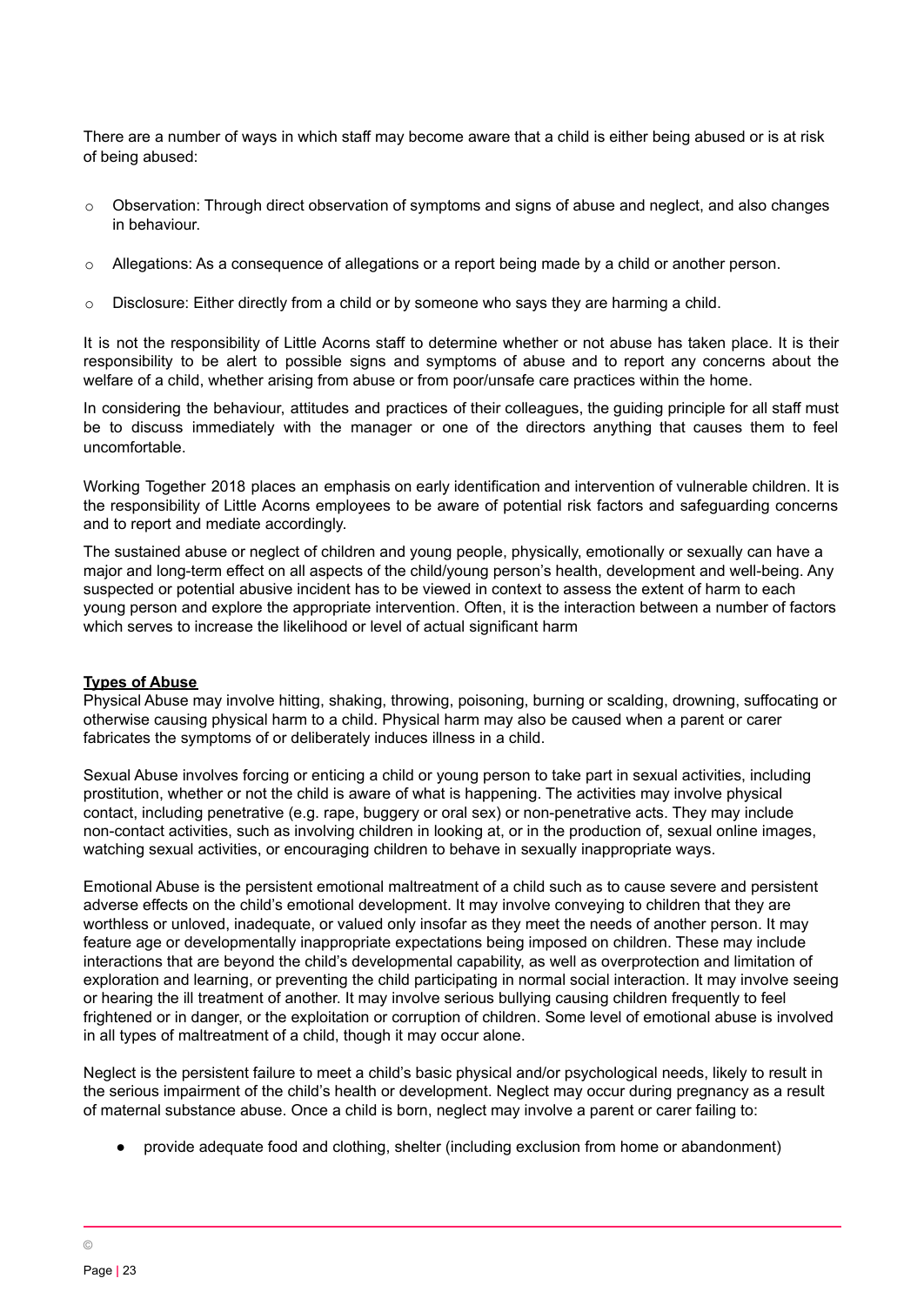- protect a child from physical and emotional harm or danger
- ensure adequate supervision (including the use of inadequate caretakers)
- ensure access to appropriate medical care or treatment.
- It may also include neglect of, or unresponsiveness to, a child's basic emotional needs.
- Failure to provide the correct medical treatment.

The following lists are neither definitive nor exhaustive. The information has to be used in context with a range of other information related to a child's circumstances. Signs of possible abuse:

Physical Abuse

- Unexplained injuries or burns, particularly if they are recurrent
- Improbable excuses given to explain injuries
- Refusal to discuss injuries
- Untreated injuries or delay in reporting them
- Excessive physical punishment
- Arms and legs kept covered in hot weather
- Fear of returning home
- Aggression towards others
- Running away

When considering the possibility of non-accidental injuries, remember that injuries may have occurred for other reasons e.g. genuine accidents or medical disorders.

Physical Neglect Constant hunger Poor personal hygiene Constant tiredness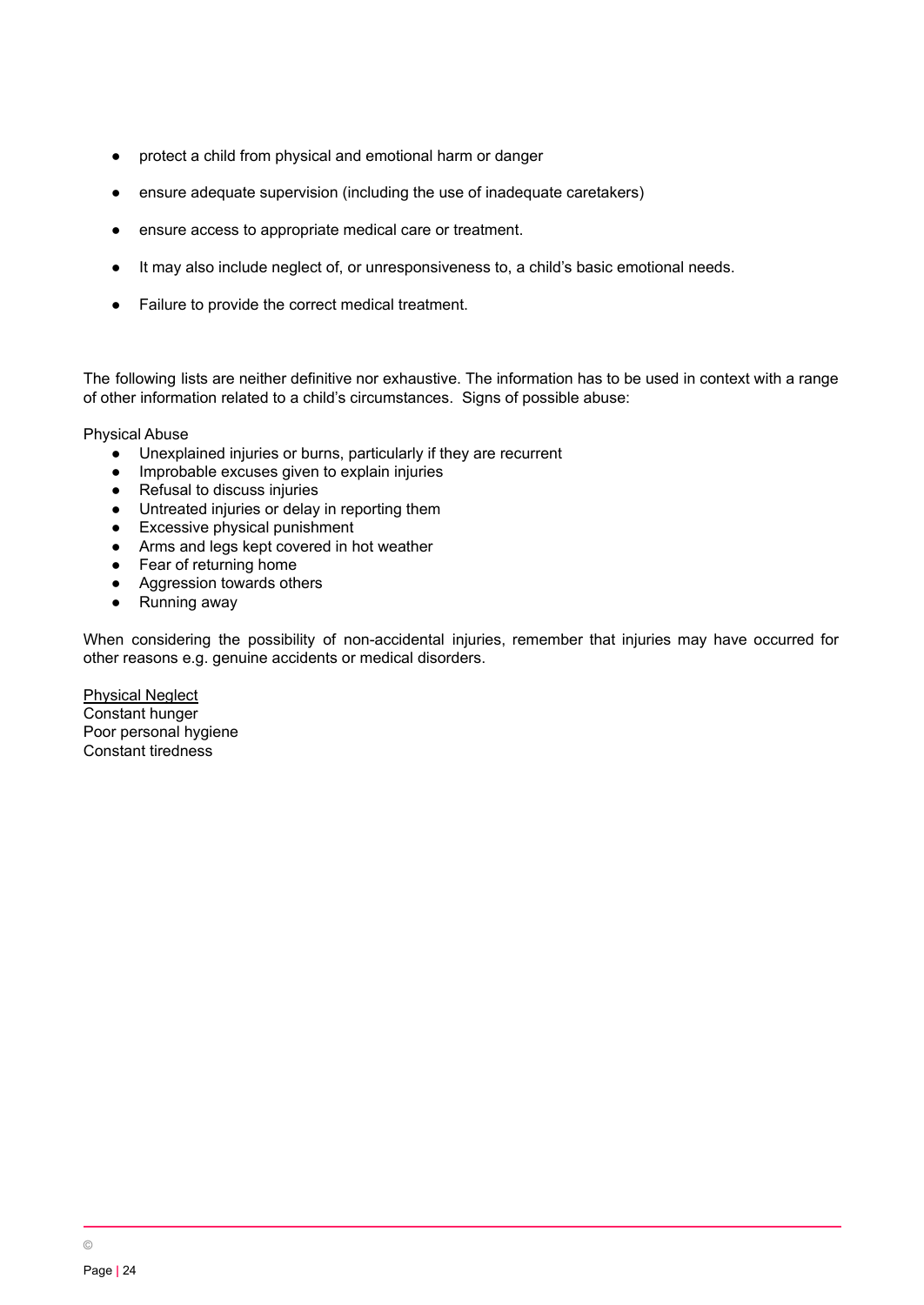Poor state of clothing Frequent lateness, or unexplained non-attendance at school Untreated medical problems Low self-esteem Poor peer relationships Stealing Neglect may occur during pregnancy as a result of substance abuse

Emotional Abuse Low self-esteem Continual self-deprecation Sudden speech disorder Significant decline in concentration Socio-emotional immaturity "Neurotic" behaviour (e.g. rocking, head banging) Self mutilation Compulsive stealing Extremes of passivity or aggression Running away Indiscriminate friendliness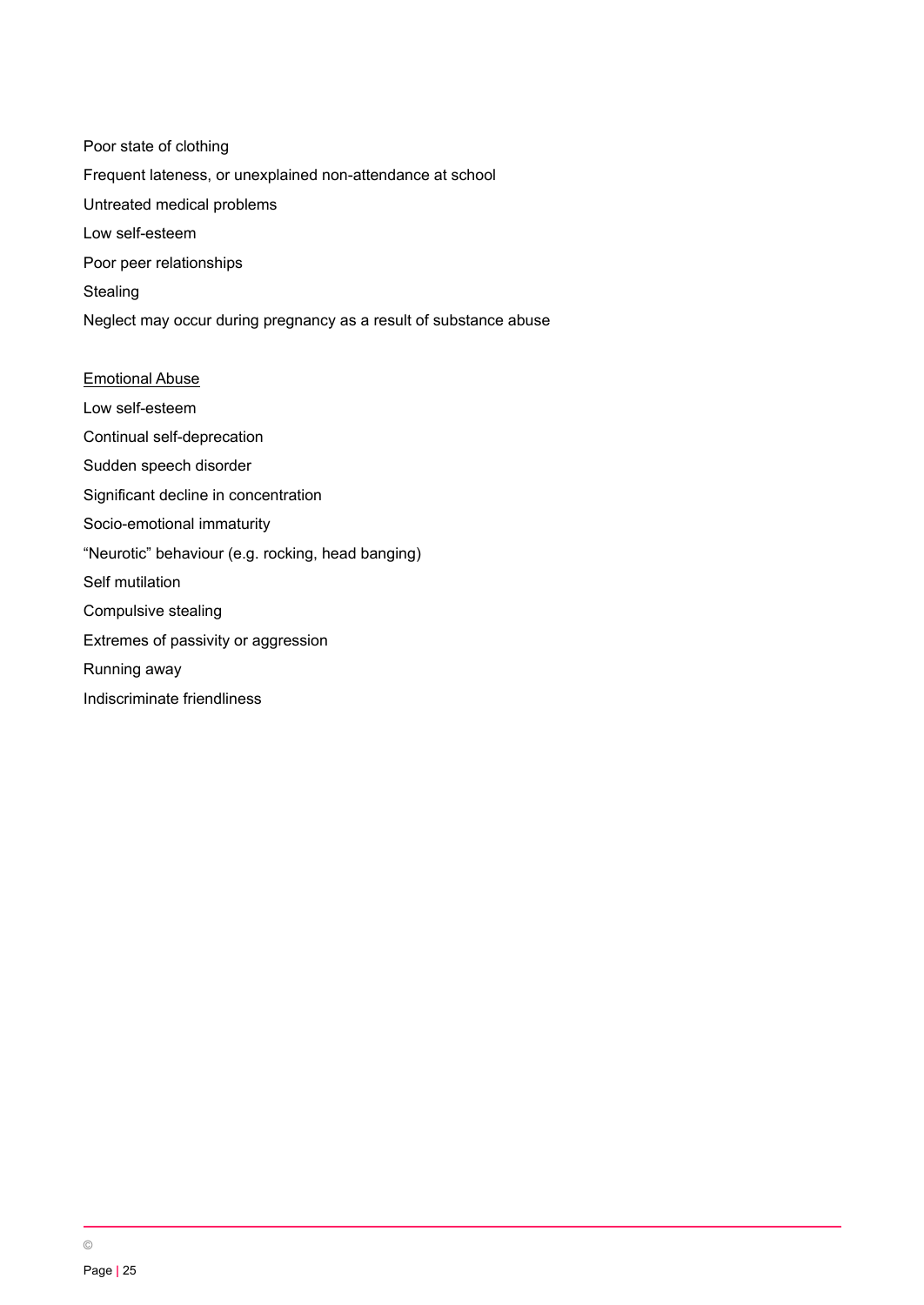#### Sexual Abuse

Not all children are able to tell, or are believed by parents. Changes in behaviour may be a signal that something has happened. It is important to remember that there may well be no physical or behavioural signs. The following indicators may show that a child is troubled, but not through sexual abuse. The child may have some of these signs or none at all. It is a combination, frequency and duration of signs that can alert you to a problem.

Behavioural:

Lack of trust in adults, or over familiarity with adults Fear of a particular individual Social isolation – withdrawal or introversion Sleep disturbance (nightmares, irrational fears, bed wetting, fear of sleeping alone, needing a nightlight) Running away Reluctance or refusal to participate in physical activity or to change clothes for activities Low self-esteem Drug, alcohol or solvent abuse Display of sexual knowledge beyond their years Unusual interest in the genitals of adults, children or animals Expressing affection in an inappropriate way Fear of bathrooms, showers, closed doors Abnormal, sexualised drawing Fear of medical examinations Developmental regression Poor peer relations Over-sexualised behaviour/sexual promiscuity **Stealing** Psychosomatic factors e.g. recurrent abdominal pains or headache Physical: Sleeplessness, fear of the dark, nightmares Bruises, scratches, bite marks to the thighs or genital area Itch, soreness, discharge, unexplained bleeding from the rectum, vagina or penis Pain on passing urine or recurrent urinary infection Stained underwear

Unusual genital odour

Anxiety, depression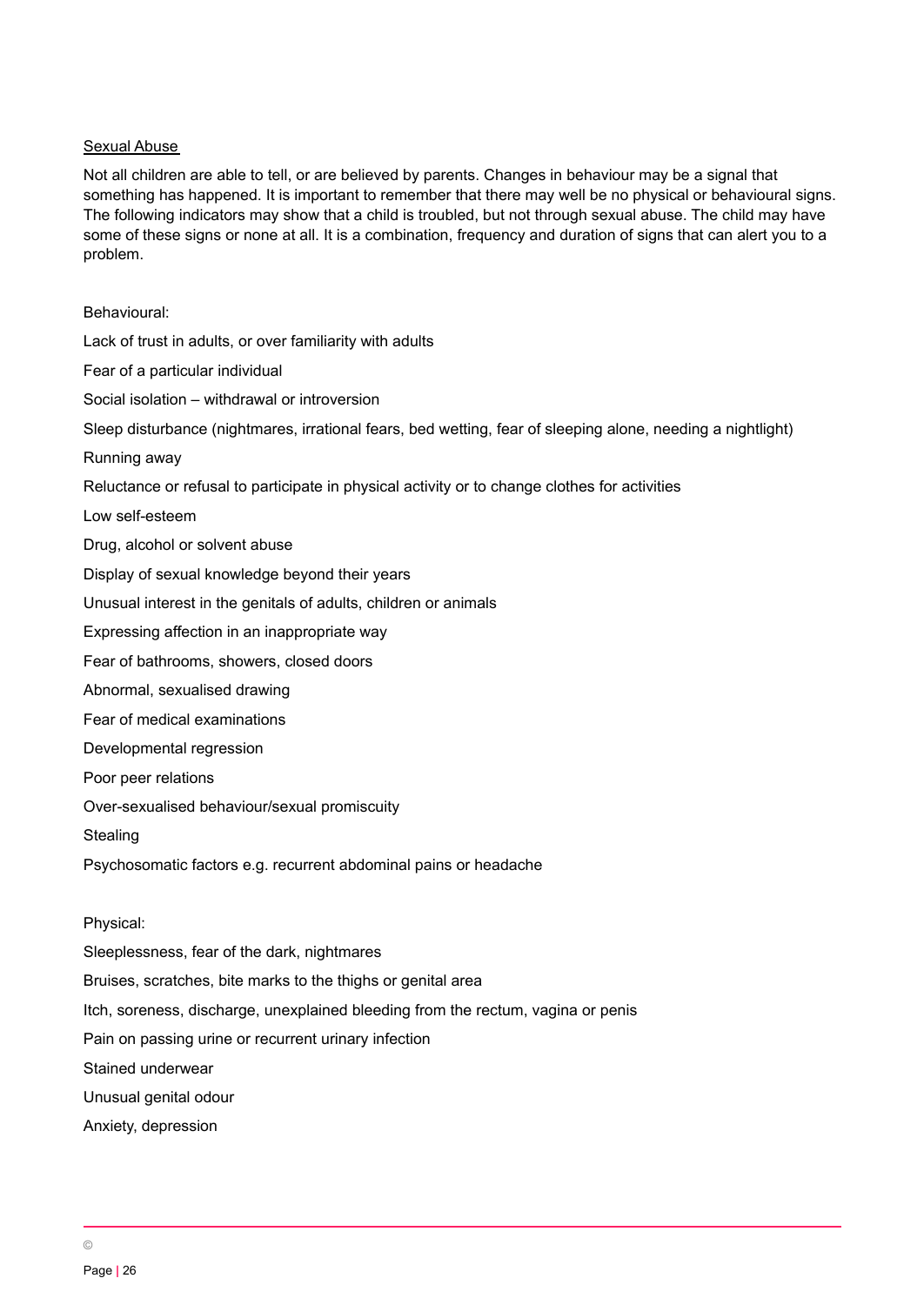<span id="page-26-0"></span>Eating disorder e.g. anorexia or bulimia Discomfort/difficulty in walking/sitting Venereal disease Soiling or wetting in children who have been trained Self mutilation/suicide attempts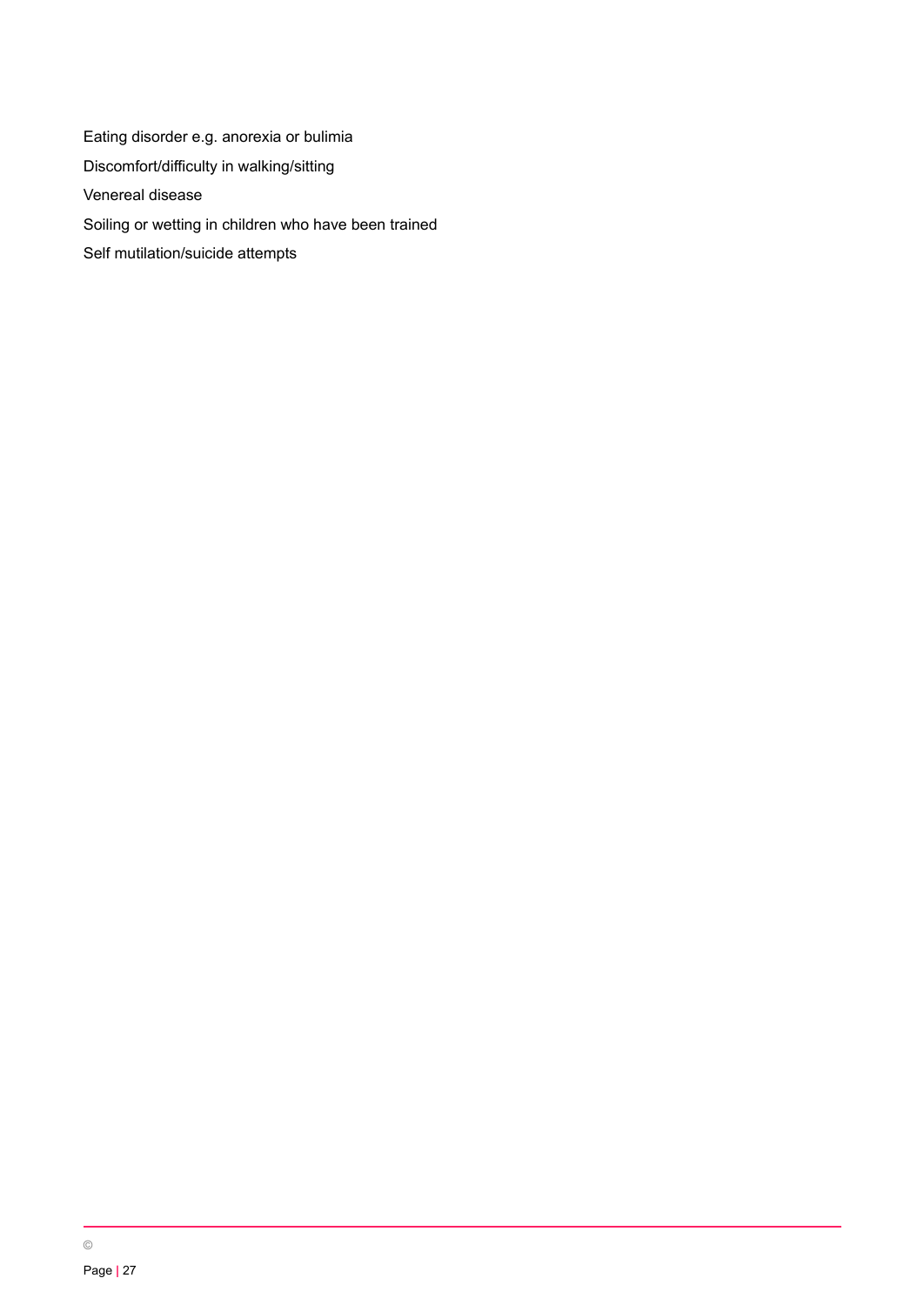**Appendix 2: safer recruitment and DBS checks – policy and procedures**

We will record all information on the checks carried out in the school's single central record (SCR). Copies of these checks, where appropriate, will be held in individuals' personnel files. We follow requirements and best practice in retaining copies of these checks, as set out below.

## **New staff**

When appointing new staff, we will:

Verify their identity

Obtain (via the applicant) an enhanced Disclosure and Barring Service (DBS) certificate, including barred list information for those who will be engaging in regulated activity (see definition below). We will not keep a copy of this for longer than 6 months

Obtain a separate barred list check if they will start work in regulated activity before the DBS certificate is available

Verify their mental and physical fitness to carry out their work responsibilities

Verify their right to work in the UK. We will keep a copy of this verification for the duration of the member of staff's employment and for 2 years afterwards

Verify their professional qualifications, as appropriate

Ensure they are not subject to a prohibition order if they are employed to be a teacher

Carry out further additional checks, as appropriate, on candidates who have lived or worked outside of the UK, including (where relevant) any teacher sanctions or restrictions imposed by a European Economic Area professional regulating authority, and criminal records checks or their equivalent

Check that candidates taking up a management position are not subject to a prohibition from management (section 128) direction made by the secretary of state

We will ask for written information about previous employment history and check that information is not contradictory or incomplete.

We will seek references on all short-listed candidates, including internal candidates, before interview. We will scrutinise these and resolve any concerns before confirming appointments. The references requested will ask specific questions about the suitability of the applicant to work with children.

**Regulated activity** means a person who will be:

Responsible, on a regular basis in a school or college, for teaching, training, instructing, caring for or supervising children; or

Carrying out paid, or unsupervised unpaid, work regularly in a school or college where that work provides an opportunity for contact with children; or

Engaging in intimate or personal care or overnight activity, even if this happens only once and regardless of whether they are supervised or not

# **Existing staff**

If we have concerns about an existing member of staff's suitability to work with children, we will carry out all the relevant checks as if the individual was a new member of staff. We will also do this if an individual moves from a post that is not regulated activity to one that is.

We will refer to the DBS anyone who has harmed, or poses a risk of harm, to a child or vulnerable adult where: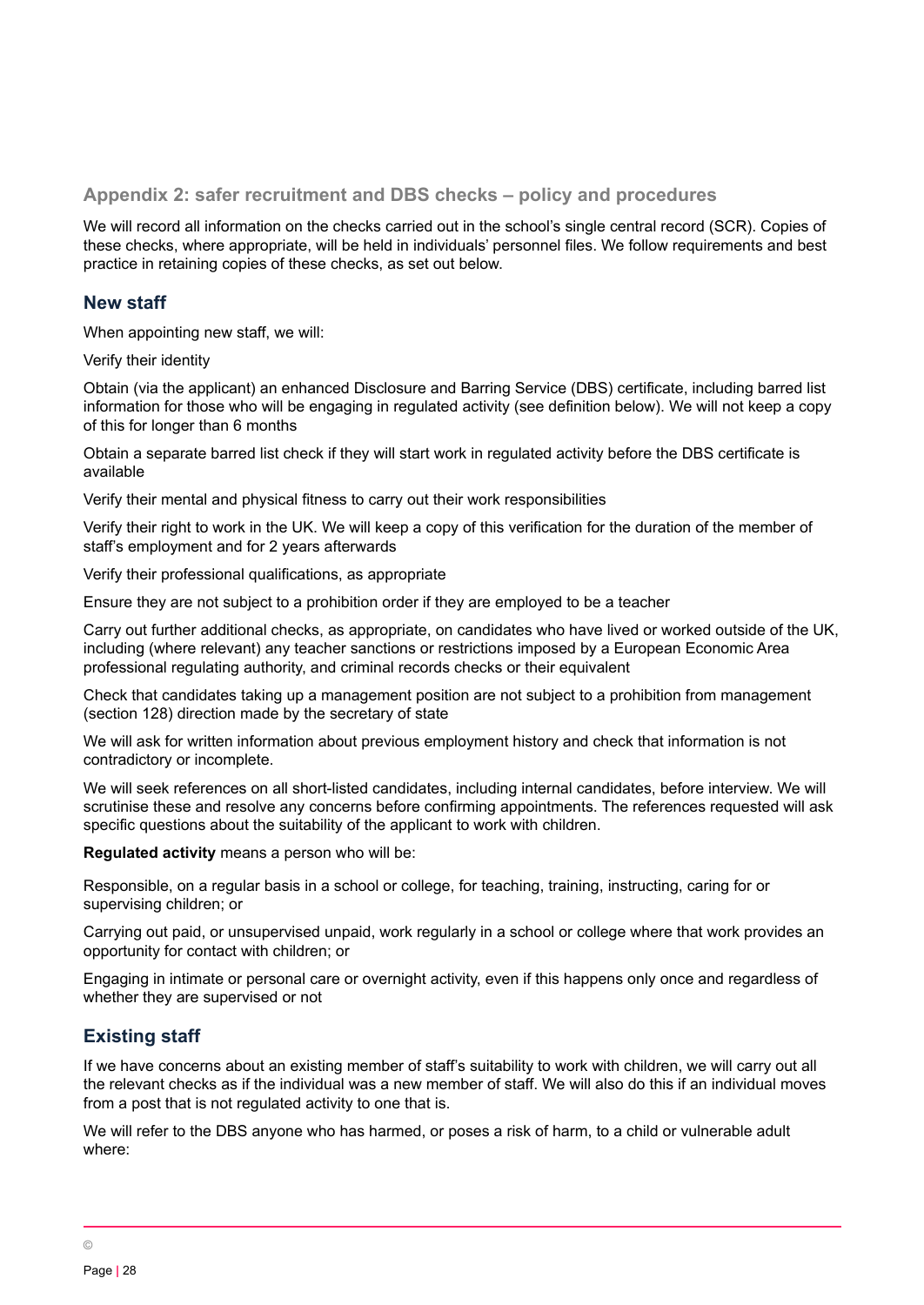We believe the individual has engaged in [relevant](https://www.gov.uk/guidance/making-barring-referrals-to-the-dbs#relevant-conduct-in-relation-to-children) conduct; or

The individual has received a caution or conviction for a relevant offence, or there is reason to believe the individual has committed a listed relevant offence, under the [Safeguarding](http://www.legislation.gov.uk/uksi/2009/37/contents/made) Vulnerable Groups Act 2006 (Prescribed Criteria and [Miscellaneous](http://www.legislation.gov.uk/uksi/2009/37/contents/made) Provisions) Regulations 2009; or

The 'harm test' is satisfied in respect of the individual (i.e. they may harm a child or vulnerable adult or put them at risk of harm); and

The individual has been removed from working in regulated activity (paid or unpaid) or would have been removed if they had not left

## **Agency and third-party staff**

We will obtain written notification from any agency or third-party organisation that it has carried out the necessary safer recruitment checks that we would otherwise perform. We will also check that the person presenting themselves for work is the same person on whom the checks have been made.

#### **Volunteers**

We will:

Never leave an unchecked volunteer unsupervised or allow them to work in regulated activity

Obtain an enhanced DBS check with barred list information for all volunteers who are new to working in regulated activity

Carry out a risk assessment when deciding whether to seek an enhanced DBS check without barred list information for any volunteers not engaging in regulated activity. We will retain a record of this risk assessment

#### **Governors**

All will have an enhanced DBS check without barred list information.

They will have an enhanced DBS check with barred list information if working in regulated activity.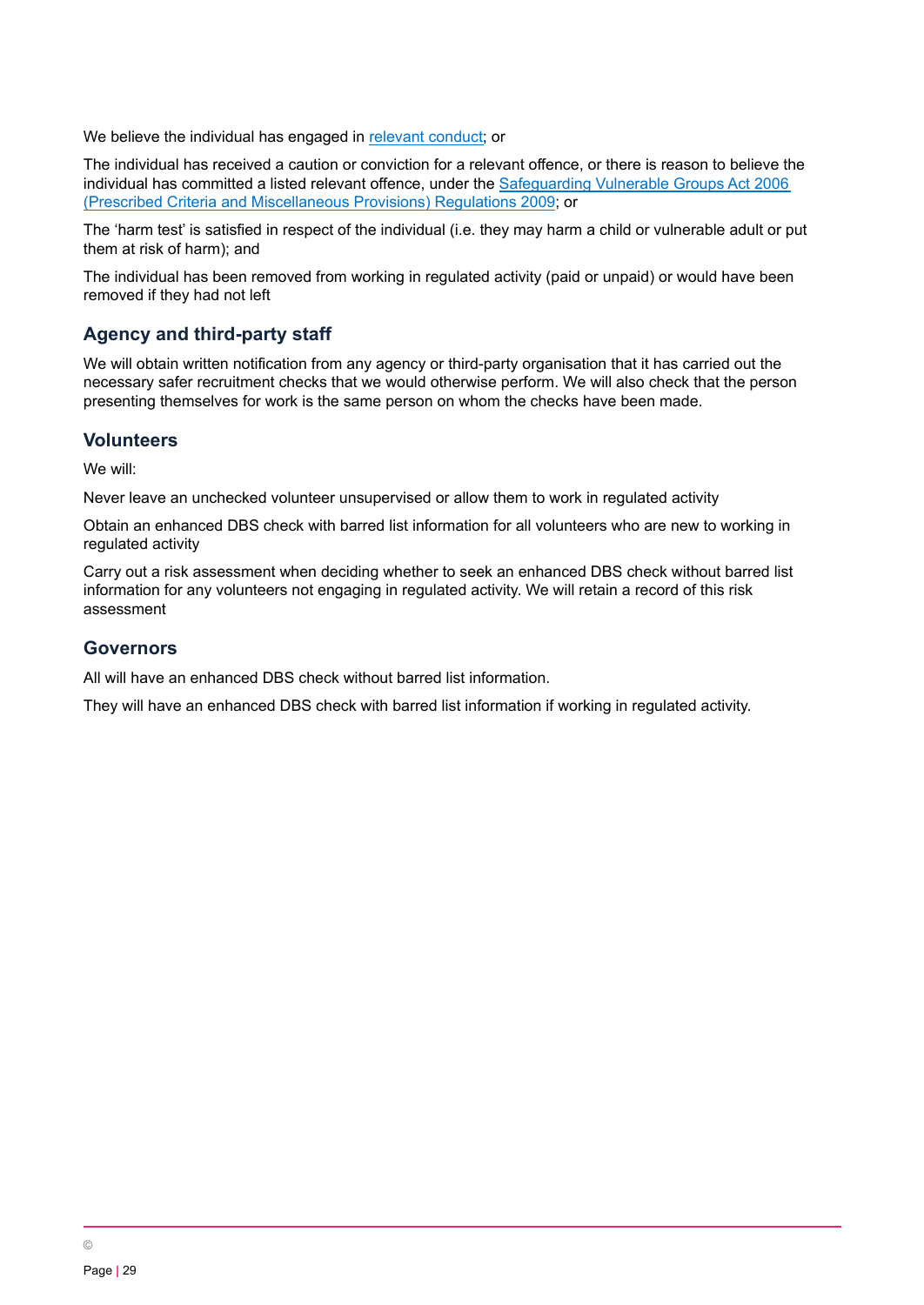# <span id="page-29-0"></span>**Appendix 3: allegations of abuse made against staff**

This section of this policy applies to all cases in which it is alleged that a current member of staff, including a supply teacher or volunteer, has:

Behaved in a way that has harmed a child, or may have harmed a child, or

Possibly committed a criminal offence against or related to a child, or

Behaved towards a child or children in a way that indicates he or she may pose a risk of harm to children, or

Behaved or may have behaved in a way that indicates they may not be suitable to work with children

It applies regardless of whether the alleged abuse took place in the school. Allegations against a teacher who is no longer teaching and historical allegations of abuse will be referred to the police.

We will deal with any allegation of abuse against a member of staff or volunteer very quickly, in a fair and consistent way that provides effective child protection while also supporting the individual who is the subject of the allegation.

Our procedures for dealing with allegations will be applied with common sense and judgement.

## **Suspension of the accused until the case is resolved**

Suspension will not be the default position, and will only be considered in cases where there is reason to suspect that a child or other children is/are at risk of harm, or the case is so serious that it might be grounds for dismissal. In such cases, we will only suspend an individual if we have considered all other options available and there is no reasonable alternative.

Based on an assessment of risk, we will consider alternatives such as:

Redeployment within the school so that the individual does not have direct contact with the child or children concerned

Providing an assistant to be present when the individual has contact with children

Redeploying the individual to alternative work in the school so that they do not have unsupervised access to children

Moving the child or children to classes where they will not come into contact with the individual, making it clear that this is not a punishment and parents have been consulted

# **Definitions for outcomes of allegation investigations**

**Substantiated:** there is sufficient evidence to prove the allegation

**Malicious:** there is sufficient evidence to disprove the allegation and there has been a deliberate act to deceive

**False:** there is sufficient evidence to disprove the allegation

**Unsubstantiated:** there is insufficient evidence to either prove or disprove the allegation (this does not imply guilt or innocence)

**Unfounded**: to reflect cases where there is no evidence or proper basis which supports the allegation being made

# **Procedure for dealing with allegations**

In the event of an allegation that meets the criteria above, the headteacher (or chair of governors [in independent schools: proprietor] where the headteacher is the subject of the allegation) – the 'case manager' – will take the following steps:

Immediately discuss the allegation with the designated officer at the local authority. This is to consider the nature, content and context of the allegation and agree a course of action, including whether further enquiries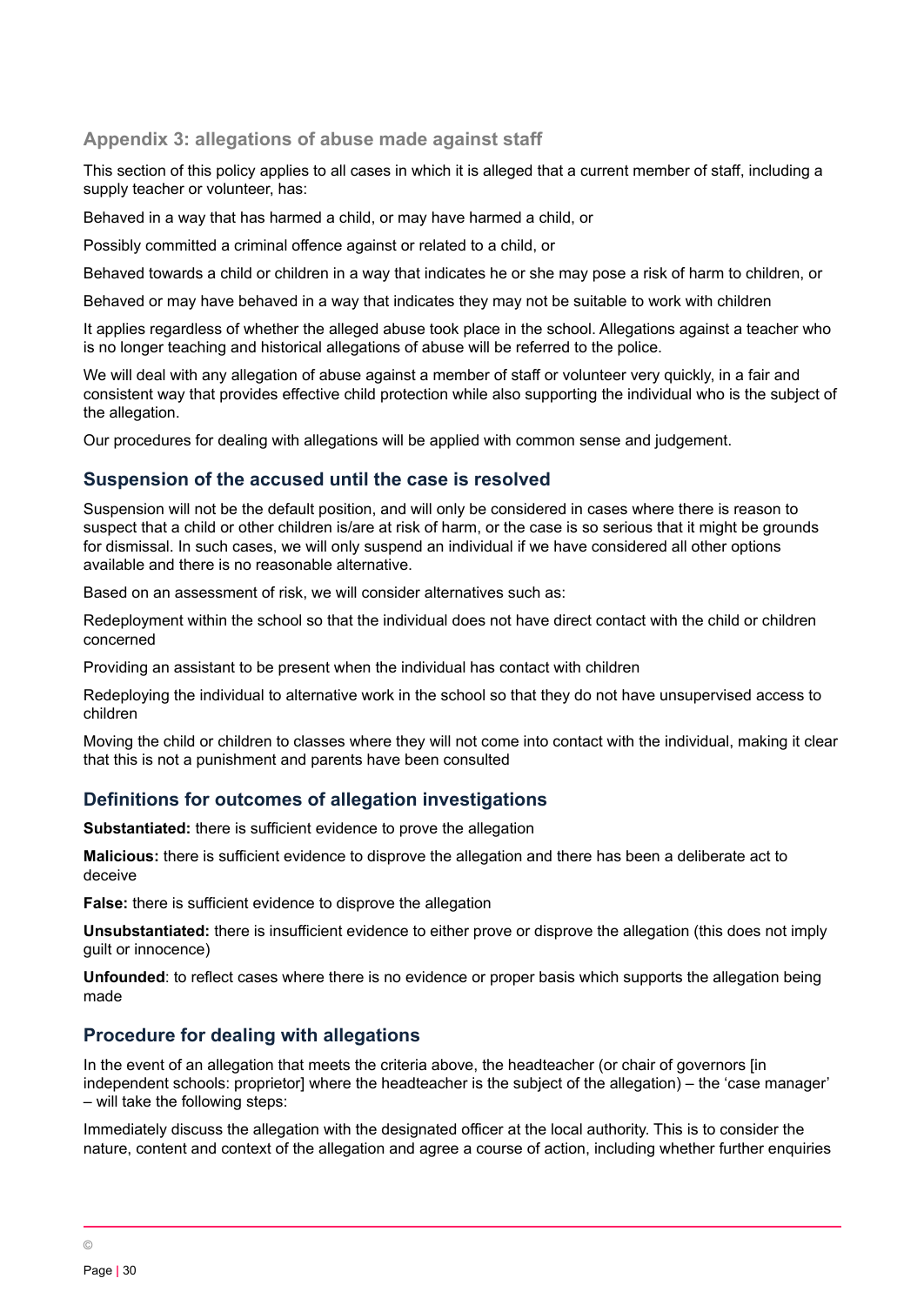are necessary to enable a decision on how to proceed, and whether it is necessary to involve the police and/or children's social care services. (The case manager may, on occasion, consider it necessary to involve the police *before* consulting the designated officer – for example, if the accused individual is deemed to be an immediate risk to children or there is evidence of a possible criminal offence. In such cases, the case manager will notify the designated officer as soon as practicably possible after contacting the police)

Inform the accused individual of the concerns or allegations and likely course of action as soon as possible after speaking to the designated officer (and the police or children's social care services, where necessary). Where the police and/or children's social care services are involved, the case manager will only share such information with the individual as has been agreed with those agencies

Where appropriate (in the circumstances described above), carefully consider whether suspension of the individual from contact with children at the school is justified or whether alternative arrangements such as those outlined above can be put in place. Advice will be sought from the designated officer, police and/or children's social care services, as appropriate

**If immediate suspension is considered necessary**, agree and record the rationale for this with the designated officer. The record will include information about the alternatives to suspension that have been considered, and why they were rejected. Written confirmation of the suspension will be provided to the individual facing the allegation or concern within 1 working day, and the individual will be given a named contact at the school and their contact details

**If it is decided that no further action is to be taken** in regard to the subject of the allegation or concern, record this decision and the justification for it and agree with the designated officer what information should be put in writing to the individual and by whom, as well as what action should follow both in respect of the individual and those who made the initial allegation

**If it is decided that further action is needed**, take steps as agreed with the designated officer to initiate the appropriate action in school and/or liaise with the police and/or children's social care services as appropriate

Provide effective support for the individual facing the allegation or concern, including appointing a named representative to keep them informed of the progress of the case and considering what other support is appropriate.

Inform the parents or carers of the child/children involved about the allegation as soon as possible if they do not already know (following agreement with children's social care services and/or the police, if applicable). The case manager will also inform the parents or carers of the requirement to maintain confidentiality about any allegations made against teachers (where this applies) while investigations are ongoing. Any parent or carer who wishes to have the confidentiality restrictions removed in respect of a teacher will be advised to seek legal advice

Keep the parents or carers of the child/children involved informed of the progress of the case and the outcome, where there is not a criminal prosecution, including the outcome of any disciplinary process (in confidence)

Make a referral to the DBS where it is thought that the individual facing the allegation or concern has engaged in conduct that harmed or is likely to harm a child, or if the individual otherwise poses a risk of harm to a child

If the school is made aware that the secretary of state has made an interim prohibition order in respect of an individual, we will immediately suspend that individual from teaching, pending the findings of the investigation by the Teaching Regulation Agency.

Where the police are involved, wherever possible the governing board will ask the police at the start of the investigation to obtain consent from the individuals involved to share their statements and evidence for use in the school's disciplinary process, should this be required at a later point.

# **Timescales**

● Any cases where it is clear immediately that the allegation is unsubstantiated or malicious will be resolved within 1 week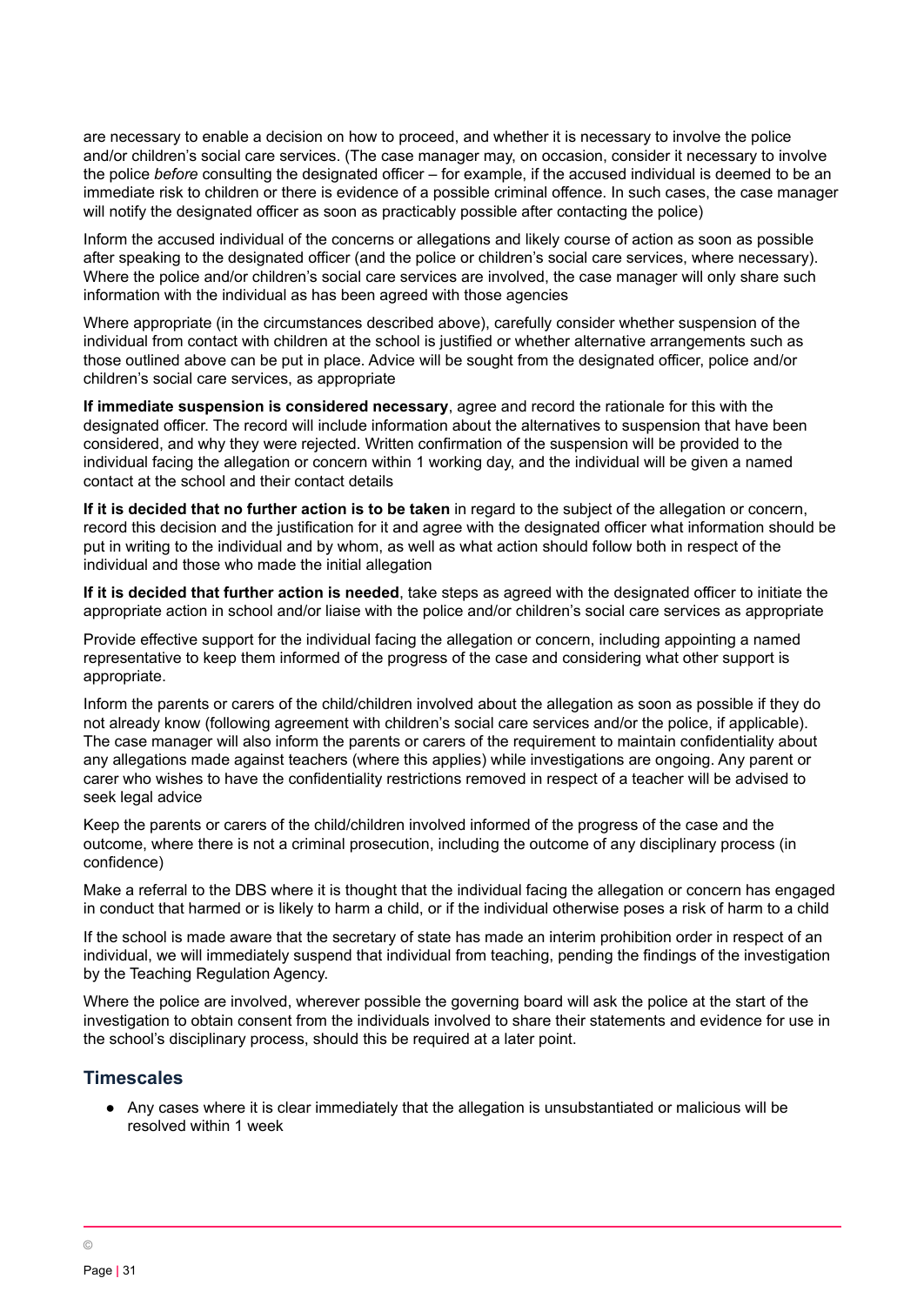- If the nature of an allegation does not require formal disciplinary action, we will institute appropriate action within 3 working days
- If a disciplinary hearing is required and can be held without further investigation, we will hold this within 15 working days

## **Specific actions**

#### **Action following a criminal investigation or prosecution**

The case manager will discuss with the local authority's designated officer whether any further action, including disciplinary action, is appropriate and, if so, how to proceed, taking into account information provided by the police and/or children's social care services.

#### **Conclusion of a case where the allegation is substantiated**

If the allegation is substantiated and the individual is dismissed or the school ceases to use their services, or the individual resigns or otherwise ceases to provide their services, the case manager and the school's personnel adviser will discuss with the designated officer whether to make a referral to the DBS for consideration of whether inclusion on the barred lists is required. If they think that the individual has engaged in conduct that has harmed (or is likely to harm) a child, or if they think the person otherwise poses a risk of harm to a child, they must make a referral to the DBS.

If the individual concerned is a member of teaching staff, the case manager and personnel adviser will discuss with the designated officer whether to refer the matter to the Teaching Regulation Agency to consider prohibiting the individual from teaching.

#### **Individuals returning to work after suspension**

If it is decided on the conclusion of a case that an individual who has been suspended can return to work, the case manager will consider how best to facilitate this.

The case manager will also consider how best to manage the individual's contact with the child or children who made the allegation, if they are still attending the school.

#### **Unsubstantiated or malicious allegations**

If an allegation is shown to be deliberately invented, or malicious, the headteacher, or other appropriate person in the case of an allegation against the headteacher, will consider whether any disciplinary action is appropriate against the pupil(s) who made it, or whether the police should be asked to consider whether action against those who made the allegation might be appropriate, even if they are not a pupil.

#### **Confidentiality**

The school will make every effort to maintain confidentiality and guard against unwanted publicity while an allegation is being investigated or considered.

The case manager will take advice from the local authority's designated officer, police and children's social care services, as appropriate, to agree:

- Who needs to know about the allegation and what information can be shared
- How to manage speculation, leaks and gossip, including how to make parents or carers of a child/children involved aware of their obligations with respect to confidentiality
- What, if any, information can be reasonably given to the wider community to reduce speculation
- How to manage press interest if, and when, it arises

#### **Record-keeping**

The case manager will maintain clear records about any case where the allegation or concern meets the criteria above and store them on the individual's confidential personnel file for the duration of the case. Such records will include: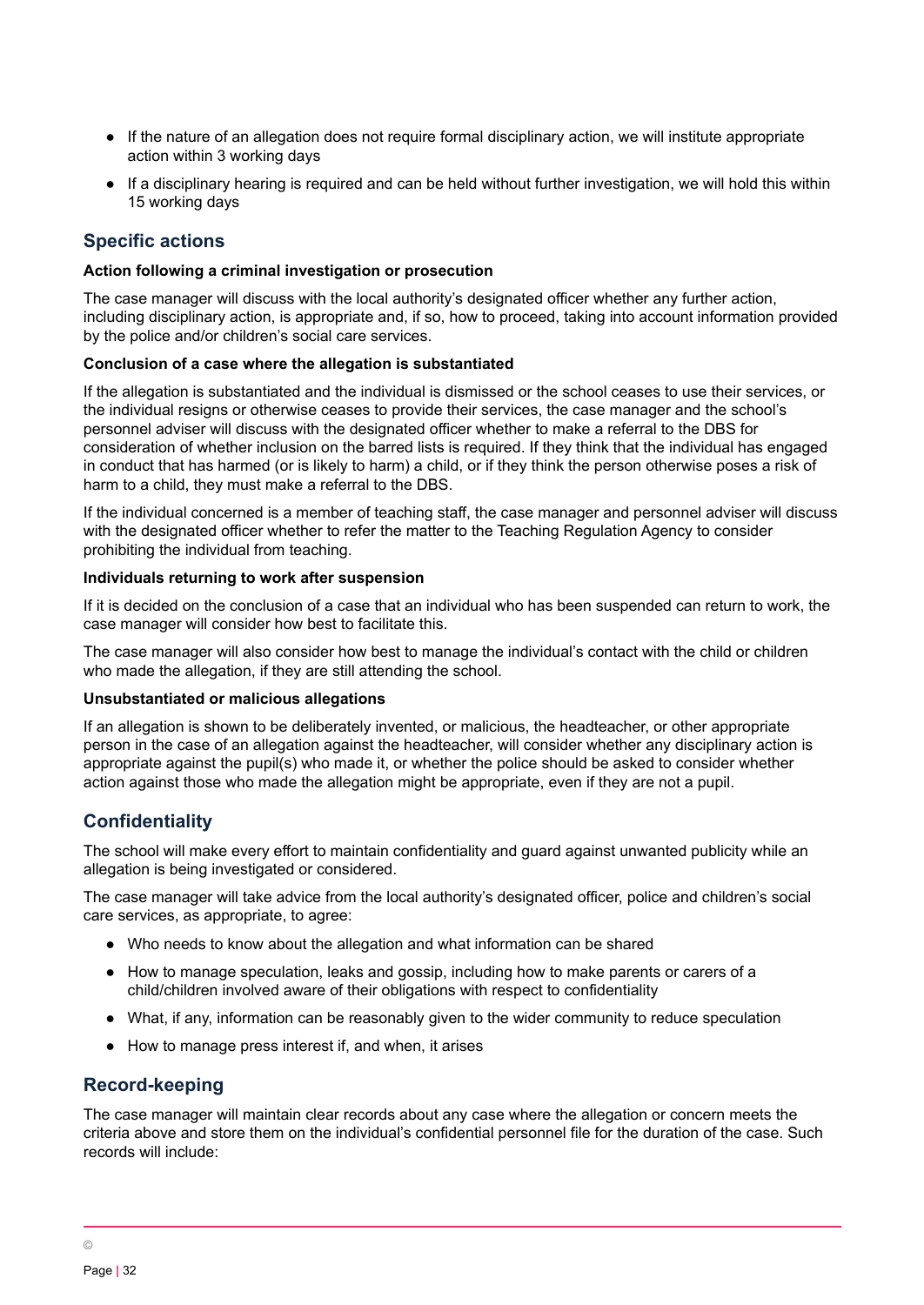- A clear and comprehensive summary of the allegation
- Details of how the allegation was followed up and resolved
- Notes of any action taken and decisions reached (and justification for these, as stated above)

If an allegation or concern is not found to have been malicious, the school will retain the records of the case on the individual's confidential personnel file, and provide a copy to the individual.

Where records contain information about allegations of sexual abuse, we will preserve these for the Independent Inquiry into Child Sexual Abuse (IICSA), for the term of the inquiry. We will retain all other records at least until the individual has reached normal pension age, or for 10 years from the date of the allegation if that is longer.

The records of any allegation that is found to be malicious will be deleted from the individual's personnel file.

#### **References**

When providing employer references, we will not refer to any allegation that has been proven to be false, unsubstantiated or malicious, or any history of allegations where all such allegations have been proven to be false, unsubstantiated or malicious.

# **Learning lessons**

After any cases where the allegations are *substantiated*, we will review the circumstances of the case with the local authority's designated officer to determine whether there are any improvements that we can make to the school's procedures or practice to help prevent similar events in the future.

This will include consideration of (as applicable):

- Issues arising from the decision to suspend the member of staff
- The duration of the suspension
- Whether or not the suspension was justified
- The use of suspension when the individual is subsequently reinstated. We will consider how future investigations of a similar nature could be carried out without suspending the individual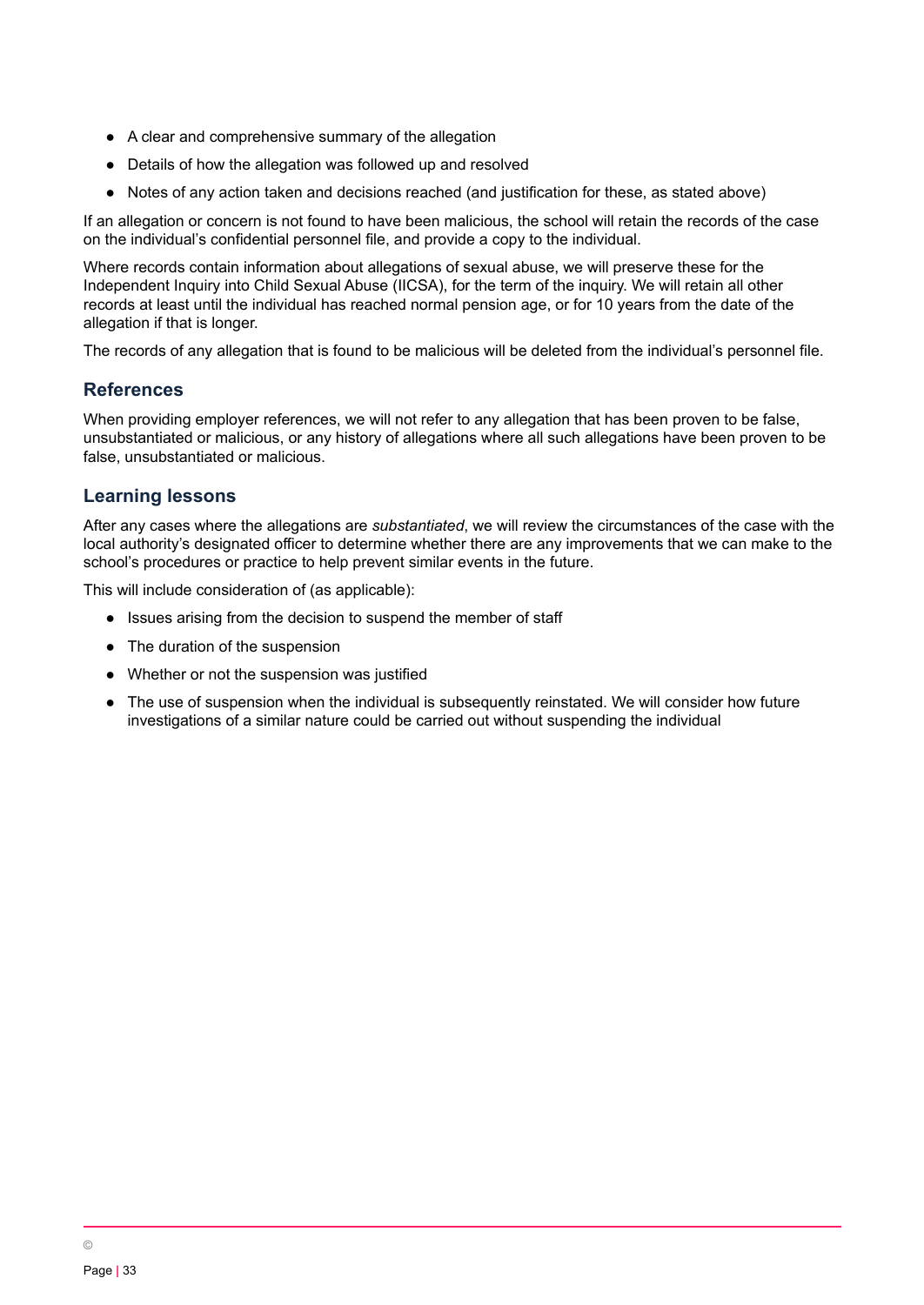## **Appendix 4: specific safeguarding issues**

● **Bullying** Most cases of bullying will be dealt with effectively via our anti- bullying policy set out in a separate document. There may, however, be circumstances when a referral will be required, in accordance with the procedure detailed below. For example, when bullying involves criminal behaviour, or when initial steps to combat it effectively have been unsuccessful. Knowingly allowing, or condoning, bullying may lead to consideration under child

protection procedures as this could constitute a 'failure to act to prevent harm'.

Bullying can take different forms. It could include:

- physical bullying: hitting, slapping or pushing someone
- verbal bullying: name calling, gossiping or threatening someone
- non-verbal abuse: hand signs or text messages
- emotional abuse: threatening, intimidating or humiliating someone
- exclusion: ignoring or isolating someone
- undermining, constant criticism or spreading rumours
- controlling or manipulating someone
- making silent, hoax or abusive calls
- racial, sexual or homophobic bullying
- bullying someone because they have a disability

# **Children missing from education**

A child going missing from education, particularly repeatedly, can be a warning sign of a range of safeguarding issues. This might include abuse or neglect, such as sexual abuse or exploitation or child criminal exploitation, or issues such as mental health problems, substance abuse, radicalisation, FGM or forced marriage.

There are many circumstances where a child may become missing from education, but some children are particularly at risk. These include children who:

- Are at risk of harm or neglect
- Are at risk of forced marriage or FGM
- Come from Gypsy, Roma, or Traveller families
- Come from the families of service personnel
- Go missing or run away from home or care
- Are supervised by the youth justice system
- Cease to attend a school
- Come from new migrant families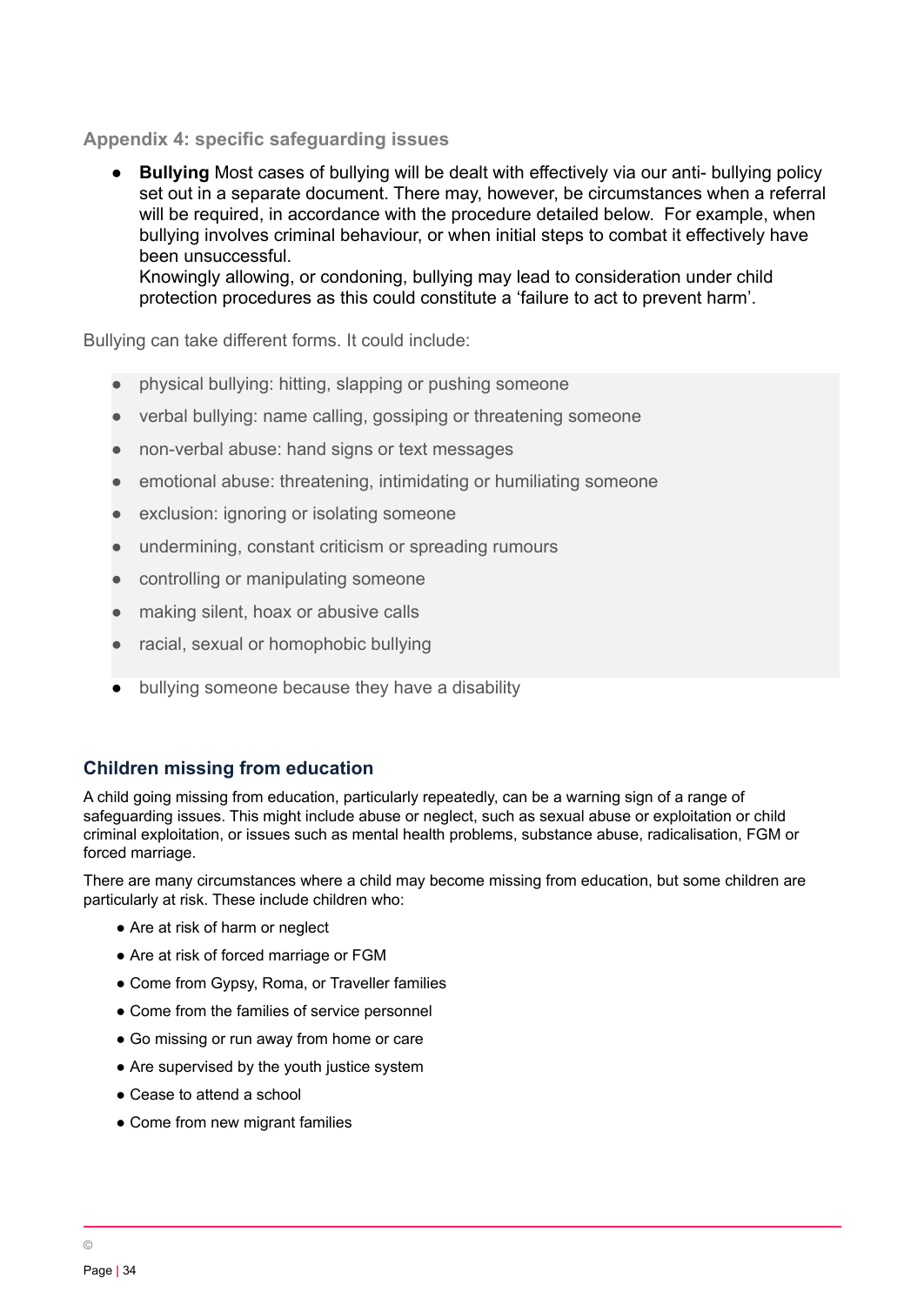We will follow our procedures for unauthorised absence and for dealing with children who go missing from education, particularly on repeat occasions, to help identify the risk of abuse and neglect, including sexual exploitation, and to help prevent the risks of going missing in future. This includes informing the local authority if a child leaves the school without a new school being named, and adhering to requirements with respect to sharing information with the local authority, when applicable, when removing a child's name from the admission register at non-standard transition points.

Staff will be trained in signs to look out for and the individual triggers to be aware of when considering the risks of potential safeguarding concerns which may be related to being missing, such as travelling to conflict zones, FGM and forced marriage.

If a staff member suspects that a child is suffering from harm or neglect, we will follow local child protection procedures, including with respect to making reasonable enquiries. We will make an immediate referral to the local authority children's social care team, and the police, if the child is suffering or likely to suffer from harm, or in immediate danger.

# **Child criminal exploitation**

Child criminal exploitation (CCE) is a form of abuse where an individual or group takes advantage of an imbalance of power to coerce, control, manipulate or deceive a child into criminal activity, in exchange for something the victim needs or wants, and/or for the financial or other advantage of the perpetrator or facilitator, and/or through violence or the threat of violence.

The abuse can be perpetrated by males or females, and children or adults. It can be a one-off occurrence or a series of incidents over time, and range from opportunistic to complex organised abuse.

The victim can be exploited even when the activity appears to be consensual. It does not always involve physical contact and can happen online. For example, young people may be forced to work in cannabis factories, coerced into moving drugs or money across the country (county lines), forced to shoplift or pickpocket, or to threaten other young people.

Indicators of CCE can include a child:

Appearing with unexplained gifts or new possessions

Associating with other young people involved in exploitation

Suffering from changes in emotional wellbeing

Misusing drugs and alcohol

Going missing for periods of time or regularly coming home late

Regularly missing school or education

Not taking part in education

If a member of staff suspects CCE, they will discuss this with the DSL. The DSL will trigger the local safeguarding procedures, including a referral to the local authority's children's social care team and the police, if appropriate.

#### **Child sexual exploitation**

Child sexual exploitation (CSE) is a form of abuse where an individual or group takes advantage of an imbalance of power to coerce, manipulate or deceive a child into sexual activity, in exchange for something the victim needs or wants and/or for the financial advantage or increased status of the perpetrator or facilitator. It may, or may not, be accompanied by violence or threats of violence.

The abuse can be perpetrated by males or females, and children or adults. It can be a one-off occurrence or a series of incidents over time, and range from opportunistic to complex organised abuse.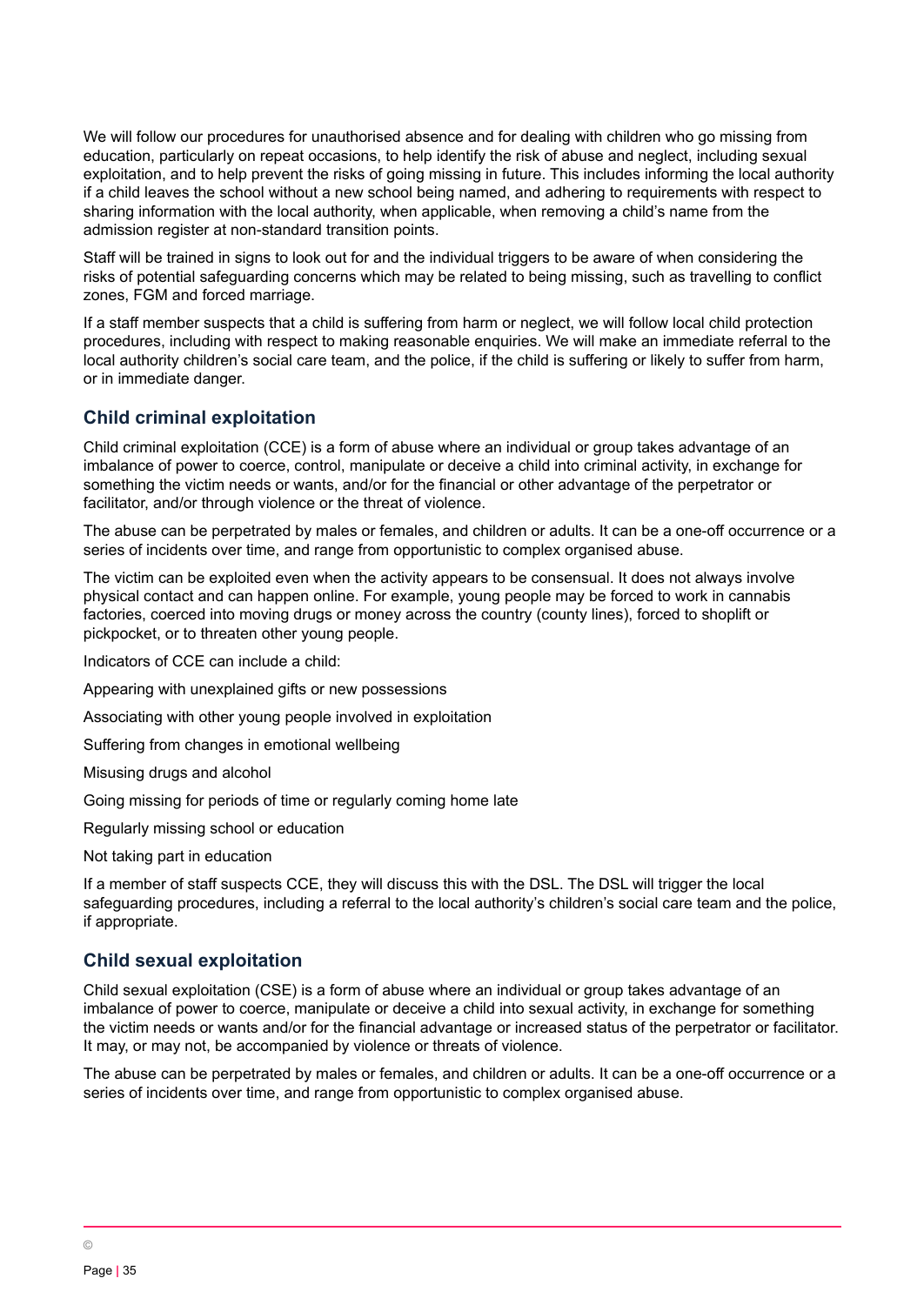The victim can be exploited even when the activity appears to be consensual. Children or young people who are being sexually exploited may not understand that they are being abused. They often trust their abuser and may be tricked into believing they are in a loving, consensual relationship.

CSE can include both physical contact (penetrative and non-penetrative acts) and non-contact sexual activity. It can also happen online. For example, young people may be persuaded or forced to share sexually explicit images of themselves, have sexual conversations by text, or take part in sexual activities using a webcam. CSE may also occur without the victim's immediate knowledge, for example through others copying videos or images.

In addition to the CCE indicators above, indicators of CSE can include a child:

Having an older boyfriend or girlfriend

Suffering from sexually transmitted infections or becoming pregnant

If a member of staff suspects CSE, they will discuss this with the DSL. The DSL will trigger the local safeguarding procedures, including a referral to the local authority's children's social care team and the police, if appropriate.

## **Serious Violence**

There are a variety of indicators which may signal children are at risk from, or are involved with serious violent crime. These may include increased absence from school, a change in friendships or relationships with older individuals or groups, a significant decline in performance, signs of self-harm or a significant change in wellbeing, or signs of assault or unexplained injuries. Unexplained gifts or new possessions could also indicate that children have been approached by, or are involved with, individuals associated with criminal networks or gangs and may be at risk of criminal exploitation. All staff should be aware of the range of risk factors which increase the likelihood of involvement in serious violence, such as being male, having been frequently absent or permanently excluded from school, having experienced child maltreatment and having been involved in offending, such as theft or robbery. Advice for schools and colleges is provided in the Home Office's Preventing youth violence and gang involvement and its Criminal exploitation of children and vulnerable adults: county lines guidance.

#### **Domestic abuse**

Children can witness and be adversely affected by domestic abuse and/or violence at home where it occurs between family members. Most the children a Little Acorns School have witnessed or been victim of Domestic Violence and all staff need to be sensitive to this. They also need to carry the 'it could happen here' approach when the children return home to the Therapeutic Care Home that is part of the Little Acorns Therapeutic Community.

Exposure to domestic abuse and/or violence can have a serious, long-lasting emotional and psychological impact on children.

The DSL will provide support according to the child's needs and update records about their circumstances.

# **So-called 'honour-based' abuse (including FGM and forced marriage)**

So-called 'honour-based' abuse (HBA) encompasses incidents or crimes committed to protect or defend the honour of the family and/or community, including FGM, forced marriage, and practices such as breast ironing.

Abuse committed in this context often involves a wider network of family or community pressure and can include multiple perpetrators.

All forms of HBA are abuse and will be handled and escalated as such. All staff will be alert to the possibility of a child being at risk of HBA or already having suffered it. If staff have a concern, they will speak to the DSL, who will activate local safeguarding procedures.

**FGM**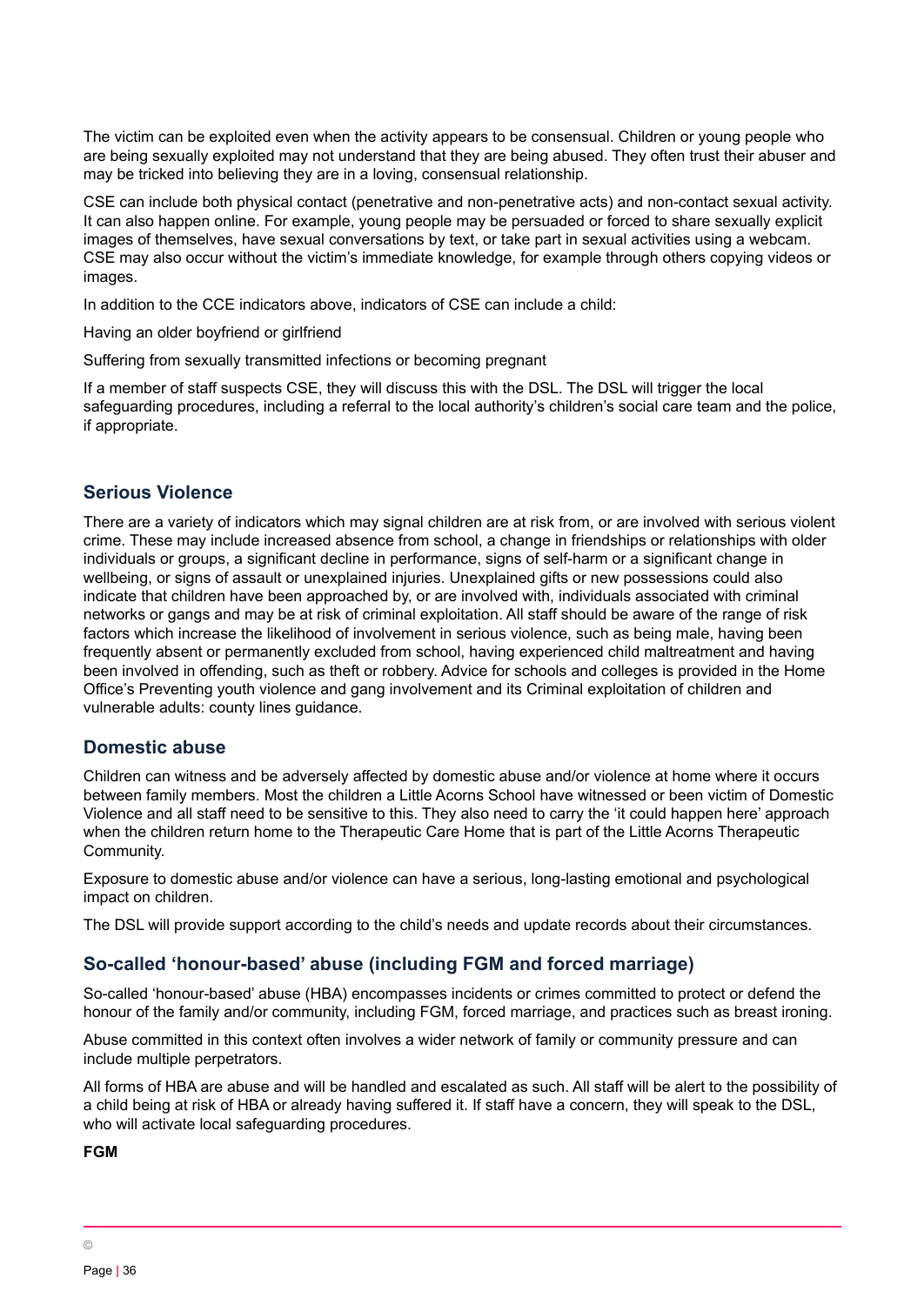FGM is when a female's genitals are deliberately altered or removed for non-medical reasons. It's also known as 'female circumcision' or 'cutting', but has many other names.

**Other [names](https://www.nspcc.org.uk/what-is-child-abuse/types-of-abuse/female-genital-mutilation-fgm/) for FGM**

You might have heard female genital mutilation (FGM) be called a different name. Some common names for FGM include:

- female circumcision
- cutting
- sunna
- gudniin
- halalays
- tahur
- megrez
- khitan.

You might have heard some FGM terms that you're not familiar with, including:

#### ● **'Cutter'**

A 'cutter' is somebody who carries out FGM. They might use things like knives, scalpels, scissors, glass or razor blades to carry out the procedure.

● **'Cutting season'**

This refers to the summer months – often July, August and September – when many girls are on break from school. This is often the period when girls have time to undergo FGM. Girls might be flown abroad during this time, so it's important to be aware of this risk.

FGM is a form of child abuse. It's dangerous and a criminal offence in the UK. We know:

- there are no medical reasons to carry out FGM
- it's often performed by someone with no medical training, using instruments such as knives, scalpels, scissors, glass or razor blades
- children are rarely given anaesthetic or antiseptic treatment and are often forcibly restrained
- it's used to control female sexuality and can cause long-lasting damage to physical and emotional health.

FGM can happen at different times in a girl or woman's life, including:

• when a baby is new-born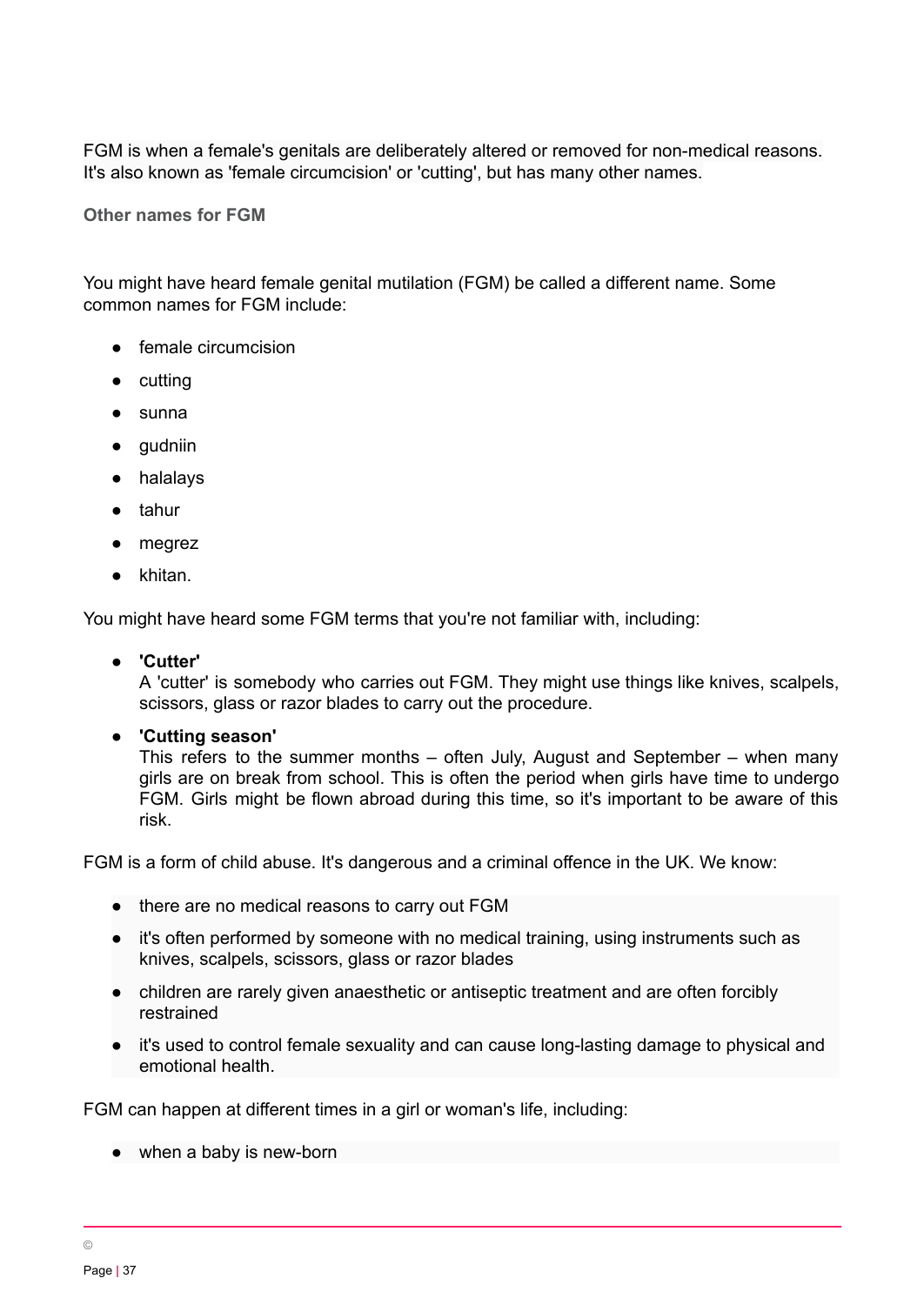- during childhood or as a teenager
- just before marriage
- during pregnancy

Circumstances and occurrences that may point to FGM happening are:

- Child talking about getting ready for a special ceremony
- Family taking a long trip abroad
- Child's family being from one of the 'at risk' communities for FGM (Kenya, Somalia, Sudan, Sierra Leon, Egypt, Nigeria, Eritrea as well as non-African communities including Yemeni, Afghani, Kurdistan, Indonesia and Pakistan)
- Knowledge that the child's sibling has undergone FGM
- Child talks about going abroad to be 'cut' or to prepare for marriage

Signs that may indicate a child has undergone FGM:

- Prolonged absence from school and other activities
- Behaviour change on return from a holiday abroad, such as being withdrawn and appearing subdued
- Bladder or menstrual problems
- Finding it difficult to sit still and looking uncomfortable
- Complaining about pain between the legs
- Mentioning something somebody did to them that they are not allowed to talk about
- Secretive behaviour, including isolating themselves from the group
- Reluctance to take part in physical activity
- Repeated urinal tract infection

# **Mandatory Reporting of Female Genital Mutilation [FGM]:**

In response to the Mandatory Reporting Duty which came into force on 31st October 2015, the following requirements;

- Where a professional, who is subject to the mandatory reporting duty, has either been told by a girl that she has had FGM or has observed a physical sign appearing to show that a girl has had FGM s/he should personally report the matter to the police by calling 101.
- In all other cases, professionals should follow normal safeguarding processes. This is in line with guidance produced by NHS England and the Metropolitan Police Service.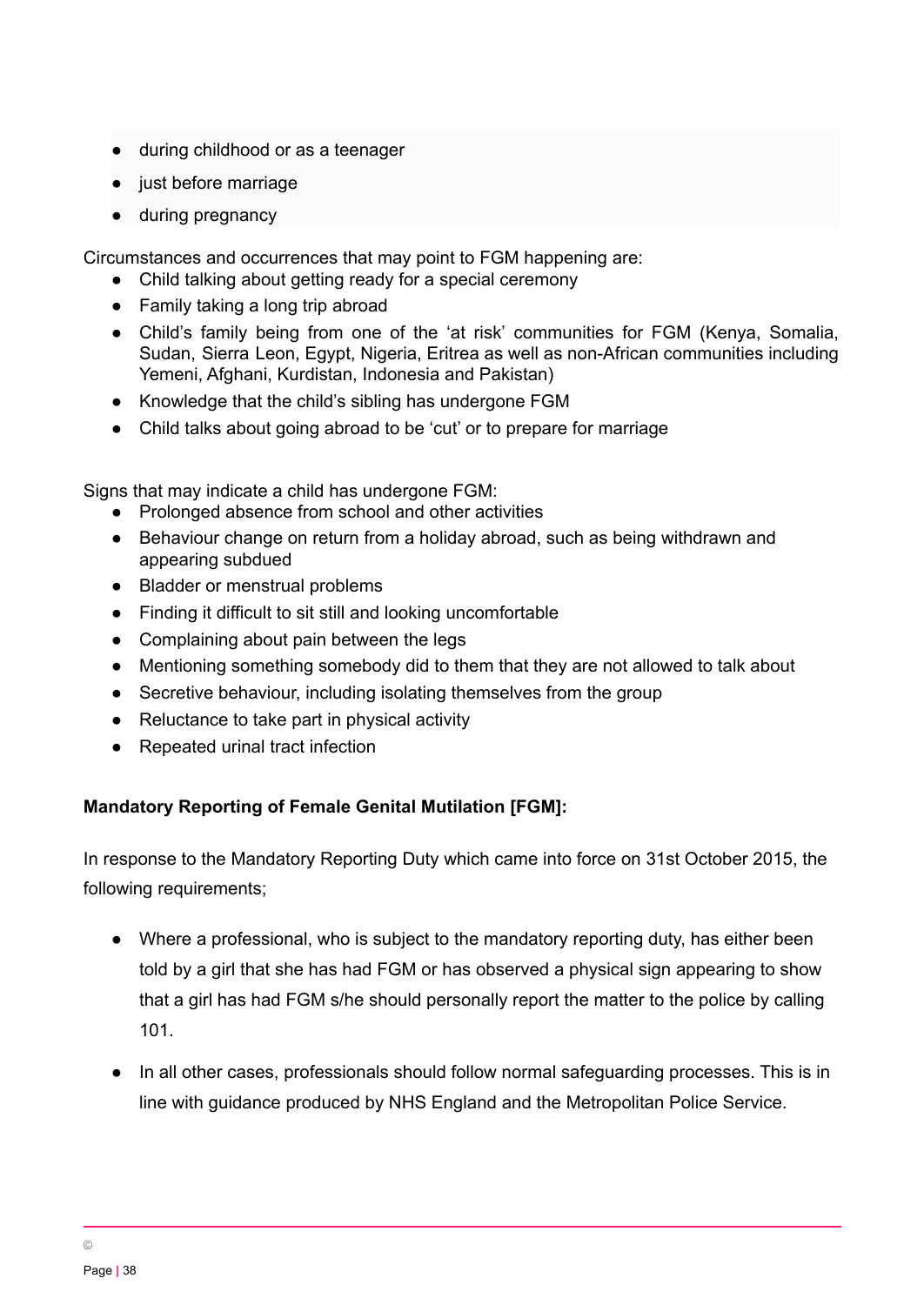For further information please refer to the recently published Home Office statutory guidance ['Mandatory](https://www.gov.uk/government/publications/mandatory-reporting-of-female-genital-mutilation-procedural-information) Reporting of Female Genital Mutilation' and note 'Annex A - FGM mandatory reporting process map'.

#### **Forced marriage**

Forcing a person into marriage is a crime. A forced marriage is one entered into without the full and free consent of one or both parties and where violence, threats, or any other form of coercion is used to cause a person to enter into a marriage. Threats can be physical or emotional and psychological.

Staff will receive training around forced marriage and the presenting symptoms. We are aware of the 'one chance' rule, i.e. we may only have one chance to speak to the potential victim and only one chance to save them.

If a member of staff suspects that a pupil is being forced into marriage, they will speak to the pupil about their concerns in a secure and private place. They will then report this to the DSL.

The DSL will:

- Speak to the pupil about the concerns in a secure and private place
- Activate the local safeguarding procedures and refer the case to the local authority's designated officer
- Seek advice from the Forced Marriage Unit on 020 7008 0151 or [fmu@fco.gov.uk](mailto:fmu@fco.gov.uk)
- Refer the pupil to an education welfare officer, pastoral tutor, learning mentor, or school counsellor, as appropriate

#### **Preventing radicalisation**

**Radicalisation** refers to the process by which a person comes to support terrorism and extremist ideologies associated with terrorist groups

**Extremism** is vocal or active opposition to fundamental British values, such as democracy, the rule of law, individual liberty, and mutual respect and tolerance of different faiths and beliefs. This also includes calling for the death of members of the armed forces

**Terrorism** is an action that:

- Endangers or causes serious violence to a person/people;
- Causes serious damage to property; or
- Seriously interferes or disrupts an electronic system

The use or threat of terrorism must be designed to influence the government or to intimidate the public and is made for the purpose of advancing a political, religious or ideological cause.

Schools have a duty to prevent children from being drawn into terrorism. The DSL will undertake Prevent awareness training and make sure that staff have access to appropriate training to equip them to identify children at risk.

We will assess the risk of children in our school being drawn into terrorism. This assessment will be based on an understanding of the potential risk in our local area, in collaboration with our local safeguarding partners and local police force.

We will ensure that suitable internet filtering is in place, and equip our pupils to stay safe online at school and at home.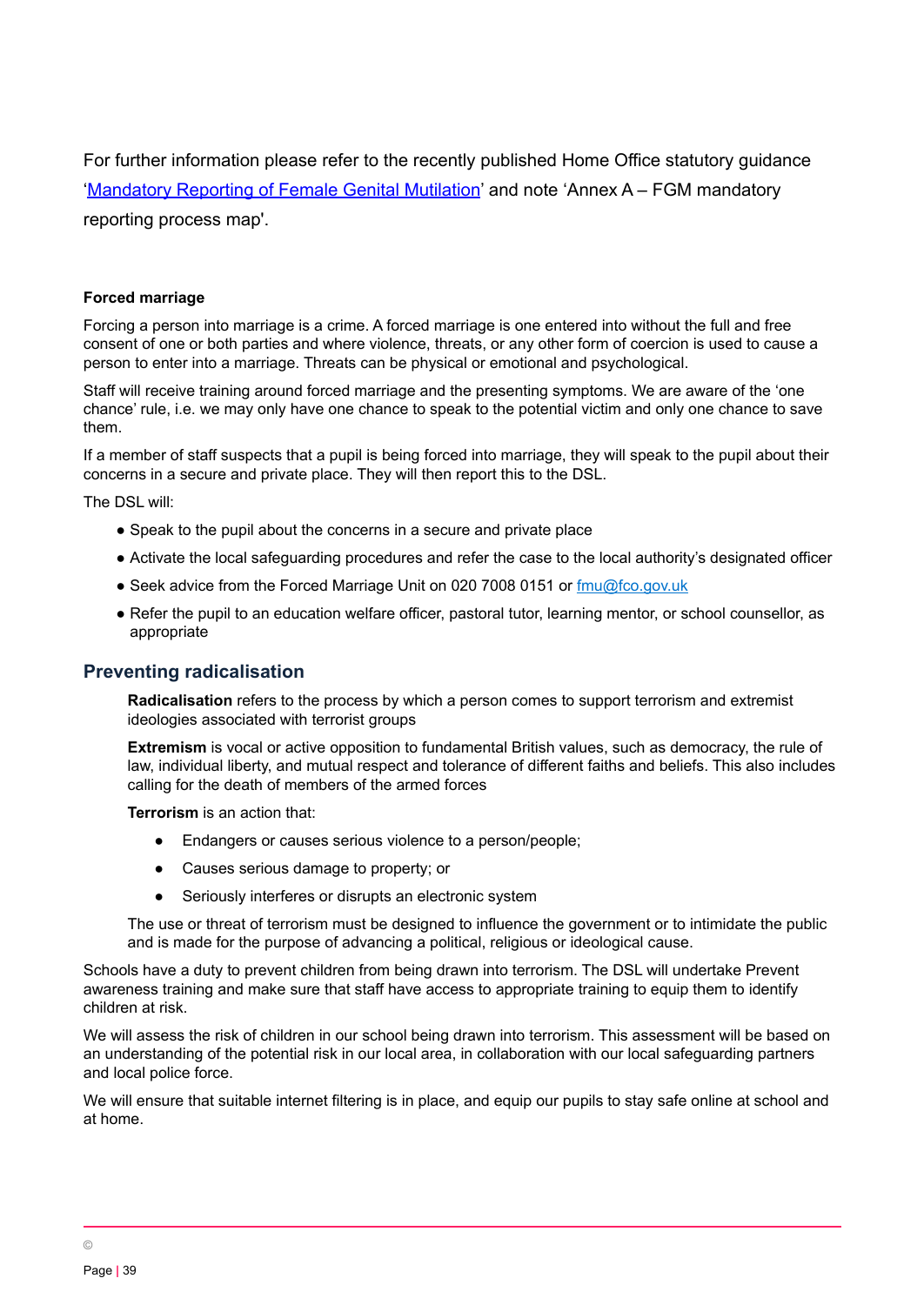There is no single way of identifying an individual who is likely to be susceptible to an extremist ideology. Radicalisation can occur quickly or over a long period.

Staff will be alert to changes in pupils' behaviour.

The government website [Educate](http://educateagainsthate.com/parents/what-are-the-warning-signs/) Against Hate and charity [NSPCC](https://www.nspcc.org.uk/what-you-can-do/report-abuse/dedicated-helplines/protecting-children-from-radicalisation/) say that signs that a pupil is being radicalised can include:

- Refusal to engage with, or becoming abusive to, peers who are different from themselves
- Becoming susceptible to conspiracy theories and feelings of persecution
- Changes in friendship groups and appearance
- Rejecting activities they used to enjoy
- Converting to a new religion
- Isolating themselves from family and friends
- Talking as if from a scripted speech
- An unwillingness or inability to discuss their views
- A sudden disrespectful attitude towards others
- Increased levels of anger
- Increased secretiveness, especially around internet use
- Expressions of sympathy for extremist ideologies and groups, or justification of their actions
- Accessing extremist material online, including on Facebook or Twitter
- Possessing extremist literature
- Being in contact with extremist recruiters and joining, or seeking to join, extremist organisations

Children who are at risk of radicalisation may have low self-esteem, or be victims of bullying or discrimination. It is important to note that these signs can also be part of normal teenage behaviour – staff should have confidence in their instincts and seek advice if something feels wrong.

If staff are concerned about a pupil, they will follow our procedures set out in section 7.5 of this policy, including discussing their concerns with the DSL.

Staff should **always** take action if they are worried.

- **Contextual safeguarding** Safeguarding incidents and/or behaviours can be associated with factors outside the school or college and/or can occur between children outside the school or college. All staff, but especially the designated safeguarding lead (and deputies) should be considering the context within which such incidents and/or behaviours occur. Known as contextual safeguarding, which simply means assessments of children should consider whether wider environmental factors are present in a child's life that are a threat to their safety and/or welfare. Children's social care assessments should consider such factors so it is important that schools and colleges provide as much information as possible as part of the referral process.
- **Grooming** Grooming is when someone builds a relationship, trust and emotional connection with a child or young person so they can manipulate, exploit and abuse them.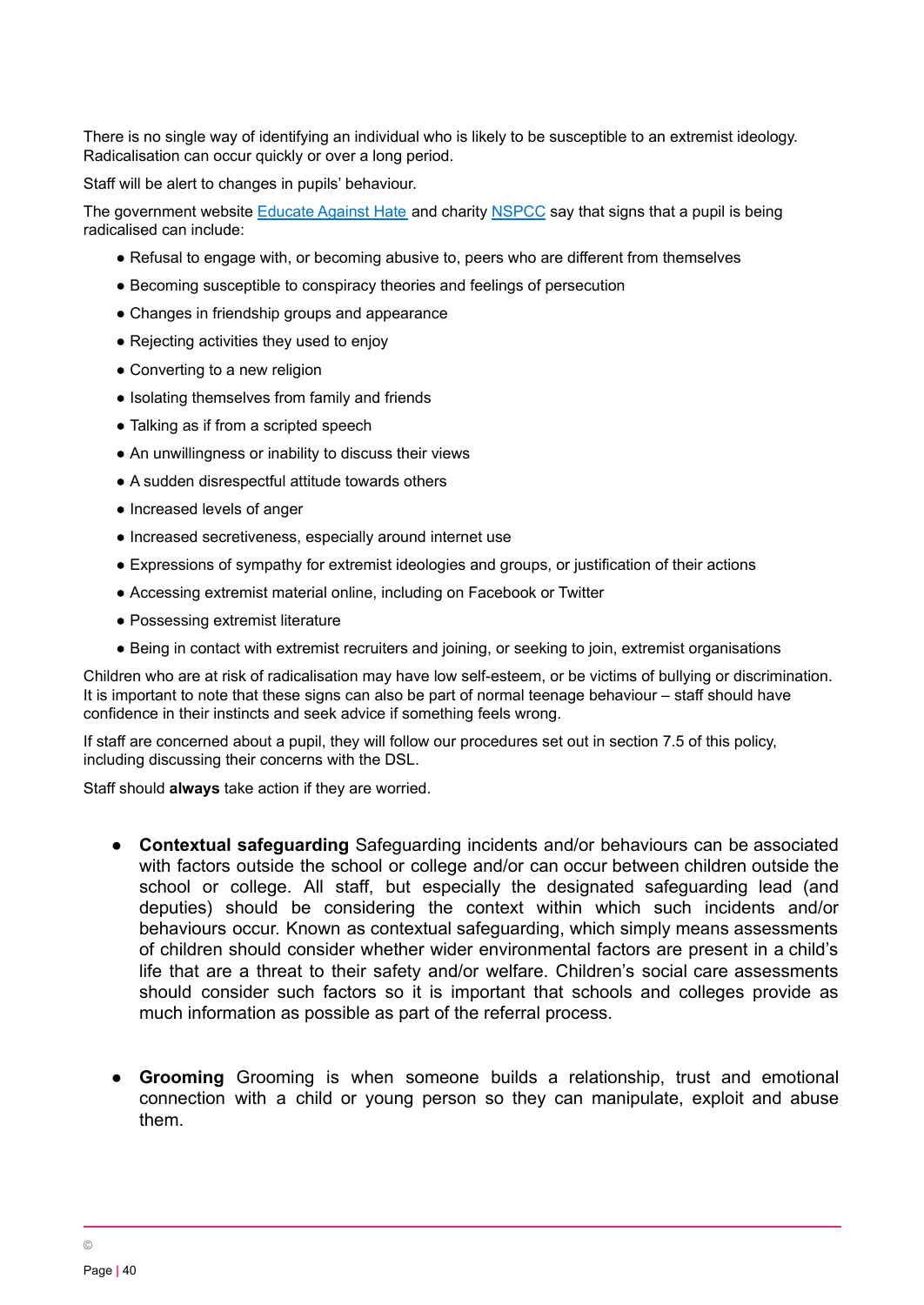Children and young people who are groomed can be [sexually](https://www.nspcc.org.uk/what-is-child-abuse/types-of-abuse/child-sexual-abuse/) [abused,](https://www.nspcc.org.uk/what-is-child-abuse/types-of-abuse/child-sexual-abuse/) [exploited](https://www.nspcc.org.uk/what-is-child-abuse/types-of-abuse/child-sexual-exploitation/) or [trafficked](https://www.nspcc.org.uk/what-is-child-abuse/types-of-abuse/child-trafficking/).

Anybody can be a groomer, no matter their age, gender or race. Grooming can take place over a short or long period of time – from weeks to years. Groomers may also build a relationship with the young person's family or friends to make them seem trustworthy or authoritative.

## *Types of grooming*

Children and young people can be groomed online, in person or both – by a stranger or someone they know. This could be a family member, a friend or someone who has targeted them – like a teacher, faith group leader or sports coach. When a child is groomed [online](https://www.nspcc.org.uk/what-is-child-abuse/types-of-abuse/online-abuse/), groomers may hide who they are by sending photos or videos of other people. Sometimes this'll be of someone younger than them to gain the trust of a "peer". They might target one child online or contact lots of children very quickly and wait for them to respond.

The relationship a groomer builds can take different forms. This could be:

- $\circ$  a romantic relationship
- o as a mentor
- $\circ$  an authority figure
- o a dominant and persistent figure.

A groomer can use the same sites, games and apps as young people, spending time learning about a young person's interests and use this to build a relationship with them. Children can be groomed online through:

- o social media networks
- o text messages and messaging apps, like Whatsapp
- o email
- o text, voice and video chats in forums, games and apps.

Whether online or in person, groomers can use tactics like:

- $\circ$  pretending to be younger
- $\circ$  giving advice or showing understanding
- o buying gifts
- o giving attention
- o taking them on trips, outings or holidays.

Groomers might also try and isolate children from their friends and family, making them feel dependent on them and giving the groomer power and control over them. They might use blackmail to make a child feel guilt and shame or introduce the idea of 'secrets' to control, frighten and intimidate.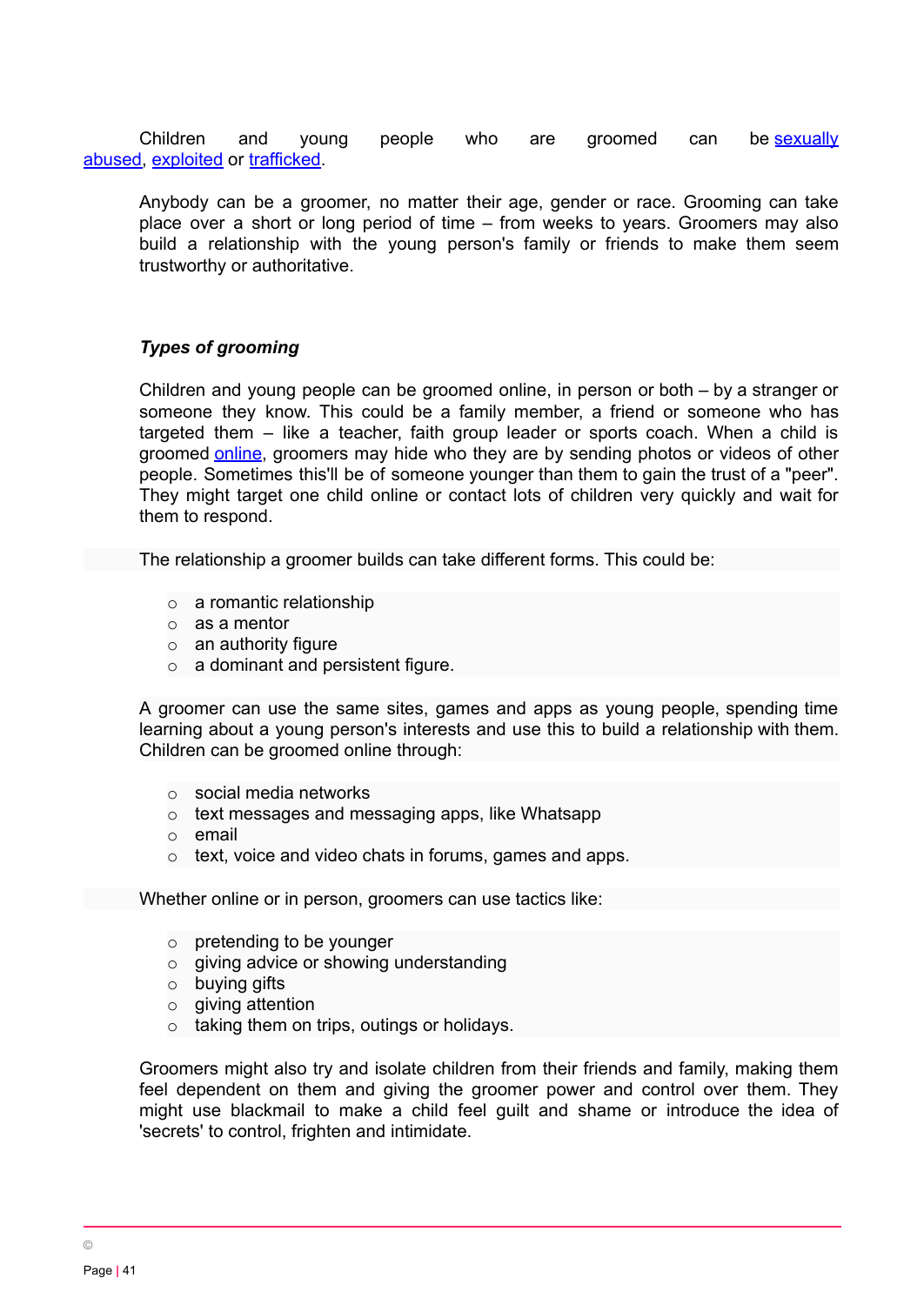It's important to remember that children and young people may not understand they've been groomed. They may have complicated feelings, like loyalty, admiration, love, as well as fear, distress and confusion.

# **Child abduction and community safety incidents**

Child abduction is when children are taken from their parents or carers without permission. It can be committed by parents or other family members, by people known but not related to the child (like neighbours, friends and acquaintances), and by strangers

- o Community safety incidents are things like unknown adults loitering near school or trying to talk to children
- o Always follow our pick-up procedures to make sure children only go home with their designated adult(s). For our children in taxi's we are to ensure that it is the regular driver, if due to unforeseen circumstances a different driver arrives we are to ensure ID is seen for the driver and the chaperone.
- o **If you see anything suspicious or that doesn't feel right, report it immediately**

#### **Modern slavery**

- o This includes human trafficking and slavery, servitude and forced or compulsory labour
- o The exploitation can take many forms, for example sexual exploitation, forced labour, forced criminality and the removal of organs
- o There's a national referral mechanism for modern slavery speak to your DSL if you need to know more about this

# **Cybercrime:**

- o This is defined as criminal activity committed using computers and/or the internet
- o This includes activities such as hacking, 'denial of service' attacks (where a website is made unavailable), and creating and using malware such as viruses
- o Children who are particularly skilled in computing and technology may be drawn into cybercrime – either deliberately or inadvertently

# **Checking the identity and suitability of visitors**

All visitors will be required to verify their identity to the satisfaction of staff and to leave their belongings, including their mobile phone(s), in a safe place during their visit.

If the visitor is unknown to the setting, we will check their credentials and reason for visiting before allowing them to enter the setting. Visitors should be ready to produce identification.

Visitors are expected to sign the visitors' book and wear a visitor's badge. Visitors onsite will be handed a Little Acorns Safeguarding leaflet on arrival once they have signed in at the office.